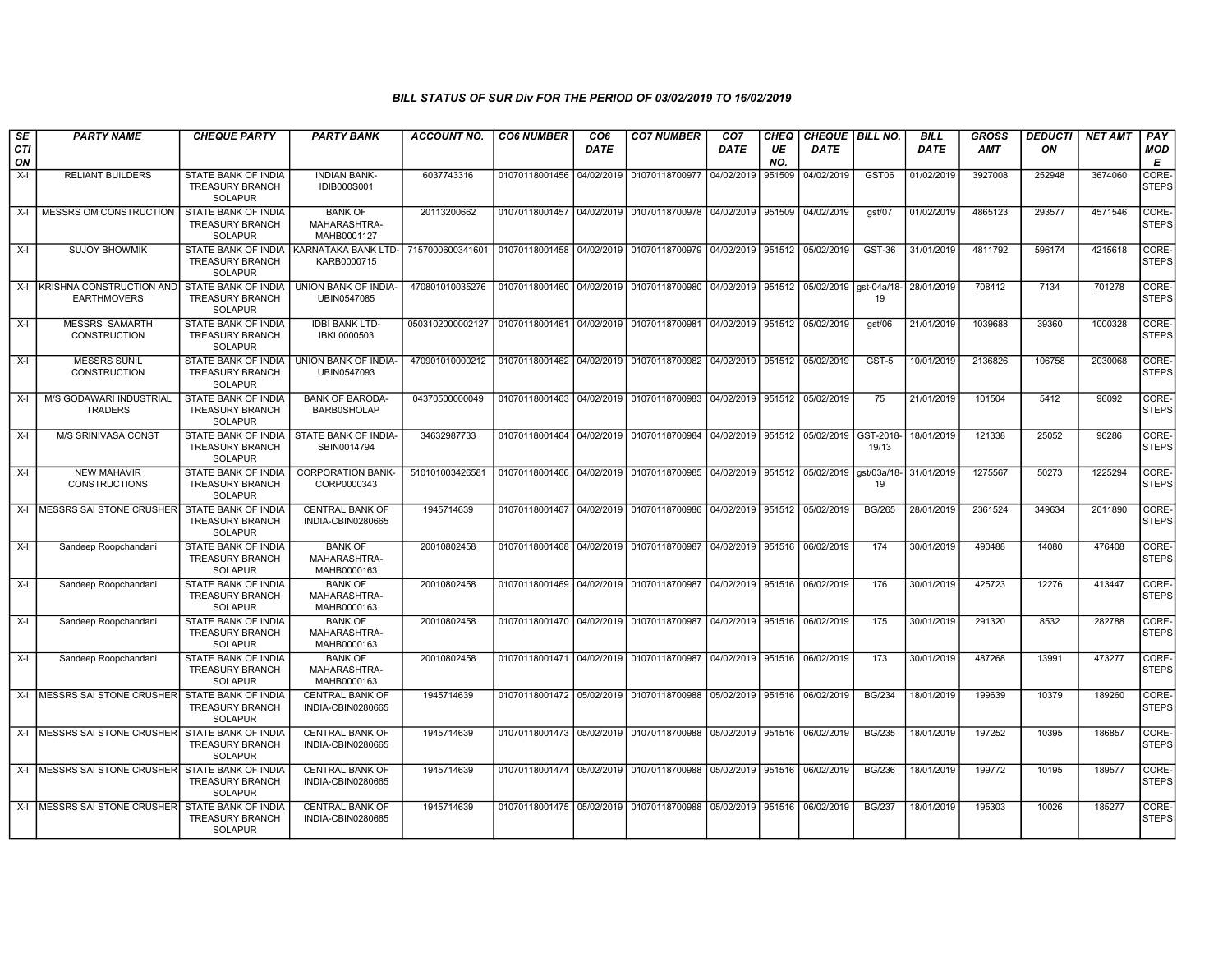| SE               | <b>PARTY NAME</b>              | <b>CHEQUE PARTY</b>                                             | <b>PARTY BANK</b>                           | <b>ACCOUNT NO.</b> | <b>CO6 NUMBER</b> | CO <sub>6</sub> | <b>CO7 NUMBER</b>                                                     | CO <sub>7</sub>              | CHEQ      | CHEQUE   BILL NO. |               | <b>BILL</b>         | <b>GROSS</b> | <i><b>DEDUCTI</b></i> | <b>NET AMT</b> | <b>PAY</b>            |
|------------------|--------------------------------|-----------------------------------------------------------------|---------------------------------------------|--------------------|-------------------|-----------------|-----------------------------------------------------------------------|------------------------------|-----------|-------------------|---------------|---------------------|--------------|-----------------------|----------------|-----------------------|
| <b>CTI</b><br>ON |                                |                                                                 |                                             |                    |                   | <b>DATE</b>     |                                                                       | <b>DATE</b>                  | UE<br>NO. | DATE              |               | <b>DATE</b>         | AMT          | ON                    |                | MOD<br>Е              |
| $X-I$            | MESSRS SAI STONE CRUSHER       | STATE BANK OF INDIA<br><b>TREASURY BRANCH</b><br><b>SOLAPUR</b> | <b>CENTRAL BANK OF</b><br>INDIA-CBIN0280665 | 1945714639         |                   |                 | 01070118001476 05/02/2019 01070118700988                              | 05/02/2019                   | 951516    | 06/02/2019        | <b>BG/238</b> | 18/01/2019          | 198645       | 10153                 | 188492         | CORE<br><b>STEPS</b>  |
|                  | X-I   MESSRS SAI STONE CRUSHER | STATE BANK OF INDIA<br><b>TREASURY BRANCH</b><br><b>SOLAPUR</b> | <b>CENTRAL BANK OF</b><br>INDIA-CBIN0280665 | 1945714639         |                   |                 | 01070118001477 05/02/2019 01070118700988                              | 05/02/2019 951516            |           | 06/02/2019        | <b>BG/239</b> | 18/01/2019          | 199193       | 10241                 | 188952         | CORE<br><b>STEPS</b>  |
|                  | X-I   MESSRS SAI STONE CRUSHER | <b>STATE BANK OF INDIA</b><br><b>TREASURY BRANCH</b><br>SOLAPUR | <b>CENTRAL BANK OF</b><br>INDIA-CBIN0280665 | 1945714639         |                   |                 | 01070118001478 05/02/2019 01070118700989 05/02/2019 951516 06/02/2019 |                              |           |                   | <b>BG/241</b> | 18/01/2019          | 198205       | 10136                 | 188069         | CORE-<br><b>STEPS</b> |
|                  | X-I IMESSRS SAI STONE CRUSHER  | STATE BANK OF INDIA<br><b>TREASURY BRANCH</b><br><b>SOLAPUR</b> | <b>CENTRAL BANK OF</b><br>INDIA-CBIN0280665 | 1945714639         |                   |                 | 01070118001479 05/02/2019 01070118700989 05/02/2019 951516            |                              |           | 06/02/2019        | <b>BG/242</b> | 18/01/2019          | 196852       | 10085                 | 186767         | CORE-<br>STEPS        |
|                  | X-I MESSRS SAI STONE CRUSHER   | STATE BANK OF INDIA<br><b>TREASURY BRANCH</b><br><b>SOLAPUR</b> | <b>CENTRAL BANK OF</b><br>INDIA-CBIN0280665 | 1945714639         |                   |                 | 01070118001480 05/02/2019 01070118700989 05/02/2019 951516            |                              |           | 06/02/2019        | <b>BG/244</b> | 18/01/2019          | 199647       | 10274                 | 189373         | CORE-<br><b>STEPS</b> |
|                  | X-I MESSRS SAI STONE CRUSHER   | STATE BANK OF INDIA<br><b>TREASURY BRANCH</b><br>SOLAPUR        | <b>CENTRAL BANK OF</b><br>INDIA-CBIN0280665 | 1945714639         |                   |                 | 01070118001481 05/02/2019 01070118700989 05/02/2019 951516 06/02/2019 |                              |           |                   | <b>BG/245</b> | 18/01/2019          | 198656       | 10130                 | 188526         | CORE-<br><b>STEPS</b> |
|                  | X-I IMESSRS SAI STONE CRUSHER  | STATE BANK OF INDIA<br><b>TREASURY BRANCH</b><br><b>SOLAPUR</b> | <b>CENTRAL BANK OF</b><br>INDIA-CBIN0280665 | 1945714639         |                   |                 | 01070118001482 05/02/2019 01070118700989 05/02/2019 951516 06/02/2019 |                              |           |                   | <b>BG/246</b> | 18/01/2019          | 194383       | 10075                 | 184308         | CORE-<br><b>STEPS</b> |
|                  | X-I MESSRS SAI STONE CRUSHER   | STATE BANK OF INDIA<br><b>TREASURY BRANCH</b><br><b>SOLAPUR</b> | <b>CENTRAL BANK OF</b><br>INDIA-CBIN0280665 | 1945714639         |                   |                 | 01070118001483 05/02/2019 01070118700991                              | 05/02/2019 951516 06/02/2019 |           |                   | <b>BG/253</b> | 24/01/2019          | 498705       | 18986                 | 479719         | CORE-<br><b>STEPS</b> |
|                  | X-I MESSRS SAI STONE CRUSHER   | STATE BANK OF INDIA<br><b>TREASURY BRANCH</b><br><b>SOLAPUR</b> | <b>CENTRAL BANK OF</b><br>INDIA-CBIN0280665 | 1945714639         |                   |                 | 01070118001484 05/02/2019 01070118700990 05/02/2019 951516 06/02/2019 |                              |           |                   | <b>BG/255</b> | 21/01/2019          | 499375       | 19012                 | 480363         | CORE-<br><b>STEPS</b> |
|                  | X-I IMESSRS SAI STONE CRUSHER  | STATE BANK OF INDIA<br><b>TREASURY BRANCH</b><br><b>SOLAPUR</b> | <b>CENTRAL BANK OF</b><br>INDIA-CBIN0280665 | 1945714639         |                   |                 | 01070118001485 05/02/2019 01070118700990 05/02/2019 951516 06/02/2019 |                              |           |                   | bg/258        | 24/01/2019          | 487763       | 18572                 | 469191         | CORE-<br><b>STEPS</b> |
|                  | X-I MESSRS SAI STONE CRUSHER   | STATE BANK OF INDIA<br><b>TREASURY BRANCH</b><br><b>SOLAPUR</b> | <b>CENTRAL BANK OF</b><br>INDIA-CBIN0280665 | 1945714639         |                   |                 | 01070118001486 05/02/2019 01070118700990 05/02/2019 951516 06/02/2019 |                              |           |                   | <b>BG/256</b> | 24/01/2019          | 498692       | 18986                 | 479706         | CORE-<br><b>STEPS</b> |
|                  | X-I MESSRS SAI STONE CRUSHER   | STATE BANK OF INDIA<br><b>TREASURY BRANCH</b><br><b>SOLAPUR</b> | <b>CENTRAL BANK OF</b><br>INDIA-CBIN0280665 | 1945714639         |                   |                 | 01070118001487 05/02/2019 01070118700990 05/02/2019 951516 06/02/2019 |                              |           |                   | <b>BG/257</b> | 24/01/2019          | 283988       | 10858                 | 273130         | CORE-<br><b>STEPS</b> |
|                  | X-I IMESSRS SAI STONE CRUSHER  | STATE BANK OF INDIA<br><b>TREASURY BRANCH</b><br><b>SOLAPUR</b> | <b>CENTRAL BANK OF</b><br>INDIA-CBIN0280665 | 1945714639         |                   |                 | 01070118001488 05/02/2019 01070118700991 05/02/2019 951516 06/02/2019 |                              |           |                   | <b>BG/254</b> | 24/01/2019          | 499009       | 18997                 | 480012         | CORE-<br><b>STEPS</b> |
|                  | X-I MESSRS SAI STONE CRUSHER   | STATE BANK OF INDIA<br><b>TREASURY BRANCH</b><br><b>SOLAPUR</b> | <b>CENTRAL BANK OF</b><br>INDIA-CBIN0280665 | 1945714639         |                   |                 | 01070118001489 05/02/2019 01070118700991 05/02/2019 951516 06/02/2019 |                              |           |                   | <b>BG/259</b> | 24/01/2019          | 499295       | 19008                 | 480287         | CORE-<br><b>STEPS</b> |
|                  | X-I MESSRS SAI STONE CRUSHER   | STATE BANK OF INDIA<br><b>TREASURY BRANCH</b><br>SOLAPUR        | <b>CENTRAL BANK OF</b><br>INDIA-CBIN0280665 | 1945714639         |                   |                 | 01070118001490 05/02/2019 01070118700992 05/02/2019 951516 06/02/2019 |                              |           |                   | <b>BG/240</b> | 18/01/2019          | 196810       | 10083                 | 186727         | CORE-<br><b>STEPS</b> |
|                  | X-I IMESSRS SAI STONE CRUSHERI | STATE BANK OF INDIA<br><b>TREASURY BRANCH</b><br><b>SOLAPUR</b> | <b>CENTRAL BANK OF</b><br>INDIA-CBIN0280665 | 1945714639         |                   |                 | 01070118001491 05/02/2019 01070118700992 05/02/2019 951516 06/02/2019 |                              |           |                   | <b>BG/243</b> | 18/01/2019          | 199747       | 10194                 | 189553         | CORE-<br><b>STEPS</b> |
|                  | X-I MESSRS SAI STONE CRUSHER   | STATE BANK OF INDIA<br><b>TREASURY BRANCH</b><br><b>SOLAPUR</b> | <b>CENTRAL BANK OF</b><br>INDIA-CBIN0280665 | 1945714639         |                   |                 | 01070118001492 05/02/2019 01070118700993 05/02/2019 951516 06/02/2019 |                              |           |                   |               | 11051132 05/01/2019 | 495785       | 23937                 | 471848         | CORE-<br><b>STEPS</b> |
|                  | X-I IMESSRS SAI STONE CRUSHER  | STATE BANK OF INDIA<br><b>TREASURY BRANCH</b><br><b>SOLAPUR</b> | <b>CENTRAL BANK OF</b><br>INDIA-CBIN0280665 | 1945714639         |                   |                 | 01070118001493 05/02/2019 01070118700993 05/02/2019 951516 06/02/2019 |                              |           |                   | dm/19/28      | 19/01/2019          | 198981       | 29634                 | 169347         | CORE-<br><b>STEPS</b> |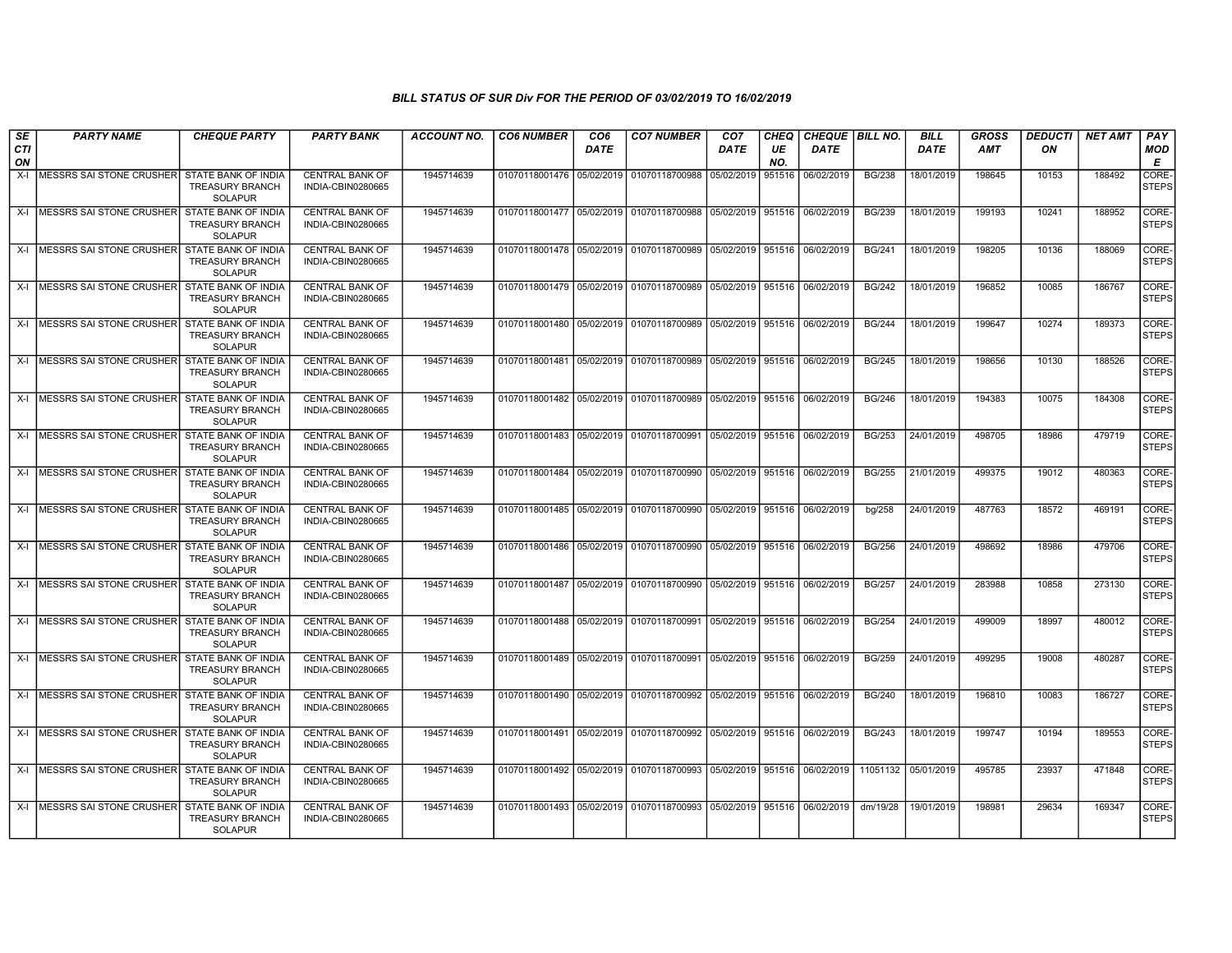| SE               | <b>PARTY NAME</b>                                | <b>CHEQUE PARTY</b>                                                    | <b>PARTY BANK</b>                             | <b>ACCOUNT NO.</b> | <b>CO6 NUMBER</b>         | CO <sub>6</sub> | <b>CO7 NUMBER</b>                                                               | CO <sub>7</sub>   | CHEQ      | CHEQUE   BILL NO. |               | <b>BILL</b> | <b>GROSS</b> | <b>DEDUCTI</b> | <b>NET AMT</b> | <b>PAY</b>            |
|------------------|--------------------------------------------------|------------------------------------------------------------------------|-----------------------------------------------|--------------------|---------------------------|-----------------|---------------------------------------------------------------------------------|-------------------|-----------|-------------------|---------------|-------------|--------------|----------------|----------------|-----------------------|
| <b>CTI</b><br>ON |                                                  |                                                                        |                                               |                    |                           | <b>DATE</b>     |                                                                                 | <b>DATE</b>       | UE<br>NO. | <b>DATE</b>       |               | <b>DATE</b> | <b>AMT</b>   | ON             |                | <b>MOD</b><br>E       |
| $X-I$            | MESSRS SAI STONE CRUSHER STATE BANK OF INDIA     | <b>TREASURY BRANCH</b><br><b>SOLAPUR</b>                               | <b>CENTRAL BANK OF</b><br>INDIA-CBIN0280665   | 1945714639         | 01070118001494            | 05/02/2019      | 01070118700993                                                                  | 05/02/2019        | 951516    | 06/02/2019        | dm/19/3       | 19/01/2019  | 420029       | 62317          | 357712         | CORE-<br>STEPS        |
| X-I              | <b>IMESSRS SAI STONE CRUSHER</b>                 | STATE BANK OF INDIA<br><b>TREASURY BRANCH</b><br><b>SOLAPUR</b>        | <b>CENTRAL BANK OF</b><br>INDIA-CBIN0280665   | 1945714639         |                           |                 | 01070118001495 05/02/2019 01070118700993 05/02/2019 951516                      |                   |           | 06/02/2019        | dm/19/31      | 19/01/2019  | 224944       | 33471          | 191473         | CORE-<br><b>STEPS</b> |
| $X-I$            | MESSRS SAI STONE CRUSHER                         | STATE BANK OF INDIA<br>TREASURY BRANCH<br><b>SOLAPUR</b>               | <b>CENTRAL BANK OF</b><br>INDIA-CBIN0280665   | 1945714639         |                           |                 | 01070118001496 05/02/2019 01070118700994                                        | 05/02/2019 951516 |           | 06/02/2019        | <b>BG/251</b> | 18/01/2019  | 612095       | 23639          | 588456         | CORE-<br><b>STEPS</b> |
| $X-I$            | Sandeep Roopchandani                             | STATE BANK OF INDIA<br><b>TREASURY BRANCH</b><br><b>SOLAPUR</b>        | <b>BANK OF</b><br>MAHARASHTRA-<br>MAHB0000163 | 20010802458        |                           |                 | 01070118001497 05/02/2019 01070118700995 05/02/2019 951521 07/02/2019           |                   |           |                   | GST-171       | 30/01/2019  | 192154       | 5820           | 186334         | CORE-<br><b>STEPS</b> |
| $X-I$            | Sandeep Roopchandani                             | <b>STATE BANK OF INDIA</b><br><b>TREASURY BRANCH</b><br><b>SOLAPUR</b> | <b>BANK OF</b><br>MAHARASHTRA-<br>MAHB0000163 | 20010802458        | 01070118001498            |                 | 05/02/2019 01070118700995 05/02/2019 951521                                     |                   |           | 07/02/2019        | GST-169       | 30/01/2019  | 199833       | 6033           | 193800         | CORE-<br>STEPS        |
| $X-I$            | Sandeep Roopchandani                             | STATE BANK OF INDIA<br><b>TREASURY BRANCH</b><br><b>SOLAPUR</b>        | <b>BANK OF</b><br>MAHARASHTRA-<br>MAHB0000163 | 20010802458        | 01070118001499 05/02/2019 |                 | 01070118700995 05/02/2019 951521                                                |                   |           | 07/02/2019        | GST-170       | 30/01/2019  | 357998       | 10231          | 347767         | CORE-<br><b>STEPS</b> |
| $X-I$            | Sandeep Roopchandani                             | STATE BANK OF INDIA<br><b>TREASURY BRANCH</b><br><b>SOLAPUR</b>        | <b>BANK OF</b><br>MAHARASHTRA-<br>MAHB0000163 | 20010802458        | 01070118001500 05/02/2019 |                 | 01070118700995 05/02/2019 951521                                                |                   |           | 07/02/2019        | GST-168       | 31/01/2019  | 490702       | 13928          | 476774         | CORE-<br><b>STEPS</b> |
| $X-I$            | Sandeep Roopchandani                             | <b>STATE BANK OF INDIA</b><br><b>TREASURY BRANCH</b><br><b>SOLAPUR</b> | <b>BANK OF</b><br>MAHARASHTRA-<br>MAHB0000163 | 20010802458        |                           |                 | 01070118001501 05/02/2019 01070118700995 05/02/2019 951521 07/02/2019           |                   |           |                   | GST-172       | 31/01/2019  | 423365       | 12053          | 411312         | CORE-<br><b>STEPS</b> |
| $X-I$            | VISHAL CONSTRUCTION                              | STATE BANK OF INDIA<br><b>TREASURY BRANCH</b><br><b>SOLAPUR</b>        | <b>BANK OF</b><br>MAHARASHTRA-<br>MAHB0001368 | 60230750588        | 01070118001502            | 05/02/2019      | 01070118700996 05/02/2019 951516                                                |                   |           | 06/02/2019        | GST-06        | 02/02/2019  | 2346338      | 112547         | 2233791        | CORE-<br><b>STEPS</b> |
| X-I              | <b>MESSRS SAKSHI</b><br><b>CONSTRUCTION</b>      | STATE BANK OF INDIA<br><b>TREASURY BRANCH</b><br><b>SOLAPUR</b>        | <b>BANK OF INDIA-</b><br>BKID0000718          | 071830110000036    |                           |                 | 01070118001503   05/02/2019   01070118700997   05/02/2019   951516   06/02/2019 |                   |           |                   | GST-06        | 04/02/2019  | 969746       | 101618         | 868128         | CORE-<br><b>STEPS</b> |
| $X-I$            | DATTATRAY SADASHIV YADAV                         | STATE BANK OF INDIA<br><b>TREASURY BRANCH</b><br><b>SOLAPUR</b>        | <b>BANK OF INDIA-</b><br>BKID0000717          | 071730110000031    |                           |                 | 01070118001504 05/02/2019 01070118700998 05/02/2019 951516                      |                   |           | 06/02/2019        | GST-03        | 05/02/2019  | 1710771      | 237417         | 1473354        | CORE-<br><b>STEPS</b> |
| $X-I$            | N.RAMAKRISHNA                                    | <b>STATE BANK OF INDIA</b><br><b>TREASURY BRANCH</b><br><b>SOLAPUR</b> | <b>BANK OF INDIA-</b><br>BKID0001506          | 150630110000022    |                           |                 | 01070118001505 06/02/2019 01070118700999 06/02/2019 951521                      |                   |           | 07/02/2019        | GST/49        | 04/02/2019  | 7324537      | 1301572        | 6022965        | CORE-<br><b>STEPS</b> |
| $X-I$            | N.RAMAKRISHNA                                    | STATE BANK OF INDIA<br><b>TREASURY BRANCH</b><br><b>SOLAPUR</b>        | <b>BANK OF INDIA-</b><br>BKID0001506          | 150630110000022    |                           |                 | 01070118001506 06/02/2019 01070118701000 06/02/2019 951521                      |                   |           | 07/02/2019        | Gst/47        | 04/02/2019  | 7801968      | 1441308        | 6360660        | CORE-<br><b>STEPS</b> |
| $X-I$            | <b>VIJAY CONSTRUCTION</b>                        | STATE BANK OF INDIA<br><b>TREASURY BRANCH</b><br><b>SOLAPUR</b>        | <b>BANK OF</b><br>MAHARASHTRA-<br>MAHB0000668 | 60127890457        |                           |                 | 01070118001508 06/02/2019 01070118701001 06/02/2019 951521                      |                   |           | 07/02/2019        | LC-55/02a     | 04/02/2019  | 737035       | 94448          | 642587         | CORE-<br><b>STEPS</b> |
|                  | X-I MESSRS SAI STONE CRUSHER                     | <b>STATE BANK OF INDIA</b><br>TREASURY BRANCH<br><b>SOLAPUR</b>        | <b>CENTRAL BANK OF</b><br>INDIA-CBIN0280665   | 1945714639         |                           |                 | 01070118001509 06/02/2019 01070118701002 06/02/2019 951521 07/02/2019           |                   |           |                   | dm/19/26      | 19/01/2019  | 185064       | 27575          | 157489         | CORE-<br><b>STEPS</b> |
|                  | X-L MESSRS SALSTONE CRUSHER STATE BANK OF INDIA  | <b>TREASURY BRANCH</b><br><b>SOLAPUR</b>                               | CENTRAL BANK OF<br>INDIA-CBIN0280665          | 1945714639         |                           |                 | 01070118001510 06/02/2019 01070118701002 06/02/2019 951521                      |                   |           | 07/02/2019        | dm/19/27      | 19/01/2019  | 200106       | 29800          | 170306         | CORE-<br><b>STEPS</b> |
|                  | X-I MESSRS SAI STONE CRUSHER STATE BANK OF INDIA | <b>TREASURY BRANCH</b><br><b>SOLAPUR</b>                               | <b>CENTRAL BANK OF</b><br>INDIA-CBIN0280665   | 1945714639         |                           |                 | 01070118001511 06/02/2019 01070118701002 06/02/2019 951521 07/02/2019           |                   |           |                   | dm/19/29      | 19/01/2019  | 187094       | 27875          | 159219         | CORE-<br><b>STEPS</b> |
| $X-I$            | N.RAMAKRISHNA                                    | STATE BANK OF INDIA<br><b>TREASURY BRANCH</b><br><b>SOLAPUR</b>        | <b>BANK OF INDIA-</b><br>BKID0001506          | 150630110000022    |                           |                 | 01070118001512 07/02/2019 01070118701003 07/02/2019 951521 07/02/2019           |                   |           |                   | qst48         | 04/02/2019  | 677866       | 18884          | 658982         | CORE-<br><b>STEPS</b> |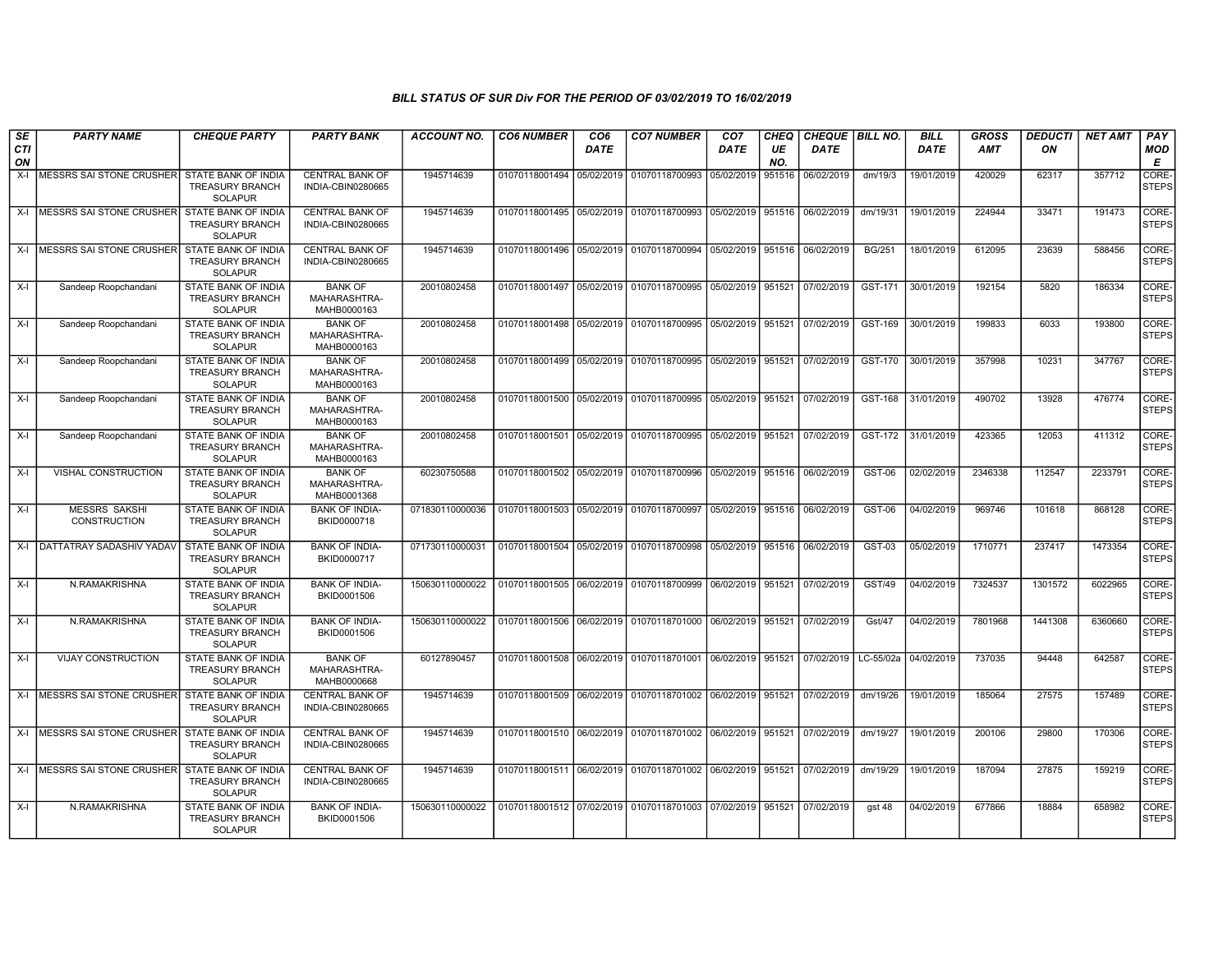| SE<br>CTI<br>ON | <b>PARTY NAME</b>                                | <b>CHEQUE PARTY</b>                                                    | <b>PARTY BANK</b>                             | <b>ACCOUNT NO.</b> | <b>CO6 NUMBER</b>         | CO <sub>6</sub><br><b>DATE</b> | <b>CO7 NUMBER</b>                                          | CO <sub>7</sub><br><b>DATE</b> | CHEQ<br>UE<br>NO. | CHEQUE   BILL NO.<br><b>DATE</b> |          | <b>BILL</b><br><b>DATE</b> | <b>GROSS</b><br><b>AMT</b> | <b>DEDUCTI</b><br>ON | <b>NET AMT</b> | PAY<br>MOD<br>Е       |
|-----------------|--------------------------------------------------|------------------------------------------------------------------------|-----------------------------------------------|--------------------|---------------------------|--------------------------------|------------------------------------------------------------|--------------------------------|-------------------|----------------------------------|----------|----------------------------|----------------------------|----------------------|----------------|-----------------------|
| $X-I$           | N.RAMAKRISHNA                                    | STATE BANK OF INDIA<br><b>TREASURY BRANCH</b><br><b>SOLAPUR</b>        | <b>BANK OF INDIA-</b><br>BKID0001506          | 150630110000022    | 01070118001513 07/02/2019 |                                | 01070118701004                                             | 07/02/2019                     | 951521            | 07/02/2019                       | gst46    | 04/02/2019                 | 1482935                    | 41310                | 1441625        | CORE-<br><b>STEPS</b> |
| $X-I$           | <b>MESSRS CHHAYA</b><br><b>ENTERPRISES</b>       | STATE BANK OF INDIA<br><b>TREASURY BRANCH</b><br><b>SOLAPUR</b>        | SBI-SBIN0012485                               | 31459236401        |                           |                                | 01070118001514 07/02/2019 01070118701005 07/02/2019        |                                | 951526            | 08/02/2019                       | qst/11   | 05/02/2019                 | 240170                     | 6691                 | 233479         | CORE-<br><b>STEPS</b> |
| X-I             | N.RAMAKRISHNA                                    | STATE BANK OF INDIA<br><b>TREASURY BRANCH</b><br><b>SOLAPUR</b>        | <b>BANK OF INDIA-</b><br>BKID0001506          | 150630110000022    |                           |                                | 01070118001516 07/02/2019 01070118701006 07/02/2019        |                                | 951526            | 08/02/2019 gst-24a/18            | 19       | 06/02/2019                 | 4699476                    | 136227               | 4563249        | CORE-<br><b>STEPS</b> |
| $X-I$           | DINESH SUKHALAL MUNOT                            | STATE BANK OF INDIA<br><b>TREASURY BRANCH</b><br><b>SOLAPUR</b>        | SBI-SBIN0002163                               | 11416583400        |                           |                                | 01070118001517 07/02/2019 01070118701007 07/02/2019        |                                | 951526            | 08/02/2019                       | $qst-20$ | 07/02/2019                 | 5617169                    | 774577               | 4842592        | CORE-<br><b>STEPS</b> |
| $X-I$           | <b>MESSERS SHREE</b><br><b>CONSTRUCTION</b>      | <b>STATE BANK OF INDIA</b><br><b>TREASURY BRANCH</b><br><b>SOLAPUR</b> | <b>BANK OF</b><br>MAHARASHTRA-<br>MAHB0000627 | 20091901872        |                           |                                | 01070118001518 07/02/2019 01070118701008 07/02/2019        |                                | 951526            | 08/02/2019                       | $gst-29$ | 07/02/2019                 | 15188294                   | 575195               | 14613099       | CORE-<br><b>STEPS</b> |
| X-I             | <b>MESSERS SHREE</b><br><b>CONSTRUCTION</b>      | STATE BANK OF INDIA<br><b>TREASURY BRANCH</b><br><b>SOLAPUR</b>        | <b>BANK OF</b><br>MAHARASHTRA-<br>MAHB0000627 | 20091901872        |                           |                                | 01070118001519 07/02/2019 01070118701009 07/02/2019        |                                | 951526            | 08/02/2019                       | gst-28   | 02/02/2019                 | 148977                     | 5691                 | 143286         | CORE-<br><b>STEPS</b> |
| $X-I$           | SHANKARRAO UTTAMRAO<br><b>PATIL</b>              | STATE BANK OF INDIA<br><b>TREASURY BRANCH</b><br><b>SOLAPUR</b>        | UNION BANK OF INDIA-<br>UBIN0534153           | 341501010040482    | 01070118001520 08/02/2019 |                                | 01070118701010 08/02/2019                                  |                                | 951526            | 08/02/2019                       | gst-04   | 07/02/2019                 | 2485906                    | 342910               | 2142996        | CORE-<br><b>STEPS</b> |
| $X-I$           | SHANKARRAO UTTAMRAO<br><b>PATIL</b>              | <b>STATE BANK OF INDIA</b><br>TREASURY BRANCH<br><b>SOLAPUR</b>        | <b>UNION BANK OF INDIA-</b><br>UBIN0534153    | 341501010040482    |                           |                                | 01070118001521 08/02/2019 01070118701011 08/02/2019 951526 |                                |                   | 08/02/2019                       | gst-5    | 07/02/2019                 | 2753236                    | 379761               | 2373475        | CORE-<br><b>STEPS</b> |
| X-I             | SHRI D J PARMAR                                  | STATE BANK OF INDIA<br><b>TREASURY BRANCH</b><br><b>SOLAPUR</b>        | HDFC BANK LTD-<br>HDFC0002849                 | 28491000003189     |                           |                                | 01070118001522 08/02/2019 01070118701013 08/02/2019        |                                | 951526            | 08/02/2019                       | 06       | 05/01/2019                 | 862445                     | 121036               | 741409         | CORE-<br><b>STEPS</b> |
| X-I             | ARYAN CONSTRUCTION &<br>supplier                 | STATE BANK OF INDIA<br><b>TREASURY BRANCH</b><br>SOLAPUR               | STATE BANK OF INDIA-<br>SBIN0014794           | 32072225184        |                           |                                | 01070118001523 08/02/2019 01070118701012 08/02/2019        |                                | 951526            | 08/02/2019                       | $qst-17$ | 07/02/2019                 | 555641                     | 48316                | 507325         | CORE-<br><b>STEPS</b> |
| X-I             | SHREE CONSTRUCTION                               | <b>TREASURY BRANCH</b><br>SOLAPUR                                      | STATE BANK OF INDIA AXIS BANK-UTIB0000266     | 914020003130692    |                           |                                | 01070118001524 08/02/2019 01070118701014 08/02/2019        |                                | 951526            | 08/02/2019                       | 32       | 04/02/2019                 | 265730                     | 8260                 | 257470         | CORE-<br><b>STEPS</b> |
| X-I             | <b>SAGAR SERVICES</b>                            | STATE BANK OF INDIA<br><b>TREASURY BRANCH</b><br><b>SOLAPUR</b>        | <b>BANK OF BARODA-</b><br>BARB0HADAPS         | 24830200000638     |                           |                                | 01070118001525 08/02/2019 01070118701015 08/02/2019        |                                | 951526            | 08/02/2019                       | 1015     | 01/02/2019                 | 595322                     | 37856                | 557466         | CORE-<br><b>STEPS</b> |
|                 | X-I IMESSRS SAI STONE CRUSHER                    | STATE BANK OF INDIA<br><b>TREASURY BRANCH</b><br><b>SOLAPUR</b>        | <b>CENTRAL BANK OF</b><br>INDIA-CBIN0280665   | 1945714639         |                           |                                | 01070118001526 08/02/2019 01070118701016 08/02/2019        |                                | 951533            | 11/02/2019                       | dm/19/14 | 05/01/2019                 | 264826                     | 12884                | 251942         | CORE-<br><b>STEPS</b> |
|                 | X-I   MESSRS SAI STONE CRUSHER                   | STATE BANK OF INDIA<br><b>TREASURY BRANCH</b><br><b>SOLAPUR</b>        | <b>CENTRAL BANK OF</b><br>INDIA-CBIN0280665   | 1945714639         |                           |                                | 01070118001527 08/02/2019 01070118701016 08/02/2019        |                                | 951533            | 11/02/2019                       | dm/19/21 | 19/01/2019                 | 192963                     | 29206                | 163757         | CORE-<br><b>STEPS</b> |
|                 | X-I MESSRS SAI STONE CRUSHER STATE BANK OF INDIA | <b>TREASURY BRANCH</b><br><b>SOLAPUR</b>                               | <b>CENTRAL BANK OF</b><br>INDIA-CBIN0280665   | 1945714639         |                           |                                | 01070118001528 08/02/2019 01070118701016 08/02/2019 951533 |                                |                   | 11/02/2019                       | dm/19/22 | 19/01/2019                 | 198924                     | 30036                | 168888         | CORE-<br><b>STEPS</b> |
|                 | X-I MESSRS SAI STONE CRUSHER                     | STATE BANK OF INDIA<br><b>TREASURY BRANCH</b><br>SOLAPUR               | CENTRAL BANK OF<br>INDIA-CBIN0280665          | 1945714639         |                           |                                | 01070118001529 08/02/2019 01070118701016 08/02/2019        |                                | 951533            | 11/02/2019                       | dm/19/23 | 19/01/2019                 | 201227                     | 30378                | 170849         | CORE-<br><b>STEPS</b> |
| X-I             | Mahesh Roopchandani                              | <b>STATE BANK OF INDIA</b><br><b>TREASURY BRANCH</b><br>SOLAPUR        | <b>BANK OF</b><br>MAHARASHTRA-<br>MAHB0000163 | 20010802447        |                           |                                | 01070118001530 08/02/2019 01070118701017 08/02/2019 951533 |                                |                   | 11/02/2019                       | 124      | 05/01/2019                 | 475012                     | 21881                | 453131         | CORE-<br><b>STEPS</b> |
| $X-I$           | Mahesh Roopchandani                              | STATE BANK OF INDIA<br>TREASURY BRANCH<br><b>SOLAPUR</b>               | <b>BANK OF</b><br>MAHARASHTRA-<br>MAHB0000163 | 20010802447        |                           |                                | 01070118001531 08/02/2019 01070118701017 08/02/2019 951533 |                                |                   | 11/02/2019                       | 134      | 05/02/2019                 | 420058                     | 16112                | 403946         | CORE-<br><b>STEPS</b> |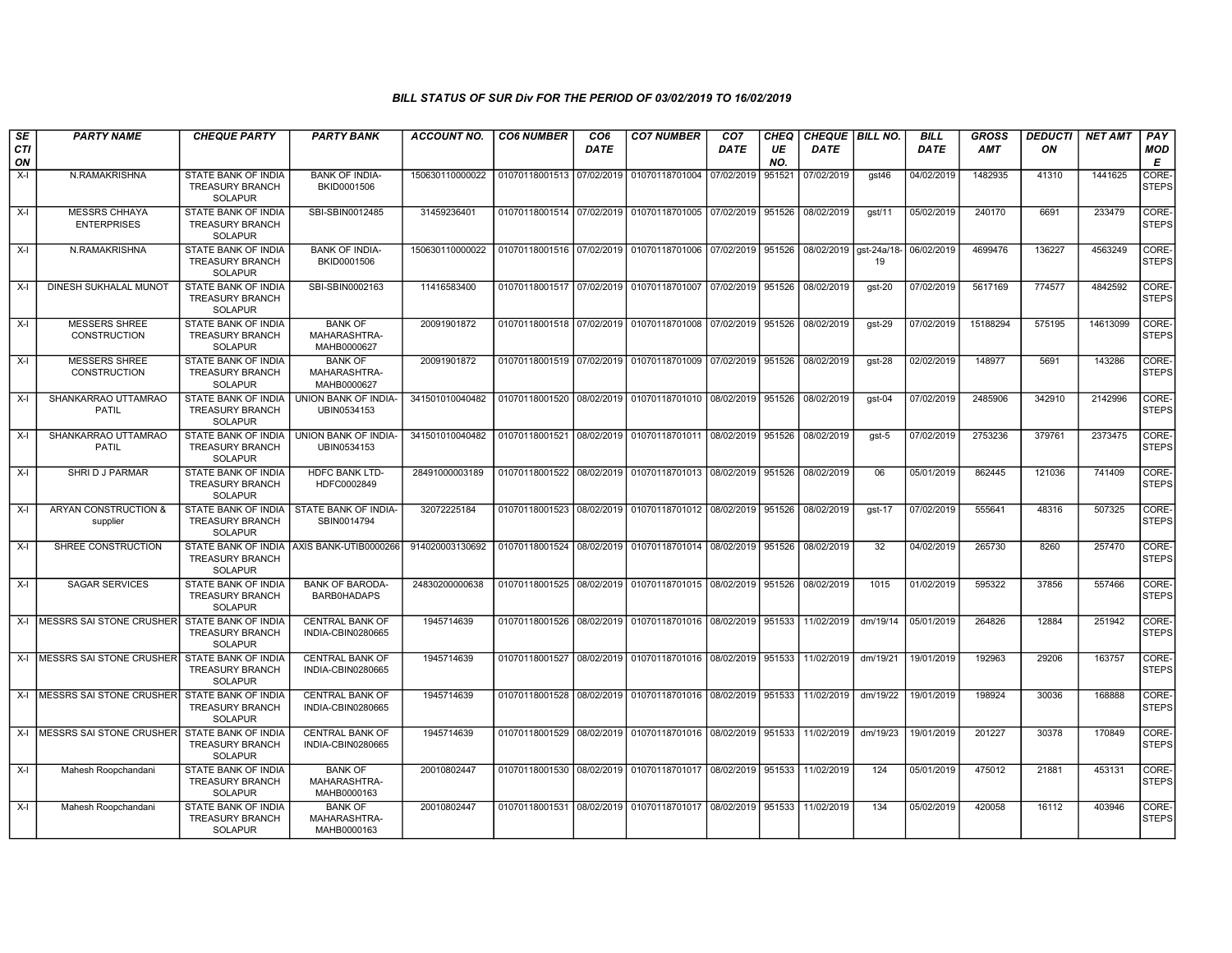| SE               | <b>PARTY NAME</b>                              | <b>CHEQUE PARTY</b>                                                    | <b>PARTY BANK</b>                                             | <b>ACCOUNT NO.</b> | <b>CO6 NUMBER</b>         | CO <sub>6</sub> | <b>CO7 NUMBER</b>                                                     | CO <sub>7</sub> | CHEQ      | <b>CHEQUE   BILL NO.</b> |               | <b>BILL</b> | <b>GROSS</b> | <i><b>DEDUCTI</b></i> | <b>NET AMT</b> | <b>PAY</b>                  |
|------------------|------------------------------------------------|------------------------------------------------------------------------|---------------------------------------------------------------|--------------------|---------------------------|-----------------|-----------------------------------------------------------------------|-----------------|-----------|--------------------------|---------------|-------------|--------------|-----------------------|----------------|-----------------------------|
| <b>CTI</b><br>ON |                                                |                                                                        |                                                               |                    |                           | <b>DATE</b>     |                                                                       | <b>DATE</b>     | UE<br>NO. | <b>DATE</b>              |               | <b>DATE</b> | AMT          | ON                    |                | MOD<br>Е                    |
| $X-I$            | Mahesh Roopchandani                            | <b>STATE BANK OF INDIA</b><br><b>TREASURY BRANCH</b><br><b>SOLAPUR</b> | <b>BANK OF</b><br>MAHARASHTRA-<br>MAHB0000163                 | 20010802447        | 01070118001532            | 08/02/2019      | 01070118701017                                                        | 08/02/2019      | 951533    | 11/02/2019               | 135           | 05/02/2019  | 414958       | 17514                 | 397444         | <b>CORE</b><br><b>STEPS</b> |
| $X-I$            | Mahesh Roopchandani                            | STATE BANK OF INDIA<br><b>TREASURY BRANCH</b><br><b>SOLAPUR</b>        | <b>BANK OF</b><br>MAHARASHTRA-<br>MAHB0000163                 | 20010802447        | 01070118001533            | 08/02/2019      | 01070118701017 08/02/2019                                             |                 | 951533    | 11/02/2019               | <b>B/W/13</b> | 05/02/2019  | 316202       | 12630                 | 303572         | <b>CORE</b><br><b>STEPS</b> |
| $X-I$            | Mahesh Roopchandani                            | STATE BANK OF INDIA<br><b>TREASURY BRANCH</b><br><b>SOLAPUR</b>        | <b>BANK OF</b><br>MAHARASHTRA-<br>MAHB0000163                 | 20010802447        | 01070118001534 08/02/2019 |                 | 01070118701017 08/02/2019 951533                                      |                 |           | 11/02/2019               | 130           | 05/02/2019  | 436454       | 18792                 | 417662         | CORE-<br><b>STEPS</b>       |
| $X-I$            | Mahesh Roopchandani                            | STATE BANK OF INDIA<br><b>TREASURY BRANCH</b><br><b>SOLAPUR</b>        | <b>BANK OF</b><br>MAHARASHTRA-<br>MAHB0000163                 | 20010802447        | 01070118001535            | 08/02/2019      | 01070118701017 08/02/2019 951533                                      |                 |           | 11/02/2019               | 129           | 05/02/2019  | 311472       | 12136                 | 299336         | CORE-<br>STEPS              |
| $X-I$            | Mahesh Roopchandani                            | <b>STATE BANK OF INDIA</b><br><b>TREASURY BRANCH</b><br><b>SOLAPUR</b> | <b>BANK OF</b><br>MAHARASHTRA-<br>MAHB0000163                 | 20010802447        | 01070118001536 08/02/2019 |                 | 01070118701017 08/02/2019 951533                                      |                 |           | 11/02/2019               | 128           | 05/02/2019  | 475614       | 21426                 | 454188         | CORE-<br>STEPS              |
| $X-I$            | Mahesh Roopchandani                            | STATE BANK OF INDIA<br><b>TREASURY BRANCH</b><br><b>SOLAPUR</b>        | <b>BANK OF</b><br>MAHARASHTRA-<br>MAHB0000163                 | 20010802447        | 01070118001537 08/02/2019 |                 | 01070118701017 08/02/2019 951533                                      |                 |           | 11/02/2019               | 127           | 05/02/2019  | 498233       | 22299                 | 475934         | CORE-<br><b>STEPS</b>       |
| $X-I$            | Mahesh Roopchandani                            | STATE BANK OF INDIA<br><b>TREASURY BRANCH</b><br><b>SOLAPUR</b>        | <b>BANK OF</b><br>MAHARASHTRA-<br>MAHB0000163                 | 20010802447        | 01070118001538            | 08/02/2019      | 01070118701017   08/02/2019   951533                                  |                 |           | 11/02/2019               | 126           | 05/02/2019  | 307167       | 12066                 | 295101         | CORE-<br><b>STEPS</b>       |
|                  | X-I MESSRS SAI STONE CRUSHER                   | STATE BANK OF INDIA<br><b>TREASURY BRANCH</b><br>SOLAPUR               | <b>CENTRAL BANK OF</b><br>INDIA-CBIN0280665                   | 1945714639         |                           |                 | 01070118001539 08/02/2019 01070118701018 08/02/2019 951533 11/02/2019 |                 |           |                          | <b>BG/247</b> | 18/01/2019  | 499003       | 19103                 | 479900         | CORE-<br><b>STEPS</b>       |
| $X-I$            | MESSRS SAI STONE CRUSHER                       | STATE BANK OF INDIA<br><b>TREASURY BRANCH</b><br><b>SOLAPUR</b>        | <b>CENTRAL BANK OF</b><br>INDIA-CBIN0280665                   | 1945714639         | 01070118001540            |                 | 08/02/2019 01070118701018 08/02/2019 951533                           |                 |           | 11/02/2019               | <b>BG/248</b> | 18/01/2019  | 499739       | 19343                 | 480396         | CORE-<br><b>STEPS</b>       |
| X-I              | Mahesh Roopchandani                            | STATE BANK OF INDIA<br><b>TREASURY BRANCH</b><br><b>SOLAPUR</b>        | <b>BANK OF</b><br>MAHARASHTRA-<br>MAHB0000163                 | 20010802447        | 01070118001541            | 08/02/2019      | 01070118701019 08/02/2019 951533                                      |                 |           | 11/02/2019               | 125           | 05/02/2018  | 460988       | 21590                 | 439398         | CORE-<br><b>STEPS</b>       |
| $X-I$            | Mahesh Roopchandani                            | STATE BANK OF INDIA<br><b>TREASURY BRANCH</b><br><b>SOLAPUR</b>        | <b>BANK OF</b><br>MAHARASHTRA-<br>MAHB0000163                 | 20010802447        |                           |                 | 01070118001542 08/02/2019 01070118701019 08/02/2019 951533            |                 |           | 11/02/2019               | 132           | 05/02/2019  | 368589       | 16941                 | 351648         | CORE-<br><b>STEPS</b>       |
| $X-I$            | Mahesh Roopchandani                            | <b>STATE BANK OF INDIA</b><br><b>TREASURY BRANCH</b><br><b>SOLAPUR</b> | <b>BANK OF</b><br>MAHARASHTRA-<br>MAHB0000163                 | 20010802447        | 01070118001543 08/02/2019 |                 | 01070118701019 08/02/2019 951533                                      |                 |           | 11/02/2019               | 131           | 05/02/2019  | 342323       | 13167                 | 329156         | CORE-<br><b>STEPS</b>       |
| $X-I$            | KRISHNA CONSTRUCTION AND<br><b>EARTHMOVERS</b> | STATE BANK OF INDIA<br><b>TREASURY BRANCH</b><br><b>SOLAPUR</b>        | UNION BANK OF INDIA-<br>UBIN0547085                           | 470801010035276    | 01070118001544 11/02/2019 |                 | 01070118701020 11/02/2019 951533                                      |                 |           | 11/02/2019               | <b>GST-16</b> | 01/02/2019  | 862025       | 159767                | 702258         | CORE-<br>STEPS              |
| $X-I$            | JAGDEV INFRA PVT LTD                           | <b>STATE BANK OF INDIA</b><br><b>TREASURY BRANCH</b><br><b>SOLAPUR</b> | STATE BANK OF INDIA-<br>SBIN0000846                           | 36735125598        |                           |                 | 01070118001545 11/02/2019 01070118701021 11/02/2019 951533 11/02/2019 |                 |           |                          | 13            | 05/02/2019  | 1325856      | 278139                | 1047717        | CORE-<br>STEPS              |
| $X-I$            | <b>PITAMBER VENSI</b>                          | <b>STATE BANK OF INDIA</b><br><b>TREASURY BRANCH</b><br>SOLAPUR        | SBI-SBIN0000335                                               | 30207108076        | 01070118001546 11/02/2019 |                 | 01070118701022 11/02/2019 951533                                      |                 |           | 11/02/2019               | $qst-08$      | 08/02/2019  | 2983924      | 314168                | 2669756        | CORE-<br><b>STEPS</b>       |
| $X-I$            | <b>MESSRS CHAUGULE</b><br><b>CONSTRUCTION</b>  | STATE BANK OF INDIA<br><b>TREASURY BRANCH</b><br><b>SOLAPUR</b>        | <b>SOLAPUR JANATA</b><br>SAHAKARI BANK<br>LIMITED-SJSB0000019 | 5870195020000007   | 01070118001547 11/02/2019 |                 | 01070118701023 11/02/2019 951533                                      |                 |           | 11/02/2019               | gst/04        | 08/02/2019  | 2656460      | 241136                | 2415324        | CORE-<br><b>STEPS</b>       |
| $X-I$            | M/S GODAWARI INDUSTRIAL<br><b>TRADERS</b>      | STATE BANK OF INDIA<br><b>TREASURY BRANCH</b><br><b>SOLAPUR</b>        | <b>BANK OF BARODA-</b><br><b>BARB0SHOLAP</b>                  | 04370500000049     | 01070118001548 11/02/2019 |                 | 01070118701050 15/02/2019 951552                                      |                 |           | 15/02/2019               | 80            | 05/02/2019  | 595078       | 22529                 | 572549         | CORE-<br><b>STEPS</b>       |
|                  | X-I DATTATRAY SADASHIV YADAV                   | <b>STATE BANK OF INDIA</b><br><b>TREASURY BRANCH</b><br><b>SOLAPUR</b> | <b>BANK OF INDIA-</b><br>BKID0000717                          | 071730110000031    | 01070118001549            | 11/02/2019      | 01070118701024 11/02/2019 951533 11/02/2019                           |                 |           |                          | gst/04        | 09/02/2019  | 1748528      | 241687                | 1506841        | CORE-<br><b>STEPS</b>       |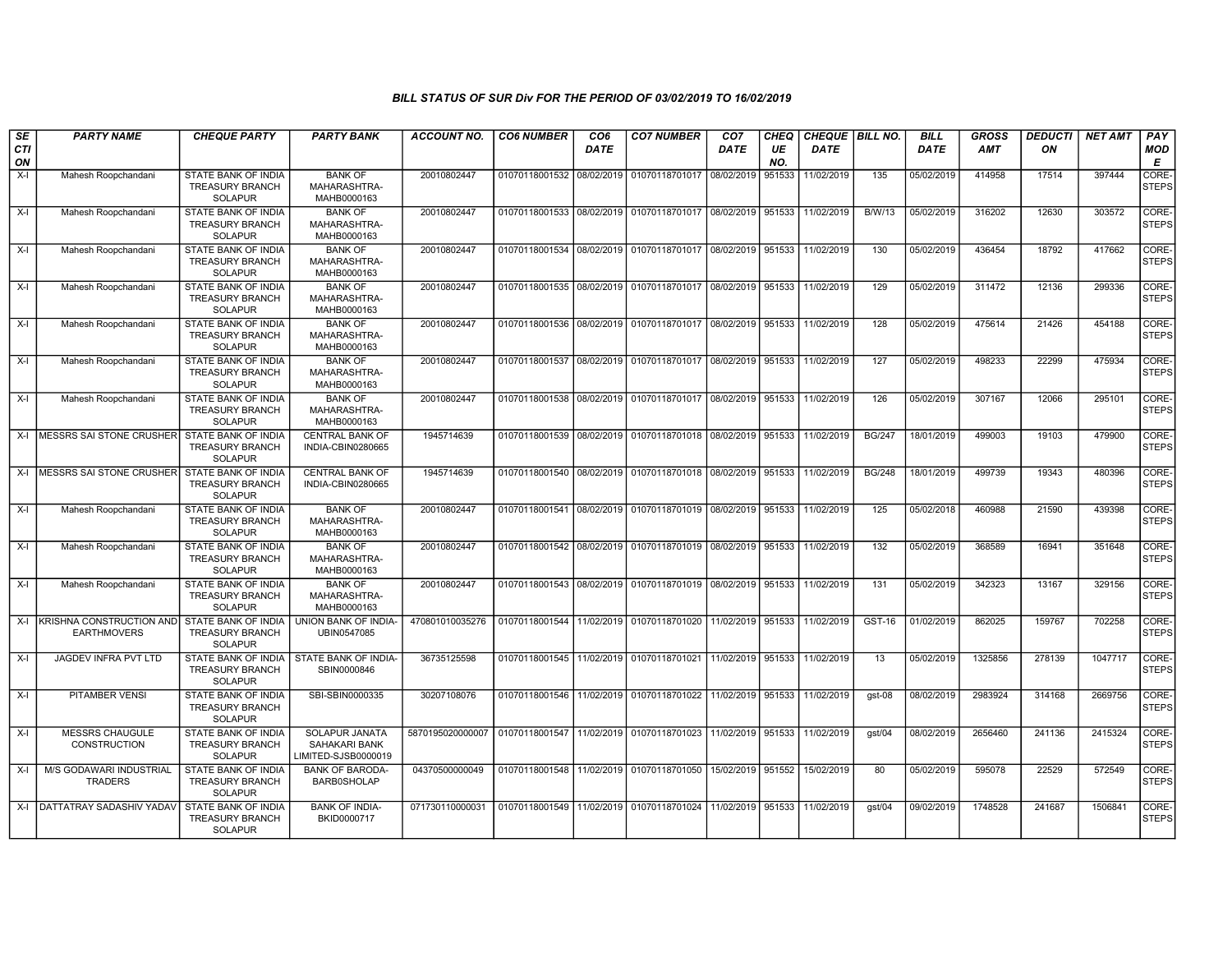| SE               | <b>PARTY NAME</b>                                    | <b>CHEQUE PARTY</b>                                                    | <b>PARTY BANK</b>                             | <b>ACCOUNT NO.</b>                                                          | <b>CO6 NUMBER</b> | CO <sub>6</sub> | <b>CO7 NUMBER</b>                                                     | CO <sub>7</sub>   | CHEQ      | CHEQUE   BILL NO.               |                     | <b>BILL</b> | <b>GROSS</b> | <b>DEDUCTI</b> | <b>NET AMT</b> | PAY                   |
|------------------|------------------------------------------------------|------------------------------------------------------------------------|-----------------------------------------------|-----------------------------------------------------------------------------|-------------------|-----------------|-----------------------------------------------------------------------|-------------------|-----------|---------------------------------|---------------------|-------------|--------------|----------------|----------------|-----------------------|
| <b>CTI</b><br>ON |                                                      |                                                                        |                                               |                                                                             |                   | <b>DATE</b>     |                                                                       | <b>DATE</b>       | UE<br>NO. | <b>DATE</b>                     |                     | <b>DATE</b> | <b>AMT</b>   | ON             |                | <b>MOD</b><br>E       |
| $X-I$            | M/S GLOBAL ENTERPRISE                                | STATE BANK OF INDIA<br><b>TREASURY BRANCH</b><br><b>SOLAPUR</b>        | <b>BANK OF BARODA-</b><br><b>BARBOKARVER</b>  | 04470200000423                                                              | 01070118001550    | 11/02/2019      | 01070118701025                                                        | 11/02/2019        | 951535    | 12/02/2019                      | 25                  | 11/01/2019  | 544115       | 28223          | 515892         | CORE-<br><b>STEPS</b> |
| X-I              | <b>IMESSRS SAI STONE CRUSHERI</b>                    | STATE BANK OF INDIA<br><b>TREASURY BRANCH</b><br><b>SOLAPUR</b>        | <b>CENTRAL BANK OF</b><br>INDIA-CBIN0280665   | 1945714639                                                                  | 01070118001551    |                 | 11/02/2019 01070118701026 11/02/2019 951535                           |                   |           | 12/02/2019                      | dm/19/24            | 19/01/2019  | 206420       | 31145          | 175275         | CORE-<br><b>STEPS</b> |
|                  | X-I MESSRS SAI STONE CRUSHER STATE BANK OF INDIA     | TREASURY BRANCH<br><b>SOLAPUR</b>                                      | <b>CENTRAL BANK OF</b><br>INDIA-CBIN0280665   | 1945714639                                                                  |                   |                 | 01070118001552 11/02/2019 01070118701026 11/02/2019 951535            |                   |           | 12/02/2019                      | dm/19/33            | 19/01/2019  | 200558       | 30279          | 170279         | CORE-<br><b>STEPS</b> |
|                  | X-I IMESSRS SAI STONE CRUSHER STATE BANK OF INDIA    | <b>TREASURY BRANCH</b><br><b>SOLAPUR</b>                               | <b>CENTRAL BANK OF</b><br>INDIA-CBIN0280665   | 1945714639                                                                  |                   |                 | 01070118001553 11/02/2019 01070118701026 11/02/2019 951535            |                   |           | 12/02/2019                      | dm/19/34            | 19/01/2019  | 191882       | 28996          | 162886         | CORE-<br><b>STEPS</b> |
| $X-I$            | <b>IMESSRS SAI STONE CRUSHER STATE BANK OF INDIA</b> | <b>TREASURY BRANCH</b><br><b>SOLAPUR</b>                               | <b>CENTRAL BANK OF</b><br>INDIA-CBIN0280665   | 1945714639                                                                  | 01070118001554    |                 | 11/02/2019 01070118701026 11/02/2019 951535                           |                   |           | 12/02/2019                      | dm/19/25            | 19/01/2019  | 199421       | 29804          | 169617         | CORE-<br><b>STEPS</b> |
|                  | X-I MESSRS SAI STONE CRUSHER                         | STATE BANK OF INDIA<br><b>TREASURY BRANCH</b><br><b>SOLAPUR</b>        | <b>CENTRAL BANK OF</b><br>INDIA-CBIN0280665   | 1945714639                                                                  | 01070118001555    | 11/02/2019      | 01070118701026 11/02/2019 951535                                      |                   |           | 12/02/2019                      | dm/19/12            | 05/01/2019  | 204736       | 30481          | 174255         | CORE-<br><b>STEPS</b> |
| $X-I$            | <b>MESSRS GODAVARI</b><br><b>INDUSTRIAL TRADERS</b>  | STATE BANK OF INDIA<br><b>TREASURY BRANCH</b><br><b>SOLAPUR</b>        | <b>BANK OF BARODA-</b><br><b>BARB0SHOLAP</b>  | 04370200000363                                                              | 01070118001556    |                 | 11/02/2019 01070118701027 11/02/2019 951535                           |                   |           | 12/02/2019                      | 81                  | 05/02/2019  | 777608       | 33248          | 744360         | CORE-<br><b>STEPS</b> |
| $X-I$            | <b>SUJOY BHOWMIK</b>                                 | STATE BANK OF INDIA<br><b>TREASURY BRANCH</b><br><b>SOLAPUR</b>        | KARNATAKA BANK LTD-<br>KARB0000715            | 7157000600341601 01070118001557                                             |                   |                 | 12/02/2019 01070118701028 12/02/2019 951535 12/02/2019                |                   |           |                                 | GST-38              | 11/02/2019  | 8779429      | 332622         | 8446807        | CORE-<br><b>STEPS</b> |
| $X-I$            | MESSRS SAI STONE CRUSHER                             | STATE BANK OF INDIA<br><b>TREASURY BRANCH</b><br><b>SOLAPUR</b>        | <b>CENTRAL BANK OF</b><br>INDIA-CBIN0280665   | 1945714639                                                                  | 01070118001558    | 12/02/2019      | 01070118701029 12/02/2019 951539                                      |                   |           | 13/02/2019                      | dm/19/32            | 19/01/2019  | 71327        | 11171          | 60156          | CORE-<br><b>STEPS</b> |
| $X-I$            | SURAJ TRADEWAYS-MUMBAI                               | STATE BANK OF INDIA<br><b>TREASURY BRANCH</b><br><b>SOLAPUR</b>        | PNB-PUNB0006700                               | 0067002100085382                                                            | 01070118001559    |                 | 12/02/2019   01070118701030   12/02/2019   951539                     |                   |           | 13/02/2019                      | 81/18-19            | 22/01/2019  | 187591       | 6212           | 181379         | CORE-<br><b>STEPS</b> |
| $X-I$            | <b>EFFTRONICS SYSTEMS</b><br>PRIVATE LIMITED         | STATE BANK OF INDIA<br><b>TREASURY BRANCH</b><br><b>SOLAPUR</b>        | ANDHRA BANK-<br>ANDB0000051                   | 005111011006558                                                             | 01070118001561    |                 | 13/02/2019   01070118701032   13/02/2019   951543                     |                   |           | 14/02/2019                      | $SI-258$            | 28/01/2019  | 1922448      | 280214         | 1642234        | CORE-<br><b>STEPS</b> |
| $X-I$            | SHRI D J PARMAR                                      | <b>STATE BANK OF INDIA</b><br><b>TREASURY BRANCH</b><br><b>SOLAPUR</b> | HDFC BANK LTD-<br>HDFC0002849                 | 28491000003189                                                              | 01070118001562    |                 | 13/02/2019 01070118701033                                             | 13/02/2019 951548 |           | 15/02/2019                      | <b>GST/08</b>       | 11/02/2019  | 2150569      | 81880          | 2068689        | CORE-<br><b>STEPS</b> |
| $X-I$            | <b>JHA CONSTRUCTION</b>                              | STATE BANK OF INDIA<br><b>TREASURY BRANCH</b><br><b>SOLAPUR</b>        | KOTAK MAHINDRA<br>BANK-KKBK0001345            | 699011003914                                                                | 01070118001563    |                 | 13/02/2019   01070118701034   13/02/2019   951543                     |                   |           | 14/02/2019                      | C<br>BRIDGE/02<br>4 | 11/01/2019  | 9140816      | 1213306        | 7927510        | CORE-<br><b>STEPS</b> |
| $X-I$            | <b>JHA CONSTRUCTION</b>                              | STATE BANK OF INDIA<br><b>TREASURY BRANCH</b><br><b>SOLAPUR</b>        | KOTAK MAHINDRA<br>BANK-KKBK0001345            | 699011003914                                                                | 01070118001564    |                 | 13/02/2019 01070118701035 13/02/2019 951543                           |                   |           | 14/02/2019 BRIDGE/02 01/02/2019 | 8                   |             | 10728582     | 406729         | 10321853       | CORE-<br><b>STEPS</b> |
| $X-I$            | <b>SUJOY BHOWMIK</b>                                 | STATE BANK OF INDIA<br>TREASURY BRANCH<br><b>SOLAPUR</b>               | KARNATAKA BANK LTD-<br>KARB0000715            | 7157000600341601 01070118001565 13/02/2019 01070118701036 13/02/2019 951543 |                   |                 |                                                                       |                   |           | 14/02/2019                      | $\overline{32}$     | 16/01/2019  | 6962798      | 905942         | 6056856        | CORE-<br><b>STEPS</b> |
| $X-I$            | <b>SUJOY BHOWMIK</b>                                 | STATE BANK OF INDIA<br><b>TREASURY BRANCH</b><br><b>SOLAPUR</b>        | KARNATAKA BANK LTD-<br>KARB0000715            | 7157000600341601 01070118001566 13/02/2019 01070118701037 13/02/2019 951543 |                   |                 |                                                                       |                   |           | 14/02/2019                      | 34                  | 17/01/2019  | 1625400      | 45279          | 1580121        | CORE-<br><b>STEPS</b> |
|                  | X-I PACE CONTRACTORS PVT LTD STATE BANK OF INDIA     | <b>TREASURY BRANCH</b><br><b>SOLAPUR</b>                               | <b>IDBI BANK LTD-</b><br>IBKL0000522          | 0522102000024815 01070118001567 14/02/2019 01070118701038 14/02/2019 951543 |                   |                 |                                                                       |                   |           | 14/02/2019                      | $gst-13$            | 13/02/2019  | 1601296      | 117727         | 1483569        | CORE-<br><b>STEPS</b> |
| $X-I$            | Sandeep Roopchandani                                 | <b>STATE BANK OF INDIA</b><br><b>TREASURY BRANCH</b><br><b>SOLAPUR</b> | <b>BANK OF</b><br>MAHARASHTRA-<br>MAHB0000163 | 20010802458                                                                 |                   |                 | 01070118001568 14/02/2019 01070118701039 14/02/2019 951543 14/02/2019 |                   |           |                                 | GSt/179             | 13/02/2019  | 5088250      | 701919         | 4386331        | CORE-<br><b>STEPS</b> |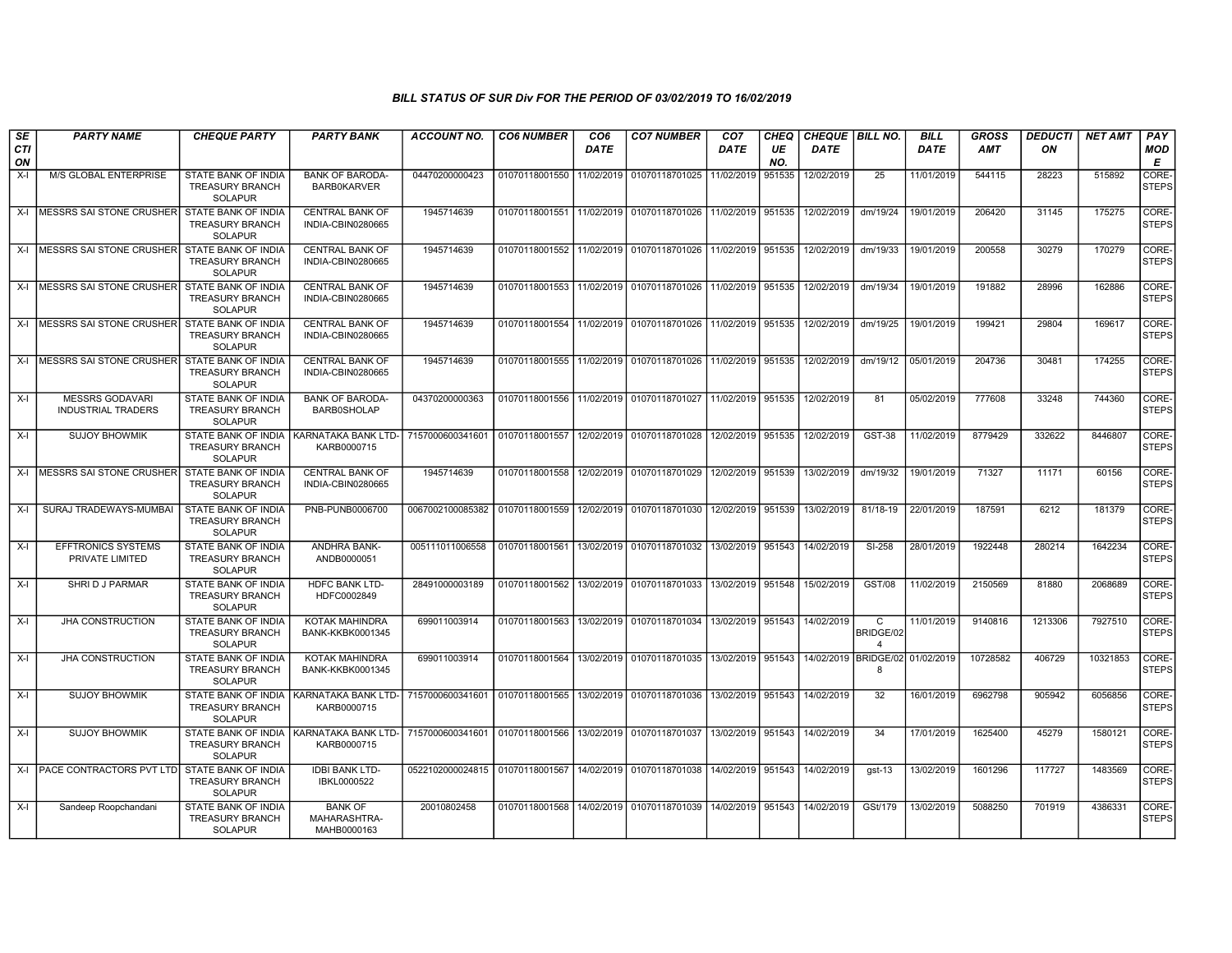| SE<br><b>CTI</b><br>ON | <b>PARTY NAME</b>                                                         | <b>CHEQUE PARTY</b>                                                    | <b>PARTY BANK</b>                             | ACCOUNT NO.                                                                            | <b>CO6 NUMBER</b>         | CO <sub>6</sub><br><b>DATE</b> | <b>CO7 NUMBER</b>                                                                          | CO <sub>7</sub><br><b>DATE</b> | CHEQ<br>UE<br>NO. | CHEQUE   BILL NO.<br><b>DATE</b> |                              | <b>BILL</b><br><b>DATE</b> | <b>GROSS</b><br><b>AMT</b> | <b>DEDUCTI</b><br>ON | <b>NET AMT</b> | PAY<br><b>MOD</b><br>E |
|------------------------|---------------------------------------------------------------------------|------------------------------------------------------------------------|-----------------------------------------------|----------------------------------------------------------------------------------------|---------------------------|--------------------------------|--------------------------------------------------------------------------------------------|--------------------------------|-------------------|----------------------------------|------------------------------|----------------------------|----------------------------|----------------------|----------------|------------------------|
| $X-I$                  | <b>SAGAR SERVICES</b>                                                     | STATE BANK OF INDIA<br><b>TREASURY BRANCH</b><br><b>SOLAPUR</b>        | <b>BANK OF BARODA-</b><br><b>BARB0HADAPS</b>  | 24830200000638                                                                         | 01070118001569            | 14/02/2019                     | 01070118701040                                                                             | 14/02/2019                     | 951548            | 15/02/2019                       | gst/24/18-<br>19             | 08/02/2019                 | 979818                     | 276527               | 703291         | CORE-<br><b>STEPS</b>  |
| $X-I$                  | <b>SASHA HOUSEKEEPING</b><br><b>FACILITY MANAGEMENT PVT</b><br><b>LTD</b> | STATE BANK OF INDIA<br><b>TREASURY BRANCH</b><br><b>SOLAPUR</b>        | UNION BANK OF INDIA-<br>UBIN0532002           | 320001010036402                                                                        | 01070118001570            |                                | 14/02/2019 01070118701041                                                                  | 14/02/2019 951548              |                   | 15/02/2019 GST/05/18-            | 19                           | 14/02/2019                 | 505648                     | 50280                | 455368         | CORE-<br><b>STEPS</b>  |
| $X-I$                  | <b>SAGAR SERVICES</b>                                                     | STATE BANK OF INDIA<br><b>TREASURY BRANCH</b><br><b>SOLAPUR</b>        | <b>BANK OF BARODA-</b><br><b>BARB0HADAPS</b>  | 24830200000638                                                                         | 01070118001571 14/02/2019 |                                | 01070118701042 14/02/2019 951548                                                           |                                |                   | 15/02/2019                       | 25                           | 14/02/2019                 | 1154187                    | 186714               | 967473         | CORE-<br><b>STEPS</b>  |
| $X-I$                  | <b>JYOTI CONSTRUCTION</b>                                                 | <b>STATE BANK OF INDIA</b><br><b>TREASURY BRANCH</b><br><b>SOLAPUR</b> | <b>HDFC BANK-</b><br><b>HDFC0CSUCBL</b>       | 0340060030000061                                                                       | 01070118001572            | 14/02/2019                     | 01070118701043   14/02/2019   951548                                                       |                                |                   | 15/02/2019                       | 02                           | 07/02/2019                 | 882091                     | 113071               | 769020         | CORE-<br><b>STEPS</b>  |
| X-I                    | Mahesh Roopchandani                                                       | STATE BANK OF INDIA<br><b>TREASURY BRANCH</b><br><b>SOLAPUR</b>        | <b>BANK OF</b><br>MAHARASHTRA-<br>MAHB0000163 | 20010802447                                                                            | 01070118001575 15/02/2019 |                                | 01070118701046 15/02/2019 951548                                                           |                                |                   | 15/02/2019                       | 140                          | 12/02/2019                 | 378213                     | 14318                | 363895         | CORE-<br><b>STEPS</b>  |
| $X-I$                  | <b>JAGDEV LOGISTICS</b>                                                   | STATE BANK OF INDIA<br><b>TREASURY BRANCH</b><br>SOLAPUR               | STATE BANK OF INDIA-<br>SBIN0000846           | 32427488348                                                                            | 01070118001576            | 15/02/2019                     | 01070118701047                                                                             | 15/02/2019 951548              |                   | 15/02/2019                       | GST-2018-<br>19/07           | 07/02/2019                 | 645854                     | 16073                | 629781         | CORE-<br><b>STEPS</b>  |
| $X-I$                  | ARYAN CONSTRUCTION &<br>supplier                                          | STATE BANK OF INDIA<br><b>TREASURY BRANCH</b><br><b>SOLAPUR</b>        | STATE BANK OF INDIA-<br>SBIN0014794           | 32072225184                                                                            | 01070118001577            | 15/02/2019                     | 01070118701048                                                                             | 15/02/2019   951548            |                   | 15/02/2019                       | 19                           | 14/02/2019                 | 922382                     | 127158               | 795224         | CORE-<br><b>STEPS</b>  |
| X-I                    | <b>RATAN EMPORIUM SECURITY</b><br><b>SERVICES</b>                         | STATE BANK OF INDIA<br><b>TREASURY BRANCH</b><br><b>SOLAPUR</b>        | HDFC BANK LTD-<br>HDFC0000404                 | 50200031636074                                                                         | 01070118001578            | 15/02/2019                     | 01070118701049   15/02/2019   951552                                                       |                                |                   | 15/02/2019                       | rtn/2/dd/20 26/12/2018<br>18 |                            | 2276688                    | 149396               | 2127292        | CORE-<br><b>STEPS</b>  |
| X-I                    | <b>KRISHNA ENTERPRISES</b>                                                | STATE BANK OF INDIA<br><b>TREASURY BRANCH</b><br><b>SOLAPUR</b>        | ANDHRA BANK-<br>ANDB0001805                   | 180511100000593                                                                        | 01070118001579            |                                | 15/02/2019   01070118701051   15/02/2019   951552                                          |                                |                   | 15/02/2019                       | gst 02                       | 01/02/2019                 | 813295                     | 31880                | 781415         | CORE-<br><b>STEPS</b>  |
| X-I                    | N.RAMAKRISHNA                                                             | <b>STATE BANK OF INDIA</b><br><b>TREASURY BRANCH</b><br><b>SOLAPUR</b> | <b>BANK OF INDIA-</b><br>BKID0001506          | 150630110000022                                                                        | 01070118001580            | 15/02/2019                     | 01070118701052                                                                             | 15/02/2019 951552              |                   | 15/02/2019                       | GST-51                       | 11/02/2019                 | 9590835                    | 1322838              | 8267997        | CORE-<br><b>STEPS</b>  |
| $X-I$                  | RAVI B JANTE                                                              | STATE BANK OF INDIA<br><b>TREASURY BRANCH</b><br><b>SOLAPUR</b>        | <b>IDBI BANK LTD-</b><br>IBKL0000102          | 0102102000013217 01070118001581                                                        |                           | 15/02/2019                     | 01070118701053                                                                             | 15/02/2019 951552              |                   | 15/02/2019                       | GST-15                       | 07/02/2019                 | 488269                     | 67776                | 420493         | CORE-<br><b>STEPS</b>  |
| $X-I$                  | RAVI B JANTE                                                              | STATE BANK OF INDIA<br><b>TREASURY BRANCH</b><br><b>SOLAPUR</b>        | <b>IDBI BANK LTD-</b><br>IBKL0000102          | 0102102000013217 01070118001582 15/02/2019 01070118701054 15/02/2019 951552 15/02/2019 |                           |                                |                                                                                            |                                |                   |                                  | GST-16                       | 07/02/2019                 | 1484432                    | 58221                | 1426211        | CORE-<br><b>STEPS</b>  |
| X-II                   | WOODLAND                                                                  | <b>TREASURY BRANCH</b><br><b>SOLAPUR</b>                               | STATE BANK OF INDIA AXIS BANK-UTIB0000266     | 266010200005050                                                                        |                           |                                | 01070218007194 04/02/2019 01070218702270 04/02/2019 951509                                 |                                |                   | 04/02/2019                       | C.151                        | 29/01/2019                 | 4200                       | 0                    | 4200           | CORE-<br><b>STEPS</b>  |
| X-II                   | Fabteq Systems PVT LTD                                                    | <b>STATE BANK OF INDIA</b><br><b>TREASURY BRANCH</b><br><b>SOLAPUR</b> | ALLAHABAD BANK-<br>ALLA0212759                | 50143932686                                                                            |                           |                                | 01070218007195 04/02/2019 01070218702271 04/02/2019 951509 04/02/2019 GST/DL/76 05/01/2019 |                                |                   |                                  | -8                           |                            | 62000                      | 1240                 | 60760          | CORE-<br><b>STEPS</b>  |
| X-II                   | <b>STATION MANAGER</b><br>AKKALKOTROAD                                    | STATE BANK OF INDIA<br>(IMPREST)                                       | SBI-SBIN0003072                               | 31529931961                                                                            | 01070218007196 04/02/2019 |                                | 01070218702272 04/02/2019 951508                                                           |                                |                   | 04/02/2019                       | $\overline{1}$               | 01/02/2019                 | 13269                      | $\mathbf 0$          | 13269          | IMP                    |
| $X-II$                 | <b>STATION MANAGER HOTGI</b>                                              | <b>STATE BANK OF INDIA</b><br>(IMPREST)                                | SBI-SBIN0003072                               | 31529931961                                                                            | 01070218007197            | 04/02/2019                     | 01070218702272 04/02/2019 951508                                                           |                                |                   | 04/02/2019                       | $\overline{2}$               | 01/02/2019                 | 10670                      | $\Omega$             | 10670          | <b>IMP</b>             |
| X-II                   | <b>SSTATION MANAGER</b><br>SHAHABAD                                       | STATE BANK OF INDIA<br>(IMPREST)                                       | SBI-SBIN0003072                               | 31529931961                                                                            | 01070218007198            | 04/02/2019                     | 01070218702272 04/02/2019                                                                  |                                | 951508            | 04/02/2019                       | $\overline{4}$               | 01/02/2019                 | 14900                      | $\mathbf 0$          | 14900          | IMP                    |
|                        | X-II STATION MANAGER SANGOLA                                              | STATE BANK OF INDIA<br>(IMPREST)                                       | SBI-SBIN0003072                               | 31529931961                                                                            | 01070218007199            | 04/02/2019                     | 01070218702272 04/02/2019                                                                  |                                | 951508            | 04/02/2019                       | $\overline{1}$               | 21/01/2019                 | 9320                       | $\mathbf 0$          | 9320           | <b>IMP</b>             |
| $X-II$                 | STATION MANAGER ARAG                                                      | STATE BANK OF INDIA<br>(IMPREST)                                       | SBI-SBIN0003072                               | 31529931961                                                                            | 01070218007200 04/02/2019 |                                | 01070218702272 04/02/2019 951508                                                           |                                |                   | 04/02/2019                       | $\overline{2}$               | 27/01/2019                 | 9620                       | $\mathbf 0$          | 9620           | <b>IMP</b>             |
| X-II                   | <b>STATION MANAGER LATUR</b>                                              | STATE BANK OF INDIA<br>(IMPREST)                                       | SBI-SBIN0003072                               | 31529931961                                                                            | 01070218007201 04/02/2019 |                                | 01070218702272 04/02/2019                                                                  |                                | 951508            | 04/02/2019                       | 3                            | 22/01/2019                 | 24809                      | $\mathbf 0$          | 24809          | IMP                    |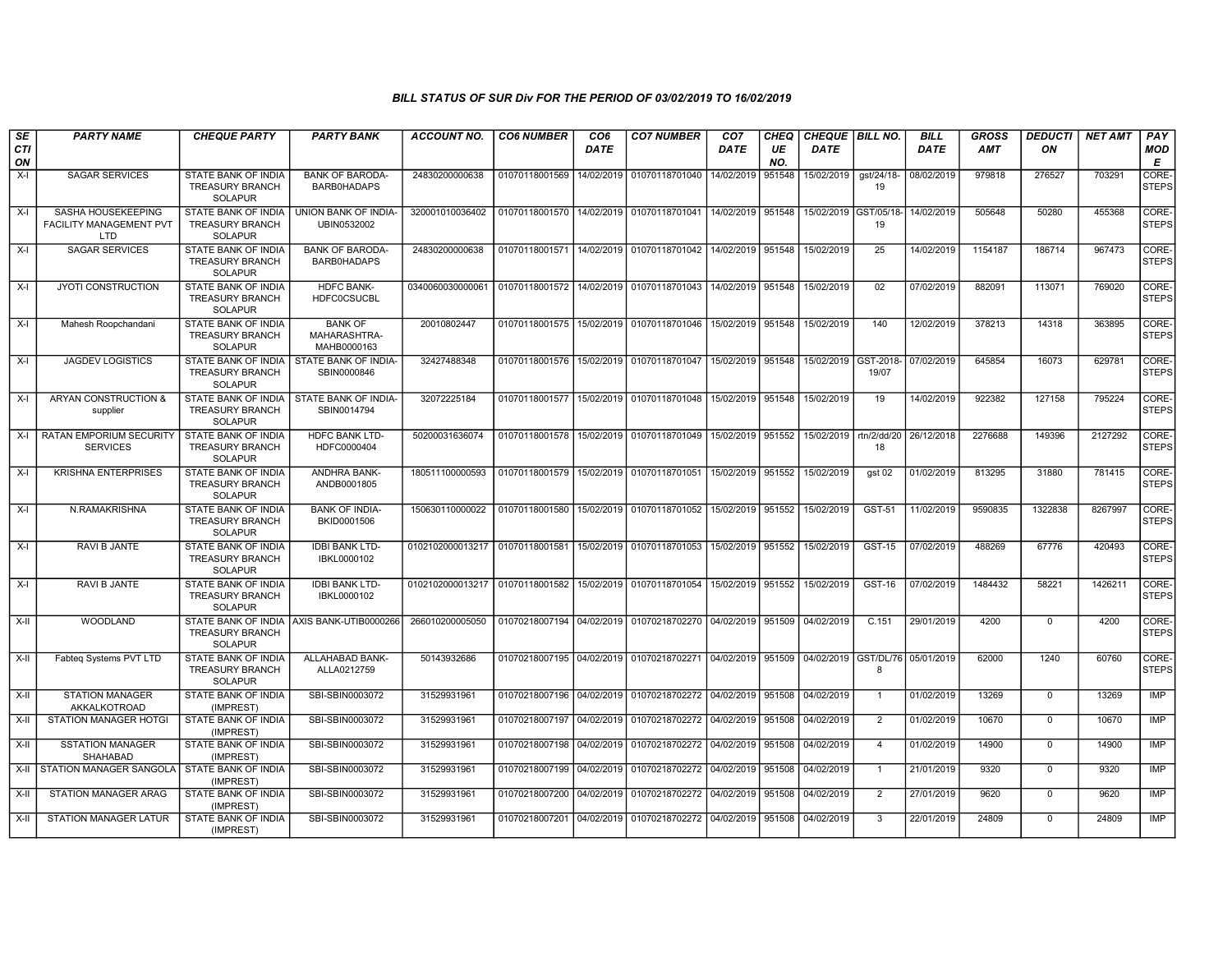| SE<br><b>CTI</b><br>ON | <b>PARTY NAME</b>                                | <b>CHEQUE PARTY</b>                                                    | <b>PARTY BANK</b>                     | ACCOUNT NO.    | <b>CO6 NUMBER</b>         | CO <sub>6</sub><br>DATE | <b>CO7 NUMBER</b>                                                             | CO <sub>7</sub><br>DATE | CHEQ<br>UE<br>NO. | CHEQUE   BILL NO.<br><b>DATE</b> |                | <b>BILL</b><br><b>DATE</b> | <b>GROSS</b><br><b>AMT</b> | <b>DEDUCTI</b><br>ON | <b>NET AMT</b> | <b>PAY</b><br><b>MOD</b><br>Е    |
|------------------------|--------------------------------------------------|------------------------------------------------------------------------|---------------------------------------|----------------|---------------------------|-------------------------|-------------------------------------------------------------------------------|-------------------------|-------------------|----------------------------------|----------------|----------------------------|----------------------------|----------------------|----------------|----------------------------------|
| $X-II$                 | <b>STATION MANAGER</b><br><b>AUSAROAD</b>        | STATE BANK OF INDIA<br>(IMPREST)                                       | SBI-SBIN0003072                       | 31529931961    | 01070218007202            | 04/02/2019              | 01070218702272                                                                | 04/02/2019              | 951508            | 04/02/2019                       | 5              | 28/01/2019                 | 6486                       | $\mathbf 0$          | 6486           | IMP                              |
| $X-H$                  | MAHARASHTRA STATE<br>SECURITY CORPORATION        | MAHARASHTRA STATE<br><b>SECURITY</b><br>CORPORATION                    | DUMMY-                                | 11111111111    | 01070218007203 04/02/2019 |                         | 01070218702273 04/02/2019 951504                                              |                         |                   | 04/02/2019                       | 614814         | 28/01/2019                 | 35400                      | $\Omega$             | 35400          | <b>BANK</b><br>CHEQ<br><b>UE</b> |
| $X-H$                  | <b>MAHARASHTRA STATE</b><br>SECURITY CORPORATION | <b>MAHARASHTRA STATE</b><br><b>SECURITY</b><br>CORPORATION             | DUMMY-                                | 11111111111    | 01070218007204 04/02/2019 |                         | 01070218702273 04/02/2019 951504 04/02/2019                                   |                         |                   |                                  | 614813         | 28/01/2019                 | 5900                       | $\overline{0}$       | 5900           | <b>BANK</b><br>CHEQ<br><b>UE</b> |
| $X-H$                  | <b>HPCL DT CARD</b>                              | STATE BANK OF INDIA<br><b>TREASURY BRANCH</b><br><b>SOLAPUR</b>        | <b>ICICI BANK LTD-</b><br>ICIC0000104 | HPCL2600191902 |                           |                         | 01070218007205 04/02/2019 01070218702274 04/02/2019 951509 04/02/2019 RECOUPM |                         |                   |                                  | ENT NO.28      | 04/02/2019                 | 149804                     | $\Omega$             | 149804         | CORE-<br><b>STEPS</b>            |
| $X-H$                  | <b>RADHA ENTERPRISES</b>                         | <b>STATE BANK OF INDIA</b><br><b>TREASURY BRANCH</b><br><b>SOLAPUR</b> | <b>ICICI BANK LTD-</b><br>ICIC0000199 | 019905500426   | 01070218007206            | 04/02/2019              | 01070218702275 04/02/2019                                                     |                         | 951509            | 04/02/2019                       | 01             | 22/12/2018                 | 152286                     | 14274                | 138012         | CORE-<br><b>STEPS</b>            |
| $X-II$                 | <b>DSC.RPF.SUR</b>                               | <b>DIVISIONAL</b><br>CASHIER(P) SHOLAPUR                               | <b>SELF CHEQUE-1</b>                  | 000000000      | 01070218007207            | 04/02/2019              | 01070218702276 04/02/2019 951507                                              |                         |                   | 04/02/2019                       | 614816         | 04/02/2019                 | 5700                       | $\Omega$             | 5700           | CASH                             |
| X-II                   | TI / LATUR                                       | STATE BANK OF INDIA<br>(IMPREST)                                       | SBI-SBIN0003072                       | 31529931961    | 01070218007208 04/02/2019 |                         | 01070218702278 04/02/2019 951511                                              |                         |                   | 05/02/2019                       | $\overline{4}$ | 25/01/2019                 | 1016                       | $\overline{0}$       | 1016           | IMP                              |
| X-II                   | <b>STATION MANAGER CHITALI</b>                   | <b>STATE BANK OF INDIA</b><br>(IMPREST)                                | SBI-SBIN0003072                       | 31529931961    | 01070218007209 04/02/2019 |                         | 01070218702278 04/02/2019 951511                                              |                         |                   | 05/02/2019                       | $\overline{1}$ | 02/12/2018                 | 9620                       | $\overline{0}$       | 9620           | IMP                              |
| X-II                   | <b>STATION MANAGER</b><br><b>SHRIGONDAROAD</b>   | STATE BANK OF INDIA<br>(IMPREST)                                       | SBI-SBIN0003072                       | 31529931961    | 01070218007210 04/02/2019 |                         | 01070218702278 04/02/2019 951511                                              |                         |                   | 05/02/2019                       | $\overline{2}$ | 01/02/2019                 | 9990                       | $\Omega$             | 9990           | IMP                              |
| $X-H$                  | STATION MANAGER AKOLNER                          | STATE BANK OF INDIA<br>(IMPREST)                                       | SBI-SBIN0003072                       | 31529931961    | 01070218007211 04/02/2019 |                         | 01070218702278 04/02/2019 951511                                              |                         |                   | 05/02/2019                       | $\overline{3}$ | 23/01/2019                 | 10000                      | $\overline{0}$       | 10000          | <b>IMP</b>                       |
| $X-H$                  | <b>STATION MANAGER</b><br>AHMEDNAGAR             | STATE BANK OF INDIA<br>(IMPREST)                                       | SBI-SBIN0003072                       | 31529931961    | 01070218007212 04/02/2019 |                         | 01070218702278 04/02/2019 951511                                              |                         |                   | 05/02/2019                       | $\overline{4}$ | 22/01/2019                 | 5971                       | $\overline{0}$       | 5971           | IMP                              |
| X-II                   | SSE(ELECT/M)/WD                                  | <b>DIVISIONAL</b><br>CASHIER(P) SHOLAPUR                               | SBI-SBIN0003072                       | 31529931961    |                           |                         | 01070218007213 04/02/2019 01070218702279 04/02/2019 951510 05/02/2019         |                         |                   |                                  | 721517         | 31/01/2019                 | 2000                       | $\Omega$             | 2000           | <b>CASH</b>                      |
| X-II                   | SR.DFM.SUR                                       | <b>DIVISIONAL</b><br>CASHIER(P) SHOLAPUR                               | SBI-SBIN0003072                       | 31529931961    |                           |                         | 01070218007214 05/02/2019 01070218702280 05/02/2019 951510 05/02/2019         |                         |                   |                                  | 255233         | 04/02/2019                 | 910                        | $\mathbf 0$          | 910            | CASH                             |
| X-II                   | MS/PVR/GEN                                       | STATE BANK OF INDIA<br>(IMPREST)                                       | SBI-SBIN0003072                       | 31529931961    | 01070218007215 05/02/2019 |                         | 01070218702284 05/02/2019 951511                                              |                         |                   | 05/02/2019                       | 602            | 10/01/2019                 | 3822                       | $\mathbf 0$          | 3822           | IMP                              |
| $X-H$                  | CMS/SUR/GEN                                      | STATE BANK OF INDIA<br>(IMPREST)                                       | SBI-SBIN0003072                       | 31529931961    | 01070218007216 05/02/2019 |                         | 01070218702283 05/02/2019 951511                                              |                         |                   | 05/02/2019                       | 6920           | 18/01/2019                 | 40586                      | $\mathbf 0$          | 40586          | IMP                              |
| X-II                   | <b>IPF/RPF/DOG</b><br>SQUAD/KWV/EMERGENCY<br>MED | STATE BANK OF INDIA<br>(IMPREST)                                       | SBI-SBIN0003072                       | 31529931961    | 01070218007217 05/02/2019 |                         | 01070218702284 05/02/2019 951511 05/02/2019                                   |                         |                   |                                  | 02             | 13/12/2018                 | 1550                       | $\Omega$             | 1550           | IMP                              |
| X-II                   | CMS / SUR                                        | <b>DIVISIONAL</b><br>CASHIER(P) SHOLAPUR                               | <b>SELF CHEQUE-1</b>                  | 000000000      | 01070218007218 05/02/2019 |                         | 01070218702281 05/02/2019 951510 05/02/2019                                   |                         |                   |                                  | 746270         | 04/02/2019                 | 25000                      | $\mathbf 0$          | 25000          | CASH                             |
| $X-H$                  | <b>IPF/RPF/DOG</b><br>SQUAD/KWV/LUCKY            | STATE BANK OF INDIA<br>(IMPREST)                                       | SBI-SBIN0003072                       | 31529931961    | 01070218007219 05/02/2019 |                         | 01070218702284                                                                | 05/02/2019 951511       |                   | 05/02/2019                       | 02             | 24/12/2018                 | 9900                       | $\mathbf 0$          | 9900           | IMP                              |
| X-II                   | SR DEE/SUR/GEN                                   | STATE BANK OF INDIA<br>(IMPREST)                                       | SBI-SBIN0003072                       | 31529931961    | 01070218007220 05/02/2019 |                         | 01070218702284 05/02/2019 951511                                              |                         |                   | 05/02/2019                       | 4509           | 18/01/2019                 | 4000                       | $\overline{0}$       | 4000           | IMP                              |
| X-II                   | <b>STATION MANAGER</b><br>GANGAPURROAD           | <b>DIVISIONAL</b><br>CASHIER(P) SHOLAPUR                               | SBI-SBIN0003072                       | 31529931961    | 01070218007221 05/02/2019 |                         | 01070218702282 05/02/2019 951510                                              |                         |                   | 05/02/2019                       | 3              | 22/01/2019                 | 13931                      | $\Omega$             | 13931          | CASH                             |
| $X-H$                  | IPF RPF DOG SQUAD KWV<br><b>MOULI</b>            | STATE BANK OF INDIA<br>(IMPREST)                                       | SBI-SBIN0003072                       | 31529931961    | 01070218007222 05/02/2019 |                         | 01070218702284 05/02/2019 951511                                              |                         |                   | 05/02/2019                       | 01             | 24/12/2018                 | 8100                       | $\Omega$             | 8100           | <b>IMP</b>                       |
| X-II                   | SSE(TL/AC)/SUR                                   | STATE BANK OF INDIA<br>(IMPREST)                                       | SBI-SBIN0003072                       | 31529931961    | 01070218007223 05/02/2019 |                         | 01070218702284 05/02/2019 951511                                              |                         |                   | 05/02/2019                       | 6317           | 31/01/2019                 | 4000                       | $\overline{0}$       | 4000           | <b>IMP</b>                       |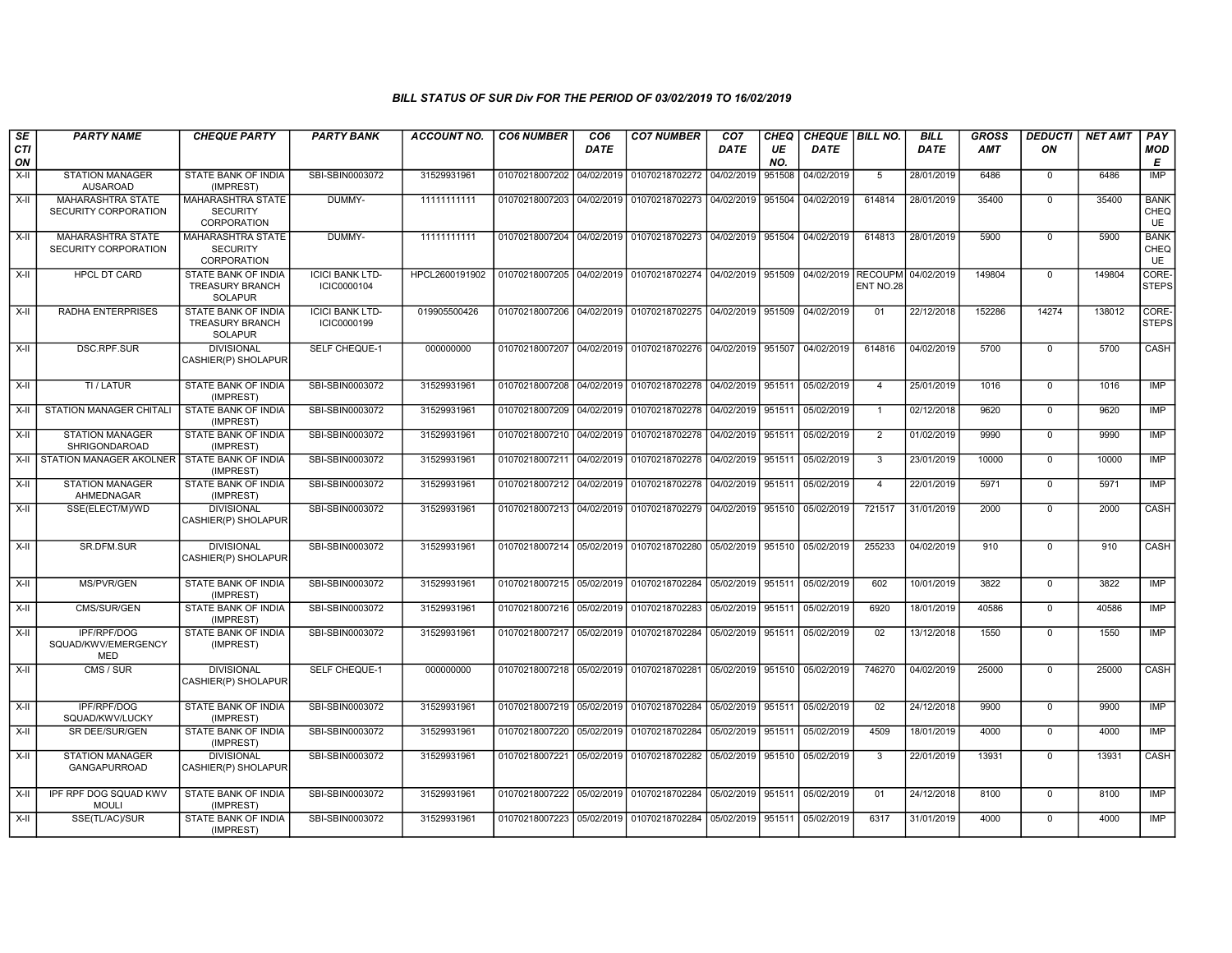| SE        | <b>PARTY NAME</b>                                         | <b>CHEQUE PARTY</b>                                             | <b>PARTY BANK</b>                            | <b>ACCOUNT NO.</b>               | <b>CO6 NUMBER</b>         | CO <sub>6</sub> | <b>CO7 NUMBER</b>                                                             | CO <sub>7</sub>   | CHEQ      | CHEQUE   BILL NO. |               | <b>BILL</b> | <b>GROSS</b> | <b>DEDUCTI</b> | <b>NET AMT</b> | <b>PAY</b>            |
|-----------|-----------------------------------------------------------|-----------------------------------------------------------------|----------------------------------------------|----------------------------------|---------------------------|-----------------|-------------------------------------------------------------------------------|-------------------|-----------|-------------------|---------------|-------------|--------------|----------------|----------------|-----------------------|
| CTI<br>ON |                                                           |                                                                 |                                              |                                  |                           | DATE            |                                                                               | <b>DATE</b>       | UE<br>NO. | <b>DATE</b>       |               | <b>DATE</b> | <b>AMT</b>   | ON             |                | <b>MOD</b><br>Е       |
| X-II      | SSE/(ELECT/MAINT)/SUR                                     | STATE BANK OF INDIA<br>(IMPREST)                                | SBI-SBIN0003072                              | 31529931961                      | 01070218007224            | 05/02/2019      | 01070218702284                                                                | 05/02/2019        | 951511    | 05/02/2019        | 221           | 30/11/2018  | 10000        | $\mathbf 0$    | 10000          | <b>IMP</b>            |
| $X-II$    | ADEN/TRACK/SUR                                            | STATE BANK OF INDIA<br>(IMPREST)                                | SBI-SBIN0003072                              | 31529931961                      | 01070218007225            | 05/02/2019      | 01070218702287                                                                | 05/02/2019        | 951511    | 05/02/2019        | 483           | 14/12/2018  | 4987         | $\overline{0}$ | 4987           | <b>IMP</b>            |
| X-II      | AJAY RAMCHANDRA JADHAV                                    | STATE BANK OF INDIA<br><b>TREASURY BRANCH</b><br><b>SOLAPUR</b> | SBI-SBIN0001656                              | 30842743875                      | 01070218007226 05/02/2019 |                 | 01070218702285 05/02/2019 951516                                              |                   |           | 06/02/2019        | 444           | 22/01/2019  | 27000        | 270            | 26730          | CORE-<br><b>STEPS</b> |
| X-II      | AJAY RAMCHANDRA JADHAV                                    | STATE BANK OF INDIA<br><b>TREASURY BRANCH</b><br><b>SOLAPUR</b> | SBI-SBIN0001656                              | 30842743875                      | 01070218007227 05/02/2019 |                 | 01070218702285 05/02/2019 951516                                              |                   |           | 06/02/2019        | 443           | 22/01/2019  | 25300        | 253            | 25047          | CORE-<br><b>STEPS</b> |
| X-II      | ADEN/SUR                                                  | STATE BANK OF INDIA<br>(IMPREST)                                | SBI-SBIN0003072                              | 31529931961                      | 01070218007228            | 05/02/2019      | 01070218702287 05/02/2019 951511                                              |                   |           | 05/02/2019        | 31422         | 25/01/2019  | 14766        | $\mathbf 0$    | 14766          | IMP                   |
| X-II      | SSE/P WAY/DUD                                             | STATE BANK OF INDIA<br>(IMPREST)                                | SBI-SBIN0003072                              | 31529931961                      | 01070218007229            | 05/02/2019      | 01070218702287                                                                | 05/02/2019 951511 |           | 05/02/2019        | 5446          | 01/01/2019  | 19463        | $\Omega$       | 19463          | IMP                   |
| $X-H$     | ADEN/ANG                                                  | STATE BANK OF INDIA<br>(IMPREST)                                | SBI-SBIN0003072                              | 31529931961                      | 01070218007230            | 05/02/2019      | 01070218702287                                                                | 05/02/2019        | 951511    | 05/02/2019        | 9843          | 31/12/2018  | 5900         | $\mathbf 0$    | 5900           | <b>IMP</b>            |
| X-II      | <b>SSE WORKS ANG</b>                                      | <b>DIVISIONAL</b><br>CASHIER(P) SHOLAPUR                        | SBI-SBIN0003072                              | 31529931961                      | 01070218007231 05/02/2019 |                 | 01070218702286 05/02/2019 951510 05/02/2019                                   |                   |           |                   | 97            | 01/11/2018  | 12000        | $\mathbf 0$    | 12000          | CASH                  |
| $X-H$     | A E E ELE O AMD M SUB<br>DIVISION IV GESCOM<br>KALABURAGI | STATE BANK OF INDIA<br><b>TREASURY BRANCH</b><br><b>SOLAPUR</b> | STATE BANK OF INDIA-<br>SBIN0020223          | 00000062435944524 01070218007232 |                           | 05/02/2019      | 01070218702295 06/02/2019 951516 06/02/2019                                   |                   |           |                   | <b>HPR636</b> | 05/02/2019  | 141032       | $\mathbf 0$    | 141032         | CORE-<br><b>STEPS</b> |
| X-II      | <b>HPCL DT CARD</b>                                       | STATE BANK OF INDIA<br><b>TREASURY BRANCH</b><br><b>SOLAPUR</b> | <b>ICICI BANK LTD-</b><br>ICIC0000104        | HPCL2600191902                   |                           |                 | 01070218007233 05/02/2019 01070218702288 05/02/2019 951512 05/02/2019 RECOUPM |                   |           |                   | ENT NO.30     | 05/02/2019  | 492968       | $\Omega$       | 492968         | CORE-<br><b>STEPS</b> |
| X-II      | SR.DCM.SUR                                                | STATE BANK OF INDIA<br>(IMPREST)                                | SBI-SBIN0003072                              | 31529931961                      | 01070218007234 05/02/2019 |                 | 01070218702289 05/02/2019 951511                                              |                   |           | 05/02/2019        | 031           | 29/12/2018  | 29982        | $\mathbf 0$    | 29982          | <b>IMP</b>            |
| X-II      | CCOR/DD/LOBBY                                             | STATE BANK OF INDIA<br>(IMPREST)                                | SBI-SBIN0003072                              | 31529931961                      | 01070218007235 05/02/2019 |                 | 01070218702290 05/02/2019                                                     |                   | 951515    | 06/02/2019        | 1284          | 15/10/2018  | 8407         | $\mathbf 0$    | 8407           | IMP                   |
| X-II      | CCOR/RCD/DD/DG SET                                        | STATE BANK OF INDIA<br>(IMPREST)                                | SBI-SBIN0003072                              | 31529931961                      | 01070218007236            | 05/02/2019      | 01070218702290 05/02/2019 951515                                              |                   |           | 06/02/2019        | 21334         | 30/01/2019  | 9516         | $\Omega$       | 9516           | <b>IMP</b>            |
| X-II      | SR.DSO.SUR                                                | STATE BANK OF INDIA<br>(IMPREST)                                | SBI-SBIN0003072                              | 31529931961                      | 01070218007237            | 05/02/2019      | 01070218702290                                                                | 05/02/2019        | 951515    | 06/02/2019        | 446           | 19/01/2019  | 3000         | $\overline{0}$ | 3000           | IMP                   |
| X-II      | <b>CCOR/SUR/GEN</b>                                       | STATE BANK OF INDIA<br>(IMPREST)                                | SBI-SBIN0003072                              | 31529931961                      | 01070218007238            | 05/02/2019      | 01070218702290                                                                | 05/02/2019        | 951515    | 06/02/2019        | 3920          | 15/01/2019  | 450          | $\mathbf 0$    | 450            | IMP                   |
| X-II      | CCOR/SUR/LOBBY                                            | STATE BANK OF INDIA<br>(IMPREST)                                | SBI-SBIN0003072                              | 31529931961                      | 01070218007239            | 05/02/2019      | 01070218702290 05/02/2019 951515                                              |                   |           | 06/02/2019        | 70            | 11/01/2019  | 4918         | $\mathbf 0$    | 4918           | <b>IMP</b>            |
| X-II      | ADEN/TM/SUR                                               | STATE BANK OF INDIA<br>(IMPREST)                                | SBI-SBIN0003072                              | 31529931961                      | 01070218007240            | 05/02/2019      | 01070218702291                                                                | 05/02/2019 951520 |           | 07/02/2019        | 112           | 06/01/2019  | 29946        | $\mathbf 0$    | 29946          | IMP                   |
| $X-II$    | SR DAUO SUR                                               | STATE BANK OF INDIA<br>(IMPREST)                                | SELF CHEQUE-1                                |                                  | 01070218007241            | 05/02/2019      | 01070218702292                                                                | 05/02/2019 951515 |           | 06/02/2019        | 643           | 04/02/2019  | 483          | $\mathbf 0$    | 483            | IMP                   |
| X-II      | <b>SSE WORKS SUR</b>                                      | <b>DIVISIONAL</b><br>CASHIER(P) SHOLAPUR                        | SBI-SBIN0003072                              | 31529931961                      | 01070218007242 05/02/2019 |                 | 01070218702293 05/02/2019 951514                                              |                   |           | 06/02/2019        | 82            | 04/01/2019  | 19486        | $\mathbf 0$    | 19486          | CASH                  |
| X-II      | SSE(TELE-N)/SUR/VEH                                       | <b>DIVISIONAL</b><br>CASHIER(P) SHOLAPUR                        | SBI-SBIN0003072                              | 31529931961                      | 01070218007243            | 05/02/2019      | 01070218702293                                                                | 05/02/2019 951514 |           | 06/02/2019        | 4989          | 31/12/2018  | 3992         | $\Omega$       | 3992           | CASH                  |
| X-II      | SSE(TELE-N)/SUR/VEH                                       | <b>DIVISIONAL</b><br>CASHIER(P) SHOLAPUR                        | SBI-SBIN0003072                              | 31529931961                      | 01070218007244            | 05/02/2019      | 01070218702293 05/02/2019 951514                                              |                   |           | 06/02/2019        | 466           | 10/01/2019  | 12000        | $\Omega$       | 12000          | <b>CASH</b>           |
| $X-H$     | <b>JAYDEEP ENTERPRISES</b>                                | STATE BANK OF INDIA<br><b>TREASURY BRANCH</b><br><b>SOLAPUR</b> | <b>BANK OF BARODA-</b><br><b>BARB0SHOLAP</b> | 04370200000715                   |                           |                 | 01070218007245 05/02/2019 01070218702294 05/02/2019 951516                    |                   |           | 06/02/2019        | CAU-4         | 05/02/2019  | 33909        | 4715           | 29194          | CORE-<br><b>STEPS</b> |
| X-II      | MS/KWV/GEN                                                | STATE BANK OF INDIA<br>(IMPREST)                                | SBI-SBIN0003072                              | 31529931961                      |                           |                 | 01070218007246 06/02/2019 01070218702296 06/02/2019 951515                    |                   |           | 06/02/2019        | 448           | 06/11/2018  | 9974         | $\mathbf 0$    | 9974           | IMP                   |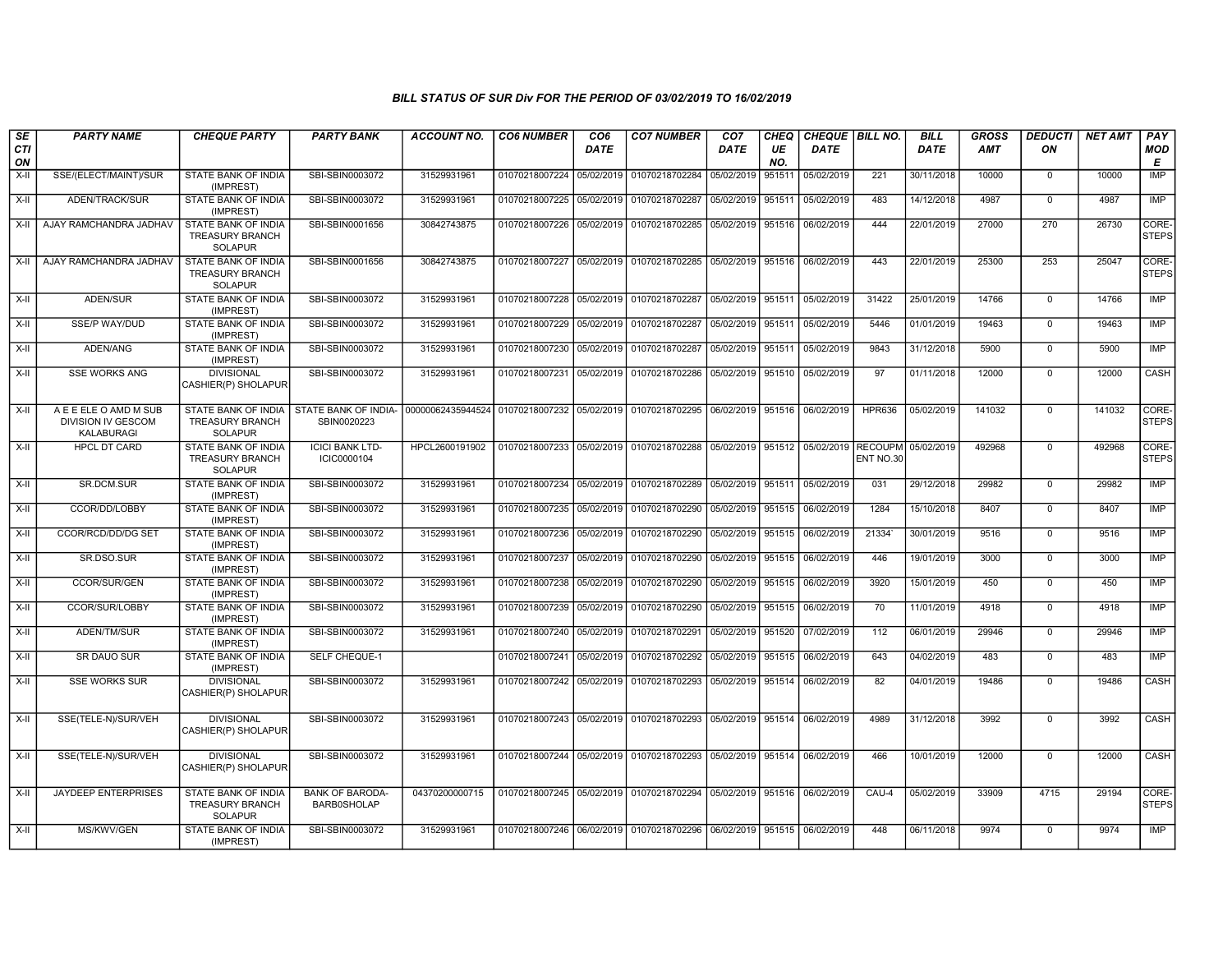| SE        | <b>PARTY NAME</b>                                                      | <b>CHEQUE PARTY</b>                                                    | <b>PARTY BANK</b>                         | ACCOUNT NO.      | <b>CO6 NUMBER</b>         | CO <sub>6</sub> | <b>CO7 NUMBER</b>                                                     | CO <sub>7</sub>   | CHEQ      | CHEQUE BILL NO. |                             | <b>BILL</b> | <b>GROSS</b> | <b>DEDUCTI</b> | <b>NET AMT</b> | PAY                   |
|-----------|------------------------------------------------------------------------|------------------------------------------------------------------------|-------------------------------------------|------------------|---------------------------|-----------------|-----------------------------------------------------------------------|-------------------|-----------|-----------------|-----------------------------|-------------|--------------|----------------|----------------|-----------------------|
| CTI<br>ON |                                                                        |                                                                        |                                           |                  |                           | <b>DATE</b>     |                                                                       | <b>DATE</b>       | UE<br>NO. | <b>DATE</b>     |                             | <b>DATE</b> | AMT          | ON             |                | <b>MOD</b><br>Е       |
| X-II      | CCOR PB RR                                                             | STATE BANK OF INDIA<br>(IMPREST)                                       | SBI-SBIN0003072                           | 31529931961      | 01070218007247            | 06/02/2019      | 01070218702296                                                        | 06/02/2019        | 951515    | 06/02/2019      | 1193                        | 21/01/2019  | 9970         | $\mathbf 0$    | 9970           | <b>IMP</b>            |
| X-II      | TOYOTA Rajyog Auto pvt Ltd                                             | STATE BANK OF INDIA<br><b>TREASURY BRANCH</b><br><b>SOLAPUR</b>        | SBI-SBIN0000483                           | 37755584460      | 01070218007248 06/02/2019 |                 | 01070218702297 06/02/2019 951516                                      |                   |           | 06/02/2019      | TAXS9-<br>00475             | 24/01/2019  | 19222        | $\overline{0}$ | 19222          | CORE-<br><b>STEPS</b> |
| X-II      | Diddi Travel Fraind                                                    | <b>TREASURY BRANCH</b><br><b>SOLAPUR</b>                               | STATE BANK OF INDIA AXIS BANK-UTIB0000266 | 915020050354653  |                           |                 | 01070218007249 06/02/2019 01070218702297 06/02/2019 951516 06/02/2019 |                   |           |                 | 040219                      | 06/02/2019  | 19500        | $\mathbf 0$    | 19500          | CORE-<br><b>STEPS</b> |
| X-II      | <b>CCOR PB LOBBY</b>                                                   | STATE BANK OF INDIA<br>(IMPREST)                                       | SBI-SBIN0003072                           | 31529931961      |                           |                 | 01070218007250 06/02/2019 01070218702296                              | 06/02/2019        | 951515    | 06/02/2019      | 1069                        | 01/02/2019  | 985          | $\mathbf 0$    | 985            | IMP                   |
| X-II      | IPF/RPF/DOG SQUAD/SUR                                                  | STATE BANK OF INDIA<br>(IMPREST)                                       | SBI-SBIN0003072                           | 31529931961      | 01070218007251            | 06/02/2019      | 01070218702296                                                        | 06/02/2019 951515 |           | 06/02/2019      | 02                          | 06/08/2018  | 3578         | $\mathbf 0$    | 3578           | IMP                   |
| X-II      | DSC.RPF.SUR                                                            | <b>DIVISIONAL</b><br>CASHIER(P) SHOLAPUR                               | SELF CHEQUE-1                             | 000000000        | 01070218007252            | 06/02/2019      | 01070218702298                                                        | 06/02/2019 951514 |           | 06/02/2019      | 614817                      | 05/02/2019  | 484          | $\Omega$       | 484            | CASH                  |
| X-II      | <b>MAHARASHTRA STATE</b><br>ELECTRICITY DISTRIBUTION<br>COMPANY        | <b>STATE BANK OF INDIA</b><br><b>TREASURY BRANCH</b><br><b>SOLAPUR</b> | <b>CANARA BANK-</b><br>CNRB0001903        | 1903201010183    |                           |                 | 01070218007253 06/02/2019 01070218702299 06/02/2019 951516            |                   |           | 06/02/2019      | 330249002<br>968            | 06/02/2019  | 1599290      | $\Omega$       | 1599290        | CORE-<br><b>STEPS</b> |
| X-II      | <b>MAHARASHTRA STATE</b><br>ELECTRICITY DISTRIBUTION<br><b>COMPANY</b> | STATE BANK OF INDIA<br><b>TREASURY BRANCH</b><br><b>SOLAPUR</b>        | <b>CANARA BANK-</b><br>CNRB0001903        | 1903201010183    |                           |                 | 01070218007254 06/02/2019 01070218702299 06/02/2019 951516 06/02/2019 |                   |           |                 | 330249002 06/02/2019<br>089 |             | 4787010      | $\mathbf 0$    | 4787010        | CORE-<br><b>STEPS</b> |
| $X-II$    | SR.DSO.SUR                                                             | STATE BANK OF INDIA<br>(IMPREST)                                       | SBI-SBIN0003072                           | 31529931961      |                           |                 | 01070218007255 06/02/2019 01070218702300 06/02/2019                   |                   | 951520    | 07/02/2019      | 6795                        | 07/01/2019  | 4348         | $\mathbf 0$    | 4348           | IMP                   |
| X-II      | SR DSTE(M)/SUR                                                         | STATE BANK OF INDIA<br>(IMPREST)                                       | SBI-SBIN0003072                           | 31529931961      | 01070218007256 06/02/2019 |                 | 01070218702300                                                        | 06/02/2019        | 951520    | 07/02/2019      | 2134                        | 15/01/2019  | 11500        | $\mathbf 0$    | 11500          | IMP                   |
| $X-H$     | EA TO DRM GEN                                                          | STATE BANK OF INDIA<br>(IMPREST)                                       | SBI-SBIN0003072                           | 31529931961      | 01070218007257 06/02/2019 |                 | 01070218702300                                                        | 06/02/2019        | 951520    | 07/02/2019      | 314                         | 11/01/2019  | 9475         | $\mathbf 0$    | 9475           | <b>IMP</b>            |
| X-II      | ADEN/ANG                                                               | STATE BANK OF INDIA<br>(IMPREST)                                       | SBI-SBIN0003072                           | 31529931961      | 01070218007258 06/02/2019 |                 | 01070218702301 06/02/2019                                             |                   | 951520    | 07/02/2019      | 101                         | 07/01/2019  | 5797         | $\mathbf 0$    | 5797           | IMP                   |
| X-II      | ADEN/ANG                                                               | STATE BANK OF INDIA<br>(IMPREST)                                       | SBI-SBIN0003072                           | 31529931961      | 01070218007259 06/02/2019 |                 | 01070218702301 06/02/2019 951520                                      |                   |           | 07/02/2019      | 765                         | 21/01/2019  | 4560         | $\Omega$       | 4560           | <b>IMP</b>            |
| X-II      | NAMAN ASSOCIATES                                                       | STATE BANK OF INDIA<br><b>TREASURY BRANCH</b><br><b>SOLAPUR</b>        | PNB-PUNB0376400                           | 3764002109031150 | 01070218007260            | 06/02/2019      | 01070218702302                                                        | 06/02/2019        | 951521    | 07/02/2019      | $na-18-$<br>19/11           | 02/02/2019  | 858990       | 49666          | 809324         | CORE-<br><b>STEPS</b> |
| $X-II$    | IPF/RPF/DR/SUR/FUEL                                                    | <b>STATE BANK OF INDIA</b><br>(IMPREST)                                | SBI-SBIN0003072                           | 31529931961      | 01070218007261            | 06/02/2019      | 01070218702303 06/02/2019                                             |                   | 951520    | 07/02/2019      | 1/18                        | 01/11/2018  | 18651        | $\mathbf 0$    | 18651          | IMP                   |
| X-II      | SR.DFM.SUR                                                             | <b>DIVISIONAL</b><br>CASHIER(P) SHOLAPUR                               | SBI-SBIN0003072                           | 31529931961      | 01070218007262 07/02/2019 |                 | 01070218702304 07/02/2019 951519                                      |                   |           | 07/02/2019      | 255234                      | 06/02/2019  | 1000         | $\mathbf 0$    | 1000           | CASH                  |
| X-II      | SR SE(C&W)/PVR                                                         | STATE BANK OF INDIA<br>(IMPREST)                                       | SBI-SBIN0003072                           | 31529931961      | 01070218007263 07/02/2019 |                 | 01070218702307 07/02/2019                                             |                   | 951520    | 07/02/2019      | 191                         | 24/12/2018  | 483          | $\Omega$       | 483            | <b>IMP</b>            |
| X-II      | SKVM AND COMPANY                                                       | STATE BANK OF INDIA<br><b>TREASURY BRANCH</b><br><b>SOLAPUR</b>        | <b>BANK OF INDIA-</b><br>BKID0000705      | 070520110000325  | 01070218007264            | 07/02/2019      | 01070218702306                                                        | 07/02/2019        | 951521    | 07/02/2019      | SUR-0117<br>18-19           | 21/01/2019  | 25469        | 941            | 24528          | CORE-<br><b>STEPS</b> |
| X-II      | SR SE(C&W)/PVR                                                         | <b>STATE BANK OF INDIA</b><br>(IMPREST)                                | SBI-SBIN0003072                           | 31529931961      |                           |                 | 01070218007265 07/02/2019 01070218702307 07/02/2019 951520            |                   |           | 07/02/2019      | 296                         | 20/12/2018  | 4147         | $\mathbf 0$    | 4147           | IMP                   |
| X-II      | SR.DEE.SUR                                                             | <b>DIVISIONAL</b><br>CASHIER(P) SHOLAPUR                               | SELF CHEQUE-1                             | 000000000        |                           |                 | 01070218007266 07/02/2019 01070218702305 07/02/2019 951519            |                   |           | 07/02/2019      | 721518                      | 06/02/2019  | 19700        | $\mathbf 0$    | 19700          | CASH                  |
| X-II      | <b>SR DPO/SUR</b>                                                      | <b>STATE BANK OF INDIA</b><br>(IMPREST)                                | SBI-SBIN0003072                           | 31529931961      |                           |                 | 01070218007267 07/02/2019 01070218702307 07/02/2019 951520            |                   |           | 07/02/2019      | 12686                       | 21/01/2019  | 11996        | $\overline{0}$ | 11996          | IMP                   |
| X-II      | <b>CCOR/KWV</b>                                                        | STATE BANK OF INDIA<br>(IMPREST)                                       | SBI-SBIN0003072                           | 31529931961      | 01070218007268 07/02/2019 |                 | 01070218702326                                                        | 08/02/2019        | 951525    | 08/02/2019      | 255                         | 09/01/2019  | 29894        | $\Omega$       | 29894          | <b>IMP</b>            |
| X-II      | <b>STATION MANAGER</b><br><b>JINTIROAD</b>                             | STATE BANK OF INDIA<br>(IMPREST)                                       | SBI-SBIN0003072                           | 31529931961      |                           |                 | 01070218007269 07/02/2019 01070218702311 07/02/2019 951520            |                   |           | 07/02/2019      | $\overline{1}$              | 06/02/2019  | 7385         | $\Omega$       | 7385           | IMP                   |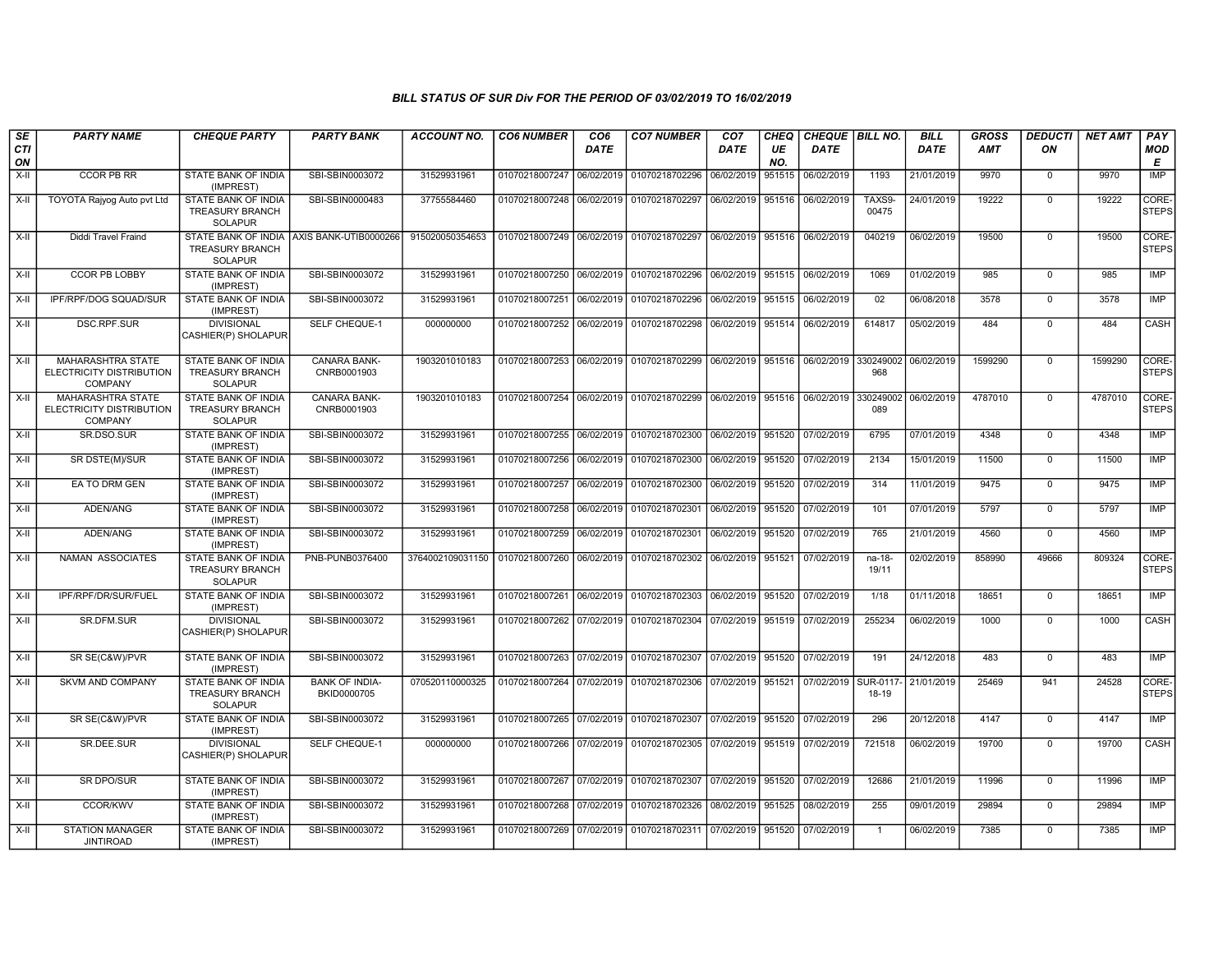| <b>SE</b><br>CTI | <b>PARTY NAME</b>                                          | <b>CHEQUE PARTY</b>                                                    | <b>PARTY BANK</b>                                           | <b>ACCOUNT NO.</b> | <b>CO6 NUMBER</b>         | CO <sub>6</sub><br><b>DATE</b> | <b>CO7 NUMBER</b>                                                     | CO <sub>7</sub><br>DATE | <b>CHEQ</b><br>UE | CHEQUE BILL NO.<br><b>DATE</b> |                        | <b>BILL</b><br><b>DATE</b> | <b>GROSS</b><br><b>AMT</b> | <b>DEDUCTI</b><br>ON | <b>NET AMT</b> | PAY<br><b>MOD</b>     |
|------------------|------------------------------------------------------------|------------------------------------------------------------------------|-------------------------------------------------------------|--------------------|---------------------------|--------------------------------|-----------------------------------------------------------------------|-------------------------|-------------------|--------------------------------|------------------------|----------------------------|----------------------------|----------------------|----------------|-----------------------|
| ON<br>$X-II$     | <b>STATION MANAGER</b>                                     | STATE BANK OF INDIA                                                    | SBI-SBIN0003072                                             | 31529931961        | 01070218007270 07/02/2019 |                                | 01070218702311 07/02/2019                                             |                         | NO.<br>951520     | 07/02/2019                     | $\overline{2}$         | 01/02/2019                 | 23587                      | $\mathbf 0$          | 23587          | E<br><b>IMP</b>       |
| X-II             | <b>KURDUWADI</b><br><b>SSE/P WAY/N/SUR</b>                 | (IMPREST)<br>STATE BANK OF INDIA<br>(IMPREST)                          | SBI-SBIN0003072                                             | 31529931961        | 01070218007271 07/02/2019 |                                | 01070218702308 07/02/2019 951520                                      |                         |                   | 07/02/2019                     | 2335                   | 06/02/2019                 | 14839                      | $\overline{0}$       | 14839          | <b>IMP</b>            |
| $X-I$            | STATION MANAGER ANGAR                                      | STATE BANK OF INDIA<br>(IMPREST)                                       | SBI-SBIN0003072                                             | 31529931961        | 01070218007272 07/02/2019 |                                | 01070218702311 07/02/2019 951520                                      |                         |                   | 07/02/2019                     | 3                      | 04/02/2019                 | 9860                       | $\Omega$             | 9860           | <b>IMP</b>            |
| X-II             | ADEN/PVR                                                   | <b>STATE BANK OF INDIA</b><br>(IMPREST)                                | SBI-SBIN0003072                                             | 31529931961        | 01070218007273 07/02/2019 |                                | 01070218702308 07/02/2019 951520                                      |                         |                   | 07/02/2019                     | 5548                   | 13/12/2018                 | 2702                       | $\mathbf 0$          | 2702           | IMP                   |
| X-II             | <b>STATION MANAGER</b><br><b>MUNDHEWADI</b>                | STATE BANK OF INDIA<br>(IMPREST)                                       | SBI-SBIN0003072                                             | 31529931961        | 01070218007274 07/02/2019 |                                | 01070218702311 07/02/2019                                             |                         | 951520            | 07/02/2019                     | $\overline{4}$         | 01/02/2019                 | 9850                       | $\Omega$             | 9850           | <b>IMP</b>            |
| $X-H$            | STATION MANAGER MOHOL                                      | STATE BANK OF INDIA<br>(IMPREST)                                       | SBI-SBIN0003072                                             | 31529931961        | 01070218007275 07/02/2019 |                                | 01070218702311 07/02/2019 951520                                      |                         |                   | 07/02/2019                     | -5                     | 01/02/2019                 | 9780                       | $\Omega$             | 9780           | IMP                   |
| X-II             | DTC/DD                                                     | STATE BANK OF INDIA<br>(IMPREST)                                       | SBI-SBIN0003072                                             | 31529931961        | 01070218007276 07/02/2019 |                                | 01070218702311 07/02/2019   951520                                    |                         |                   | 07/02/2019                     | 6                      | 06/02/2019                 | 4987                       | 0                    | 4987           | IMP                   |
| X-II             | <b>STATION MANAGER</b><br><b>DHAVALAS</b>                  | STATE BANK OF INDIA<br>(IMPREST)                                       | SBI-SBIN0003072                                             | 31529931961        | 01070218007277 07/02/2019 |                                | 01070218702311 07/02/2019 951520                                      |                         |                   | 07/02/2019                     | $\overline{7}$         | 01/02/2019                 | 7361                       | $\mathbf 0$          | 7361           | IMP                   |
| $X-H$            | RAGHOJI KIDNEY HOSPITAL<br>AND RESEARCH CENTRE             | STATE BANK OF INDIA<br><b>TREASURY BRANCH</b><br><b>SOLAPUR</b>        | <b>BANK OF INDIA-</b><br>BKID0000705                        | 070520100000125    | 01070218007278 07/02/2019 |                                | 01070218702309 07/02/2019 951521                                      |                         |                   | 07/02/2019                     | <b>RKH</b><br>003/2019 | 04/02/2019                 | 47000                      | 4700                 | 42300          | CORE-<br><b>STEPS</b> |
| $X-II$           | <b>STATION MANAGER BALE</b>                                | STATE BANK OF INDIA<br>(IMPREST)                                       | SBI-SBIN0003072                                             | 31529931961        |                           |                                | 01070218007279 07/02/2019 01070218702311 07/02/2019 951520            |                         |                   | 07/02/2019                     | 8                      | 05/02/2019                 | 9192                       | $\Omega$             | 9192           | IMP                   |
| $X-H$            | <b>STATION MANAGER</b><br><b>PAREWADI</b>                  | STATE BANK OF INDIA<br>(IMPREST)                                       | SBI-SBIN0003072                                             | 31529931961        | 01070218007280            | 07/02/2019                     | 01070218702311 07/02/2019 951520                                      |                         |                   | 07/02/2019                     | 9                      | 06/02/2019                 | 5995                       | $\mathbf 0$          | 5995           | IMP                   |
|                  | X-II ANAND RISHIJI HOSPITAL AND<br>MEDICAL RESEARCH CENTER | <b>TREASURY BRANCH</b><br><b>SOLAPUR</b>                               | STATE BANK OF INDIA AXIS BANK-UTIB0000215                   | 215010100015941    | 01070218007281 07/02/2019 |                                | 01070218702310 07/02/2019 951521                                      |                         |                   | 07/02/2019                     | ARH<br>2017/15         | 15/05/2018                 | 4940                       | 494                  | 4446           | CORE-<br><b>STEPS</b> |
|                  | X-II ROHINI RAJESH BAMANHALLI                              | STATE BANK OF INDIA<br><b>TREASURY BRANCH</b><br><b>SOLAPUR</b>        | <b>SYNDICATE BANK-</b><br>SYNB0005433                       | 54331010000226     | 01070218007282 07/02/2019 |                                | 01070218702317 07/02/2019 951533 11/02/2019                           |                         |                   |                                | 253462                 | 04/02/2019                 | 75060                      | $\mathbf 0$          | 75060          | CORE-<br><b>STEPS</b> |
|                  | X-II BURBURE ELECTRIC STORES.                              | STATE BANK OF INDIA<br><b>TREASURY BRANCH</b><br><b>SOLAPUR</b>        | <b>BANK OF</b><br>MAHARASHTRA-<br>MAHB0000464               | 20033604915        | 01070218007283 07/02/2019 |                                | 01070218702317 07/02/2019 951533 11/02/2019                           |                         |                   |                                | 268547                 | 04/01/2019                 | 48810                      | $\mathbf 0$          | 48810          | CORE-<br><b>STEPS</b> |
|                  | X-II   TECHNOVA INFRASTRUCTURE<br>PRIVATE LIMITED          | STATE BANK OF INDIA<br><b>TREASURY BRANCH</b><br><b>SOLAPUR</b>        | THE COSMOS CO-<br><b>OPERATIVE BANK LTD-</b><br>COSB0000033 | 0331001011316      | 01070218007284            | 07/02/2019                     | 01070218702317 07/02/2019 951533 11/02/2019                           |                         |                   |                                | 268578                 | 30/01/2019                 | 109170                     | $\mathbf 0$          | 109170         | CORE-<br><b>STEPS</b> |
| $X-H$            | <b>HPCL DT CARD</b>                                        | STATE BANK OF INDIA<br><b>TREASURY BRANCH</b><br><b>SOLAPUR</b>        | <b>ICICI BANK LTD-</b><br>ICIC0000104                       | HPCL2600191902     | 01070218007285 07/02/2019 |                                | 01070218702312 07/02/2019 951521 07/02/2019 RECOUPM                   |                         |                   |                                | ENT NO.31              | 07/02/2019                 | 183633                     | $\overline{0}$       | 183633         | CORE-<br><b>STEPS</b> |
|                  | X-II BURBURE ELECTRIC STORES.                              | <b>STATE BANK OF INDIA</b><br><b>TREASURY BRANCH</b><br><b>SOLAPUR</b> | <b>BANK OF</b><br>MAHARASHTRA-<br>MAHB0000464               | 20033604915        | 01070218007286 07/02/2019 |                                | 01070218702317 07/02/2019 951533 11/02/2019                           |                         |                   |                                | 268577                 | 30/01/2019                 | 109170                     | $\overline{0}$       | 109170         | CORE-<br><b>STEPS</b> |
| $X-H$            | PARMESHWAR N NARE                                          | STATE BANK OF INDIA<br><b>TREASURY BRANCH</b><br><b>SOLAPUR</b>        | <b>BANK OF INDIA-</b><br>BKID0000759                        | 075910110000016    | 01070218007287 07/02/2019 |                                | 01070218702317 07/02/2019 951533                                      |                         |                   | 11/02/2019                     | 253465                 | 01/02/2019                 | 63740                      | $\mathbf 0$          | 63740          | CORE-<br><b>STEPS</b> |
| X-II             | <b>JAIDEEP ENTERPRISES</b>                                 | STATE BANK OF INDIA<br><b>TREASURY BRANCH</b><br><b>SOLAPUR</b>        | <b>BANK OF BARODA-</b><br><b>BARB0SHOLAP</b>                | 04370200000715     | 01070218007288 07/02/2019 |                                | 01070218702314 07/02/2019 951521 07/02/2019                           |                         |                   |                                | 253461                 | 01/02/2019                 | 75060                      | $\mathbf 0$          | 75060          | CORE-<br><b>STEPS</b> |
| X-II             | <b>MESSRS CHHAYA</b><br><b>ENTERPRISES</b>                 | STATE BANK OF INDIA<br><b>TREASURY BRANCH</b><br><b>SOLAPUR</b>        | SBI-SBIN0012485                                             | 31459236401        |                           |                                | 01070218007289 07/02/2019 01070218702313 07/02/2019 951533 11/02/2019 |                         |                   |                                | 225883                 | 04/01/2019                 | 169091                     | $\mathbf 0$          | 169091         | CORE-<br><b>STEPS</b> |
| X-II             | <b>JAIDEEP ENTERPRISES</b>                                 | STATE BANK OF INDIA<br><b>TREASURY BRANCH</b><br><b>SOLAPUR</b>        | <b>BANK OF BARODA-</b><br><b>BARB0SHOLAP</b>                | 04370200000715     | 01070218007290            | 07/02/2019                     | 01070218702314 07/02/2019 951521 07/02/2019                           |                         |                   |                                | 253464                 | 05/02/2019                 | 63740                      | $\mathbf 0$          | 63740          | CORE-<br><b>STEPS</b> |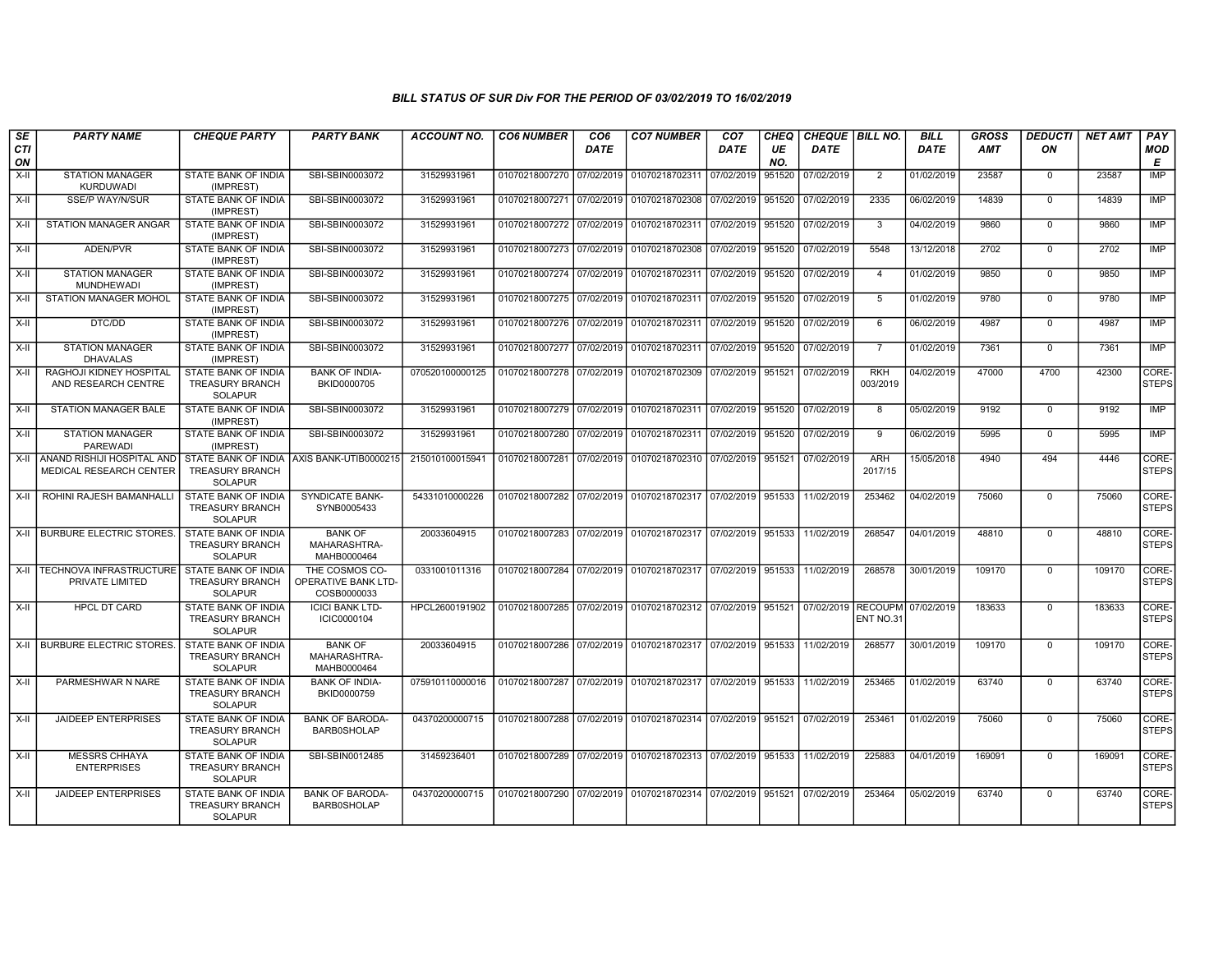| SE               | <b>PARTY NAME</b>                            | <b>CHEQUE PARTY</b>                                             | <b>PARTY BANK</b>                                        | <b>ACCOUNT NO.</b> | <b>CO6 NUMBER</b>         | CO <sub>6</sub> | <b>CO7 NUMBER</b>                                          | CO <sub>7</sub>   | <b>CHEQ</b> | CHEQUE   BILL NO.                |                         | <b>BILL</b> | <b>GROSS</b> | <b>DEDUCTI</b> | <b>NET AMT</b> | <b>PAY</b>            |
|------------------|----------------------------------------------|-----------------------------------------------------------------|----------------------------------------------------------|--------------------|---------------------------|-----------------|------------------------------------------------------------|-------------------|-------------|----------------------------------|-------------------------|-------------|--------------|----------------|----------------|-----------------------|
| <b>CTI</b><br>ON |                                              |                                                                 |                                                          |                    |                           | <b>DATE</b>     |                                                            | <b>DATE</b>       | UE<br>NO.   | <b>DATE</b>                      |                         | <b>DATE</b> | AMT          | ON             |                | <b>MOD</b><br>E       |
| $X-I$            | <b>DHANLAXMI ENTERPRISES</b>                 | <b>STATE BANK OF INDIA</b><br>TREASURY BRANCH<br><b>SOLAPUR</b> | KOTAK MAHINDRA<br><b>BANK LIMITED-</b><br>KKBK0002039    | 526011017599       | 01070218007291 07/02/2019 |                 | 01070218702315                                             | 07/02/2019        | 951526      | 08/02/2019                       | 07                      | 07/02/2019  | 46865        | $\mathbf 0$    | 46865          | CORE-<br><b>STEPS</b> |
| $X-H$            | <b>HRK ENTERPRISES</b>                       | STATE BANK OF INDIA<br>TREASURY BRANCH<br><b>SOLAPUR</b>        | <b>STATE BANK OF INDIA-</b><br>SBIN0021446               | 62342433332        |                           |                 | 01070218007292 07/02/2019 01070218702316 07/02/2019 951533 |                   |             | 11/02/2019                       | 268629                  | 01/02/2019  | 197402       | 4871           | 192531         | CORE-<br><b>STEPS</b> |
| $X-H$            | <b>STATION MANAGER</b><br><b>HUNSIHADGIL</b> | STATE BANK OF INDIA<br>(IMPREST)                                | SBI-SBIN0003072                                          | 31529931961        |                           |                 | 01070218007293 07/02/2019 01070218702318 07/02/2019 951525 |                   |             | 08/02/2019                       | $\overline{2}$          | 06/02/2019  | 6308         | $\overline{0}$ | 6308           | <b>IMP</b>            |
| X-II             | <b>STATION MANAGER KULALI</b>                | <b>STATE BANK OF INDIA</b><br>(IMPREST)                         | SBI-SBIN0003072                                          | 31529931961        | 01070218007294 07/02/2019 |                 | 01070218702318 07/02/2019 951525                           |                   |             | 08/02/2019                       | 3                       | 01/02/2019  | 5595         | $\overline{0}$ | 5595           | <b>IMP</b>            |
| X-II             | STATION MAMAGER DUDHANI STATE BANK OF INDIA  | (IMPREST)                                                       | SBI-SBIN0003072                                          | 31529931961        |                           |                 | 01070218007295 07/02/2019 01070218702318 07/02/2019 951525 |                   |             | 08/02/2019                       | $\overline{4}$          | 06/02/2019  | 13086        | $\Omega$       | 13086          | IMP                   |
| X-II             | STATION MANAGER BABLAD                       | STATE BANK OF INDIA<br>(IMPREST)                                | SBI-SBIN0003072                                          | 31529931961        | 01070218007296 07/02/2019 |                 | 01070218702318 07/02/2019                                  |                   | 951525      | 08/02/2019                       | 5                       | 06/02/2019  | 9579         | $\mathbf 0$    | 9579           | <b>IMP</b>            |
| X-II             | STATION MANAGER MARTUR                       | STATE BANK OF INDIA<br>(IMPREST)                                | SBI-SBIN0003072                                          | 31529931961        |                           |                 | 01070218007297 07/02/2019 01070218702318 07/02/2019        |                   | 951525      | 08/02/2019                       | 6                       | 01/02/2019  | 7110         | $\mathbf 0$    | 7110           | IMP                   |
| X-II             | <b>STATION MANAGER BOROTI</b>                | STATE BANK OF INDIA<br>(IMPREST)                                | SBI-SBIN0003072                                          | 31529931961        |                           |                 | 01070218007298 07/02/2019 01070218702318 07/02/2019 951525 |                   |             | 08/02/2019                       | 8                       | 06/02/2019  | 9630         | $\mathbf 0$    | 9630           | <b>IMP</b>            |
| $X-H$            | <b>STATION MANAGER</b><br><b>NAGANSUR</b>    | <b>STATE BANK OF INDIA</b><br>(IMPREST)                         | SBI-SBIN0003072                                          | 31529931961        |                           |                 | 01070218007299 07/02/2019 01070218702318 07/02/2019 951525 |                   |             | 08/02/2019                       | $\overline{9}$          | 06/02/2019  | 9681         | $\overline{0}$ | 9681           | IMP                   |
| X-II             | <b>STATION MANAGER</b><br><b>GULBARGA</b>    | STATE BANK OF INDIA<br>(IMPREST)                                | SBI-SBIN0003072                                          | 31529931961        |                           |                 | 01070218007300 07/02/2019 01070218702318 07/02/2019 951525 |                   |             | 08/02/2019                       | 10                      | 01/02/2019  | 24127        | $\mathbf 0$    | 24127          | <b>IMP</b>            |
| X-II             | <b>STATION MANAGER</b><br>HIRENANDURU        | STATE BANK OF INDIA<br>(IMPREST)                                | SBI-SBIN0003072                                          | 31529931961        | 01070218007301 07/02/2019 |                 | 01070218702318 07/02/2019 951525                           |                   |             | 08/02/2019                       | 11                      | 06/02/2019  | 6713         | $\overline{0}$ | 6713           | IMP                   |
| X-II             | S K Enterprises                              | <b>STATE BANK OF INDIA</b><br>TREASURY BRANCH<br><b>SOLAPUR</b> | THE BHARAT CO-<br>OPERATIVE BANK<br>(MUMBA-BCBM0000002   | 000112100117204    |                           |                 | 01070218007302 08/02/2019 01070218702319 08/02/2019 951526 |                   |             | 08/02/2019 00126/2018 25/01/2019 | 19                      |             | 42777        | $\Omega$       | 42777          | CORE-<br><b>STEPS</b> |
| $X-H$            | SR.DFM.SUR                                   | <b>DIVISIONAL</b><br>CASHIER(P) SHOLAPUR                        | SBI-SBIN0003072                                          | 31529931961        |                           |                 | 01070218007303 08/02/2019 01070218702320 08/02/2019 951524 |                   |             | 08/02/2019                       | 255235                  | 07/02/2019  | 905          | $\mathbf 0$    | 905            | CASH                  |
| X-II             | <b>SSTATION MANAGER</b><br><b>SHAHABAD</b>   | STATE BANK OF INDIA<br>(IMPREST)                                | SBI-SBIN0003072                                          | 31529931961        |                           |                 | 01070218007304 08/02/2019 01070218702323                   | 08/02/2019 951525 |             | 08/02/2019                       | 12                      | 06/02/2019  | 14800        | $\mathbf 0$    | 14800          | IMP                   |
| X-II             | <b>STATION MANAGER</b><br>AKKALKOTROAD       | STATE BANK OF INDIA<br>(IMPREST)                                | SBI-SBIN0003072                                          | 31529931961        | 01070218007305 08/02/2019 |                 | 01070218702323                                             | 08/02/2019        | 951525      | 08/02/2019                       | 13                      | 06/02/2019  | 12085        | $\mathbf 0$    | 12085          | IMP                   |
| X-II             | <b>STATION MANAGER HOTGI</b>                 | STATE BANK OF INDIA<br>(IMPREST)                                | SBI-SBIN0003072                                          | 31529931961        | 01070218007306 08/02/2019 |                 | 01070218702323                                             | 08/02/2019 951525 |             | 08/02/2019                       | 14                      | 06/02/2019  | 11100        | $\overline{0}$ | 11100          | <b>IMP</b>            |
| $X-H$            | ALAKNANDA ADVERTISING<br>PVT LTD             | <b>STATE BANK OF INDIA</b><br>TREASURY BRANCH<br><b>SOLAPUR</b> | <b>STANDARD</b><br><b>CHARTERED BANK-</b><br>SCBL0036078 | 42705480662        |                           |                 | 01070218007307 08/02/2019 01070218702322 08/02/2019 951526 |                   |             | 08/02/2019                       | $sol/18-$<br>19/49      | 21/06/2018  | 6113         | $\overline{0}$ | 6113           | CORE-<br><b>STEPS</b> |
| X-II             | ALAKNANDA ADVERTISING<br>PVT LTD             | STATE BANK OF INDIA<br>TREASURY BRANCH<br><b>SOLAPUR</b>        | <b>STANDARD</b><br><b>CHARTERED BANK-</b><br>SCBL0036078 | 42705480662        |                           |                 | 01070218007308 08/02/2019 01070218702322                   | 08/02/2019 951526 |             | 08/02/2019                       | SOL/18-<br>19/52        | 23/06/2018  | 5772         | $\mathsf 0$    | 5772           | CORE-<br><b>STEPS</b> |
| X-II             | ALAKNANDA ADVERTISING<br>PVT LTD             | STATE BANK OF INDIA<br>TREASURY BRANCH<br><b>SOLAPUR</b>        | <b>STANDARD</b><br>CHARTERED BANK-<br>SCBL0036078        | 42705480662        |                           |                 | 01070218007309 08/02/2019 01070218702322 08/02/2019 951526 |                   |             | 08/02/2019                       | SOL/18-<br>19/53        | 23/06/2018  | 5772         | $\mathbf 0$    | 5772           | CORE-<br><b>STEPS</b> |
| X-II             | ALAKNANDA ADVERTISING<br>PVT LTD             | STATE BANK OF INDIA<br><b>TREASURY BRANCH</b><br>SOLAPUR        | <b>STANDARD</b><br><b>CHARTERED BANK-</b><br>SCBL0036078 | 42705480662        |                           |                 | 01070218007310 08/02/2019 01070218702322 08/02/2019 951526 |                   |             | 08/02/2019                       | <b>SOL/18-</b><br>19/51 | 22/06/2018  | 6345         | $\mathbf 0$    | 6345           | CORE-<br><b>STEPS</b> |
| X-II             | ALAKNANDA ADVERTISING<br>PVT LTD             | STATE BANK OF INDIA<br>TREASURY BRANCH<br><b>SOLAPUR</b>        | <b>STANDARD</b><br><b>CHARTERED BANK-</b><br>SCBL0036078 | 42705480662        |                           |                 | 01070218007311 08/02/2019 01070218702322                   | 08/02/2019 951526 |             | 08/02/2019                       | SOL/17-<br>18/137       | 03/03/2018  | 4773         | $\mathbf 0$    | 4773           | CORE-<br><b>STEPS</b> |
| X-II             | ALAKNANDA ADVERTISING<br>PVT LTD             | STATE BANK OF INDIA<br><b>TREASURY BRANCH</b><br><b>SOLAPUR</b> | <b>STANDARD</b><br><b>CHARTERED BANK-</b><br>SCBL0036078 | 42705480662        |                           |                 | 01070218007312 08/02/2019 01070218702322 08/02/2019 951526 |                   |             | 08/02/2019                       | sol/18-<br>19/39        | 08/06/2018  | 7173         | $\Omega$       | 7173           | CORE-<br><b>STEPS</b> |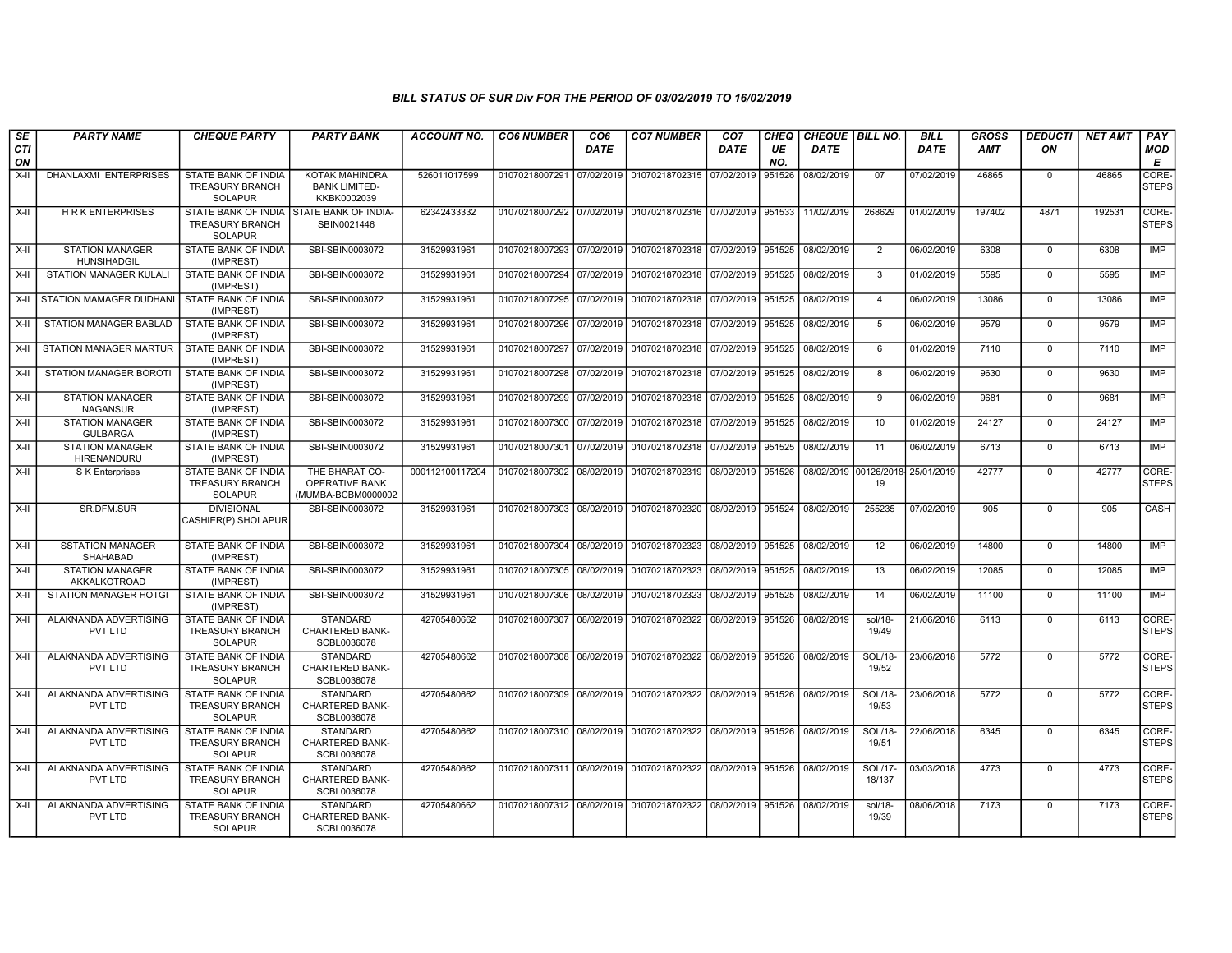| SE<br><b>CTI</b> | <b>PARTY NAME</b>                                                        | <b>CHEQUE PARTY</b>                                                                   | <b>PARTY BANK</b>                                         | <b>ACCOUNT NO.</b> | <b>CO6 NUMBER</b>                        | CO <sub>6</sub><br>DATE | <b>CO7 NUMBER</b>                                                                           | CO <sub>7</sub><br><b>DATE</b> | <b>CHEQ</b><br>UE | CHEQUE   BILL NO.<br><b>DATE</b> |                         | <b>BILL</b><br><b>DATE</b> | GROSS<br><b>AMT</b> | <b>DEDUCTI</b><br>ON | <b>NET AMT</b> | PAY<br><b>MOD</b>     |
|------------------|--------------------------------------------------------------------------|---------------------------------------------------------------------------------------|-----------------------------------------------------------|--------------------|------------------------------------------|-------------------------|---------------------------------------------------------------------------------------------|--------------------------------|-------------------|----------------------------------|-------------------------|----------------------------|---------------------|----------------------|----------------|-----------------------|
| ON               |                                                                          |                                                                                       |                                                           |                    |                                          |                         |                                                                                             |                                | NO.               |                                  |                         |                            |                     |                      |                | Е                     |
| $X-I$            | ALAKNANDA ADVERTISING<br>PVT LTD                                         | STATE BANK OF INDIA<br>TREASURY BRANCH<br><b>SOLAPUR</b>                              | <b>STANDARD</b><br><b>CHARTERED BANK-</b><br>SCBL0036078  | 42705480662        |                                          |                         | 01070218007313 08/02/2019 01070218702322 08/02/2019                                         |                                | 951526            | 08/02/2019                       | SOL/18-<br>19/47        | 10/06/2018                 | 6113                | $\mathbf 0$          | 6113           | CORE-<br><b>STEPS</b> |
| X-II             | ALAKNANDA ADVERTISING<br>PVT LTD                                         | STATE BANK OF INDIA<br><b>TREASURY BRANCH</b><br><b>SOLAPUR</b>                       | <b>STANDARD</b><br><b>CHARTERED BANK-</b><br>SCBL0036078  | 42705480662        |                                          |                         | 01070218007314 08/02/2019 01070218702322 08/02/2019 951526 08/02/2019                       |                                |                   |                                  | <b>SOL/18-</b><br>19/20 | 12/05/2018                 | 5538                | $\mathbf 0$          | 5538           | CORE-<br><b>STEPS</b> |
|                  | X-II STATION MANAGER SANGOLA                                             | STATE BANK OF INDIA<br>(IMPREST)                                                      | SBI-SBIN0003072                                           | 31529931961        | 01070218007315 08/02/2019                |                         | 01070218702323                                                                              | 08/02/2019 951525              |                   | 08/02/2019                       | $\overline{1}$          | 21/01/2019                 | 9995                | $\overline{0}$       | 9995           | <b>IMP</b>            |
| $X-H$            | SR.DCM.SUR                                                               | STATE BANK OF INDIA<br>(IMPREST)                                                      | SBI-SBIN0003072                                           | 31529931961        |                                          |                         | 01070218007316 08/02/2019 01070218702321                                                    | 08/02/2019                     | 951525            | 08/02/2019                       | 162                     | 05/01/2019                 | 29995               | $\Omega$             | 29995          | IMP                   |
| X-II             | <b>STATION MANAGER YEDSHI</b>                                            | STATE BANK OF INDIA<br>(IMPREST)                                                      | SBI-SBIN0003072                                           | 31529931961        | 01070218007317 08/02/2019 01070218702323 |                         |                                                                                             | 08/02/2019 951525              |                   | 08/02/2019                       | $\overline{2}$          | 01/02/2019                 | 8504                | $\mathbf 0$          | 8504           | IMP                   |
| X-II             | SSE/P WAY/LUR                                                            | STATE BANK OF INDIA<br>(IMPREST)                                                      | SBI-SBIN0003072                                           | 31529931961        | 01070218007318 08/02/2019                |                         | 01070218702330                                                                              | 08/02/2019 951525              |                   | 08/02/2019                       | 1375                    | 27/12/2018                 | 10484               | $\Omega$             | 10484          | IMP                   |
| X-II             | STATION MANAGER SAROLA                                                   | STATE BANK OF INDIA<br>(IMPREST)                                                      | SBI-SBIN0003072                                           | 31529931961        | 01070218007319 08/02/2019 01070218702323 |                         |                                                                                             | 08/02/2019 951525              |                   | 08/02/2019                       | $\overline{1}$          | 01/02/2019                 | 5281                | $\mathbf 0$          | 5281           | <b>IMP</b>            |
| $X-H$            | <b>STATION MANAGER</b><br>PADHEGAON                                      | STATE BANK OF INDIA<br>(IMPREST)                                                      | SBI-SBIN0003072                                           | 31529931961        | 01070218007320 08/02/2019                |                         | 01070218702323 08/02/2019 951525                                                            |                                |                   | 08/02/2019                       | $\overline{2}$          | 03/02/2019                 | 8969                | $\overline{0}$       | 8969           | IMP                   |
| $X-H$            | <b>GESCOM SHAHABAD</b>                                                   | TREASURY BRANCH<br><b>SOLAPUR</b>                                                     | STATE BANK OF INDIA   STATE BANK OF INDIA-<br>SBIN0020228 | 52157361100        |                                          |                         | 01070218007321 08/02/2019 01070218702324 08/02/2019 951526                                  |                                |                   | 08/02/2019 SCRWDTH 08/02/2019    | $\overline{1}$          |                            | 1131582             | $\mathbf 0$          | 1131582        | CORE-<br><b>STEPS</b> |
| $X-II$           | <b>AEECSD II GESCOM</b><br><b>GULBARGA U</b>                             | STATE BANK OF INDIA   STATE BANK OF INDIA<br><b>TREASURY BRANCH</b><br><b>SOLAPUR</b> | SBIN0020223                                               | 52076355198        |                                          |                         | 01070218007322 08/02/2019 01070218702324 08/02/2019 951526                                  |                                |                   | 08/02/2019                       | GHTP-26                 | 08/02/2019                 | 548149              | $\overline{0}$       | 548149         | CORE-<br><b>STEPS</b> |
| X-II             | CHC/SUR/GEN                                                              | STATE BANK OF INDIA<br>(IMPREST)                                                      | SBI-SBIN0003072                                           | 31529931961        |                                          |                         | 01070218007323 08/02/2019 01070218702328                                                    | 08/02/2019 951525              |                   | 08/02/2019                       | 197                     | 17/01/2019                 | 4500                | $\mathbf 0$          | 4500           | IMP                   |
| X-II             | TTE REST HOUSE LUR                                                       | <b>STATE BANK OF INDIA</b><br>(IMPREST)                                               | SBI-SBIN0003072                                           | 31529931961        |                                          |                         | 01070218007324 08/02/2019 01070218702328                                                    | 08/02/2019 951525              |                   | 08/02/2019                       | 02                      | 03/06/2018                 | 6850                | $\mathbf 0$          | 6850           | <b>IMP</b>            |
| X-II             | <b>GESCOM LTD.CO. GULBARGA</b><br>CSD II GULBARGA, R                     | STATE BANK OF INDIA<br><b>TREASURY BRANCH</b><br><b>SOLAPUR</b>                       | STATE BANK OF INDIA-<br>SBIN0020223                       | 52076355201        | 01070218007325 08/02/2019 01070218702324 |                         |                                                                                             | 08/02/2019 951526              |                   | 08/02/2019                       | SPRHT06                 | 08/02/2019                 | 59234               | $\mathbf 0$          | 59234          | CORE-<br><b>STEPS</b> |
| $X-H$            | <b>DCP SUR FUEL</b>                                                      | <b>STATE BANK OF INDIA</b><br>(IMPREST)                                               | SBI-SBIN0003072                                           | 31529931961        |                                          |                         | 01070218007326 08/02/2019 01070218702328 08/02/2019 951525                                  |                                |                   | 08/02/2019                       | 02                      | 28/11/2018                 | 1358                | $\overline{0}$       | 1358           | IMP                   |
| X-II             | ADEN/NG/KWV                                                              | STATE BANK OF INDIA<br>(IMPREST)                                                      | SBI-SBIN0003072                                           | 31529931961        |                                          |                         | 01070218007327 08/02/2019 01070218702330                                                    | 08/02/2019                     | 951525            | 08/02/2019                       | 02                      | 28/12/2018                 | 3000                | $\mathbf 0$          | 3000           | <b>IMP</b>            |
| X-II             | <b>HPCL DT CARD</b>                                                      | STATE BANK OF INDIA<br>TREASURY BRANCH<br><b>SOLAPUR</b>                              | <b>ICICI BANK LTD-</b><br>ICIC0000104                     | HPCL2600191902     |                                          |                         | 01070218007328 08/02/2019 01070218702325 08/02/2019 951526                                  |                                |                   | 08/02/2019 RECOUPM 08/02/2019    | ENT NO.32               |                            | 163854              | $\mathbf 0$          | 163854         | CORE-<br><b>STEPS</b> |
| $X-H$            | <b>MAHARASHTRA STATE</b><br>ELECTRICITY DISTRIBUTION<br><b>COMPANY</b>   | <b>STATE BANK OF INDIA</b><br><b>TREASURY BRANCH</b><br><b>SOLAPUR</b>                | CANARA BANK-<br>CNRB0001903                               | 1903201010183      |                                          |                         | 01070218007329 08/02/2019 01070218702327 08/02/2019 951526                                  |                                |                   | 08/02/2019                       | 130                     | 165189002 08/02/2019       | 317800              | $\overline{0}$       | 317800         | CORE-<br><b>STEPS</b> |
| $X-I$            | <b>STATION MANAGER</b><br><b>SULTANPUR</b>                               | <b>DIVISIONAL</b><br>CASHIER(P) SHOLAPUR                                              | SBI-SBIN0003072                                           | 31529931961        |                                          |                         | 01070218007330 08/02/2019 01070218702329 08/02/2019 951524                                  |                                |                   | 08/02/2019                       | $\overline{1}$          | 01/02/2019                 | 7383                | $\mathbf 0$          | 7383           | CASH                  |
| $X-H$            | CMS/SUR/GEN                                                              | <b>STATE BANK OF INDIA</b><br>(IMPREST)                                               | SBI-SBIN0003072                                           | 31529931961        |                                          |                         | 01070218007331 08/02/2019 01070218702326 08/02/2019 951525                                  |                                |                   | 08/02/2019                       | 683                     | 16/01/2019                 | 32584               | $\overline{0}$       | 32584          | IMP                   |
| X-II             | CYM/WD                                                                   | <b>DIVISIONAL</b><br>CASHIER(P) SHOLAPUR                                              | SBI-SBIN0003072                                           | 31529931961        |                                          |                         | 01070218007332 08/02/2019 01070218702329 08/02/2019 951524                                  |                                |                   | 08/02/2019                       | $\overline{7}$          | 30/01/2019                 | 5000                | $\mathbf 0$          | 5000           | CASH                  |
| X-II             | <b>ASHWINI SAHAKARI</b><br>RUGNALAYA AND RESEARCH<br>CENTRE NYT. SOLAPUR | STATE BANK OF INDIA<br><b>TREASURY BRANCH</b><br><b>SOLAPUR</b>                       | SBI-SBIN0001656                                           | 30684517471        |                                          |                         | 01070218007333 08/02/2019 01070218702331 08/02/2019 951533 11/02/2019 3772/17-18 13/12/2017 |                                |                   |                                  |                         |                            | 537857              | 53786                | 484071         | CORE-<br><b>STEPS</b> |
| $X-H$            | <b>ATHARV ENTERPRISES</b>                                                | STATE BANK OF INDIA<br>TREASURY BRANCH<br><b>SOLAPUR</b>                              | <b>BANK OF</b><br>MAHARASHTRA-<br>MAHB0000017             | 60223659860        |                                          |                         | 01070218007334 08/02/2019 01070218702332 08/02/2019 951533                                  |                                |                   | 11/02/2019                       | GST/06.                 | 21/01/2019                 | 190085              | 9169                 | 180916         | CORE-<br><b>STEPS</b> |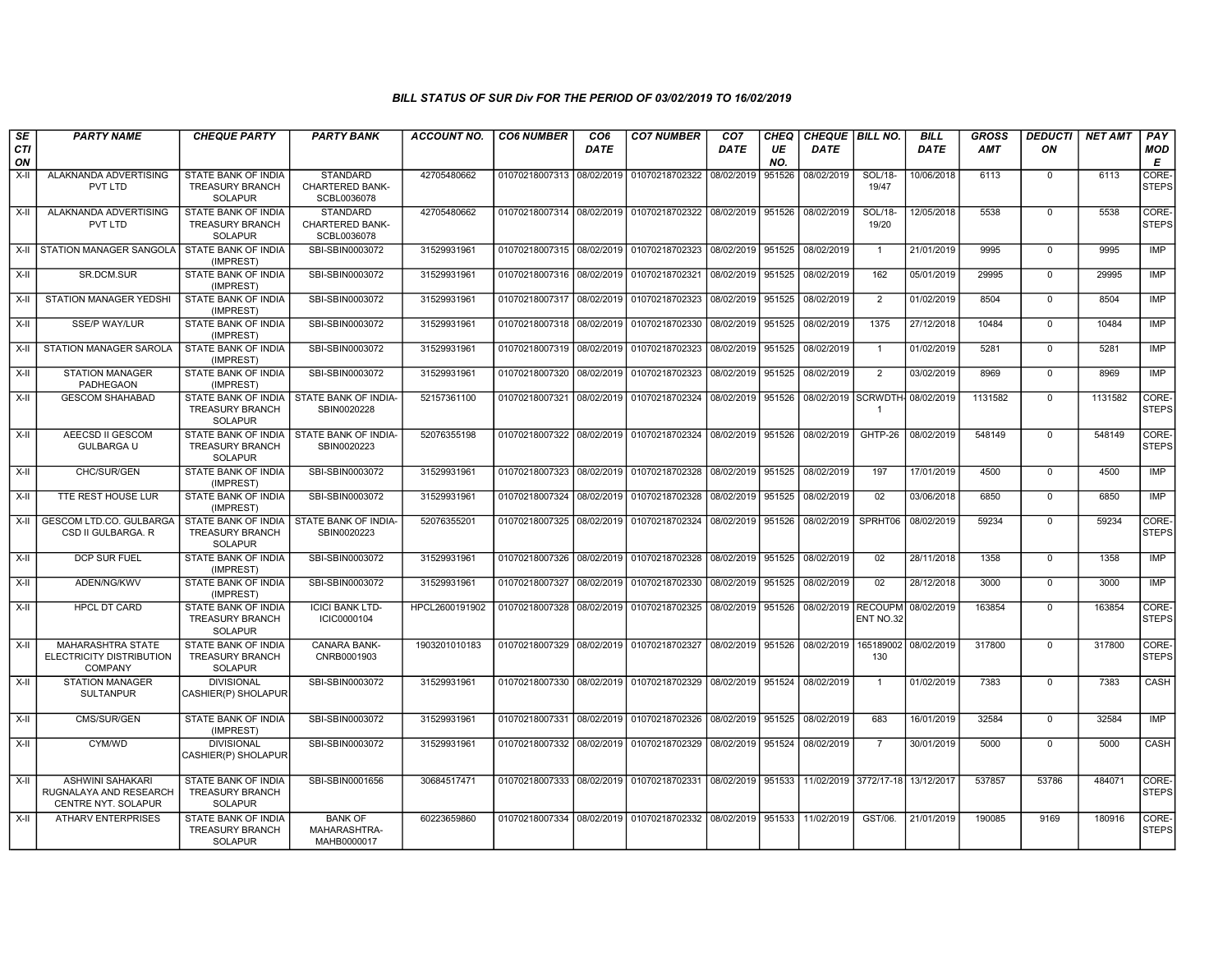| SE<br><b>CTI</b><br>ON | <b>PARTY NAME</b>                                                 | <b>CHEQUE PARTY</b>                                                    | <b>PARTY BANK</b>                            | <b>ACCOUNT NO.</b> | <b>CO6 NUMBER</b>                            | CO <sub>6</sub><br><b>DATE</b> | <b>CO7 NUMBER</b>                                                  | CO <sub>7</sub><br><b>DATE</b> | <b>CHEQ</b><br>UE<br>NO. | CHEQUE   BILL NO.<br><b>DATE</b> |                       | <b>BILL</b><br><b>DATE</b> | <b>GROSS</b><br><b>AMT</b> | <b>DEDUCTI</b><br>ON | <b>NET AMT</b> | PAY<br>MOD<br>Е       |
|------------------------|-------------------------------------------------------------------|------------------------------------------------------------------------|----------------------------------------------|--------------------|----------------------------------------------|--------------------------------|--------------------------------------------------------------------|--------------------------------|--------------------------|----------------------------------|-----------------------|----------------------------|----------------------------|----------------------|----------------|-----------------------|
| X-II                   | STATION MANAGER CHITALI                                           | STATE BANK OF INDIA<br>(IMPREST)                                       | SBI-SBIN0003072                              | 31529931961        | 01070218007335 08/02/2019                    |                                | 01070218702333                                                     | 08/02/2019                     | 951532                   | 11/02/2019                       | $\mathbf{3}$          | 16/12/2018                 | 5950                       | $\mathbf 0$          | 5950           | <b>IMP</b>            |
| X-II                   | STATION MANAGER KASHTI                                            | STATE BANK OF INDIA<br>(IMPREST)                                       | SBI-SBIN0003072                              | 31529931961        | 01070218007336 08/02/2019                    |                                | 01070218702333                                                     | 08/02/2019                     | 951532                   | 11/02/2019                       | $\overline{4}$        | 06/02/2019                 | 9919                       | $\overline{0}$       | 9919           | <b>IMP</b>            |
| $X-II$                 | <b>STATION MANAGER RAHURI</b>                                     | <b>STATE BANK OF INDIA</b><br>(IMPREST)                                | SBI-SBIN0003072                              | 31529931961        | 01070218007337 08/02/2019 01070218702333     |                                |                                                                    | 08/02/2019                     | 951532                   | 11/02/2019                       | -5                    | 06/02/2019                 | 6660                       | $\Omega$             | 6660           | <b>IMP</b>            |
| X-II                   | <b>STATION MANAGER VILAD</b>                                      | <b>STATE BANK OF INDIA</b><br>(IMPREST)                                | SBI-SBIN0003072                              | 31529931961        | 01070218007338 08/02/2019 01070218702333     |                                |                                                                    | 08/02/2019                     | 951532                   | 11/02/2019                       | 6                     | 31/01/2019                 | 10000                      | $\Omega$             | 10000          | IMP                   |
| $X-II$                 | STATION MANAGER BELAPUR                                           | STATE BANK OF INDIA<br>(IMPREST)                                       | SBI-SBIN0003072                              | 31529931961        | 01070218007339 08/02/2019                    |                                | 01070218702333                                                     | 08/02/2019                     | 951532                   | 11/02/2019                       | $\overline{7}$        | 06/02/2019                 | 14513                      | $\mathbf 0$          | 14513          | IMP                   |
| X-II                   | DMM /SUR                                                          | <b>DIVISIONAL</b><br>CASHIER(P) SHOLAPUR                               | SELF CHEQUE-1                                | 000000000          | 01070218007340 08/02/2019 01070218702334     |                                |                                                                    | 08/02/2019 951531              |                          | 11/02/2019                       | 732686                | 08/02/2019                 | 11467                      | $\Omega$             | 11467          | CASH                  |
| $X-H$                  | SSE(SIG/M)/ANG                                                    | <b>STATE BANK OF INDIA</b><br>(IMPREST)                                | SBI-SBIN0003072                              | 31529931961        | 01070218007341 11/02/2019 01070218702339     |                                |                                                                    | 11/02/2019                     | 951532                   | 11/02/2019                       | $\overline{02}$       | 11/12/2018                 | 2000                       | $\mathbf 0$          | 2000           | <b>IMP</b>            |
|                        | X-II SSE/(ELECT/MAINT)VEH/(TRUC STATE BANK OF INDIA<br>K          | (IMPREST)                                                              | SBI-SBIN0003072                              | 31529931961        | 01070218007342 11/02/2019 01070218702339     |                                |                                                                    | 11/02/2019                     | 951532                   | 11/02/2019                       | 2909                  | 29/01/2019                 | 20000                      | $\mathbf 0$          | 20000          | IMP                   |
| X-II                   | SSE(TL/AC)/SUR                                                    | STATE BANK OF INDIA<br>(IMPREST)                                       | SBI-SBIN0003072                              | 31529931961        | 01070218007343 11/02/2019 01070218702339     |                                |                                                                    | 11/02/2019                     | 951532                   | 11/02/2019                       | 6111                  | 05/02/2019                 | 4000                       | $\mathbf 0$          | 4000           | <b>IMP</b>            |
| $X-H$                  | SR SE(TRD)/YL                                                     | <b>STATE BANK OF INDIA</b><br>(IMPREST)                                | SBI-SBIN0003072                              | 31529931961        | 01070218007344 11/02/2019 01070218702339     |                                |                                                                    | 11/02/2019                     | 951532                   | 11/02/2019                       | 579                   | 30/06/2018                 | 2000                       | $\mathbf 0$          | 2000           | <b>IMP</b>            |
| X-II                   | MS/DD/GEN                                                         | <b>STATE BANK OF INDIA</b><br>(IMPREST)                                | SBI-SBIN0003072                              | 31529931961        | 01070218007345 11/02/2019 01070218702339     |                                |                                                                    | 11/02/2019                     | 951532                   | 11/02/2019                       | 7562                  | 09/05/2018                 | 2500                       | $\Omega$             | 2500           | IMP                   |
| X-II                   | HPCL DT CARD (ELECT D G<br>SET)                                   | STATE BANK OF INDIA<br><b>TREASURY BRANCH</b><br><b>SOLAPUR</b>        | <b>ICICI BANK LTD-</b><br>ICIC0000104        | HPCL2600795272     | 01070218007346 11/02/2019 01070218702335     |                                |                                                                    | 11/02/2019                     | 951533                   | 11/02/2019                       | 122                   | 06/02/2019                 | 30000                      | $\mathbf 0$          | 30000          | CORE-<br><b>STEPS</b> |
| X-II                   | MS/DD/GEN                                                         | STATE BANK OF INDIA<br>(IMPREST)                                       | SBI-SBIN0003072                              | 31529931961        | 01070218007347 11/02/2019 01070218702337     |                                |                                                                    | 11/02/2019                     | 951532                   | 11/02/2019                       | 432                   | 09/08/2018                 | 49861                      | $\Omega$             | 49861          | <b>IMP</b>            |
| $X-II$                 | <b>ASTRAL ADVERTISING &amp;</b><br>MARKETING INDIA PVT LAD        | STATE BANK OF INDIA<br><b>TREASURY BRANCH</b><br><b>SOLAPUR</b>        | <b>BANK OF BARODA-</b><br><b>BARB0GOLFCL</b> | 17660500000120     | 01070218007348 11/02/2019 01070218702343     |                                |                                                                    | 11/02/2019                     | 951535                   | 12/02/2019                       | 18-19/1816            | 20/05/2018                 | 9080                       | $\mathbf 0$          | 9080           | CORE-<br><b>STEPS</b> |
| $X-H$                  | <b>ASTRAL ADVERTISING &amp;</b><br><b>MARKETING INDIA PVT LAD</b> | <b>STATE BANK OF INDIA</b><br><b>TREASURY BRANCH</b><br><b>SOLAPUR</b> | <b>BANK OF BARODA-</b><br><b>BARB0GOLFCL</b> | 17660500000120     |                                              |                                | 01070218007349 11/02/2019 01070218702343 11/02/2019 951535         |                                |                          | 12/02/2019                       | 18-19/2399            | 03/06/2018                 | 10383                      | $\Omega$             | 10383          | CORE-<br><b>STEPS</b> |
| X-II                   | <b>SSE WORKS SUR</b>                                              | <b>DIVISIONAL</b><br>CASHIER(P) SHOLAPUR                               | SBI-SBIN0003072                              | 31529931961        |                                              |                                | 01070218007350 11/02/2019 01070218702338                           | 11/02/2019                     | 951531                   | 11/02/2019                       | 1831                  | 15/01/2019                 | 19466                      | $\mathbf 0$          | 19466          | <b>CASH</b>           |
| X-II                   | <b>ASTRAL ADVERTISING &amp;</b><br>MARKETING INDIA PVT LAD        | STATE BANK OF INDIA<br><b>TREASURY BRANCH</b><br><b>SOLAPUR</b>        | <b>BANK OF BARODA-</b><br><b>BARB0GOLFCL</b> | 17660500000120     | 01070218007351                               |                                | 11/02/2019 01070218702343                                          | 11/02/2019 951535              |                          | 12/02/2019                       | 18-19/4496            | 29/07/2018                 | 14850                      | $\mathbf 0$          | 14850          | CORE-<br><b>STEPS</b> |
| $X-H$                  | <b>ASTRAL ADVERTISING &amp;</b><br><b>MARKETING INDIA PVT LAD</b> | <b>STATE BANK OF INDIA</b><br><b>TREASURY BRANCH</b><br><b>SOLAPUR</b> | <b>BANK OF BARODA-</b><br><b>BARB0GOLFCL</b> | 17660500000120     | 01070218007352 11/02/2019 01070218702343     |                                |                                                                    | 11/02/2019 951535              |                          | 12/02/2019 18-19/3983            |                       | 15/07/2018                 | 7444                       | $\Omega$             | 7444           | CORE-<br><b>STEPS</b> |
| $X-II$                 | AGRAWWAAL TELECOMM<br><b>SERVICESS</b>                            | <b>STATE BANK OF INDIA</b><br><b>TREASURY BRANCH</b><br><b>SOLAPUR</b> | <b>YES BANK-</b><br>YESB0000551              | 055184600001214    | 01070218007353 11/02/2019 01070218702336     |                                |                                                                    | 11/02/2019 951533              |                          | 11/02/2019                       | 18-19/229             | 21/12/2018                 | 275065                     | 23129                | 251936         | CORE-<br><b>STEPS</b> |
| X-II                   | <b>ASTRAL ADVERTISING &amp;</b><br><b>MARKETING INDIA PVT LAD</b> | STATE BANK OF INDIA<br><b>TREASURY BRANCH</b><br><b>SOLAPUR</b>        | <b>BANK OF BARODA-</b><br><b>BARB0GOLFCL</b> | 17660500000120     | 01070218007354   11/02/2019   01070218702343 |                                |                                                                    | 11/02/2019                     | 951535                   |                                  | 12/02/2019 17-18/6319 | 09/09/2017                 | 3507                       | $^{\circ}$           | 3507           | CORE-<br><b>STEPS</b> |
| X-II                   | <b>ASTRAL ADVERTISING &amp;</b><br><b>MARKETING INDIA PVT LAD</b> | <b>STATE BANK OF INDIA</b><br><b>TREASURY BRANCH</b><br><b>SOLAPUR</b> | <b>BANK OF BARODA-</b><br><b>BARB0GOLFCL</b> | 17660500000120     |                                              |                                | 01070218007355   11/02/2019   01070218702343   11/02/2019   951535 |                                |                          | 12/02/2019 18-19/2400            |                       | 03/06/2018                 | 7444                       | $\Omega$             | 7444           | CORE-<br><b>STEPS</b> |
| X-II                   | SSE/P WAY/JH                                                      | STATE BANK OF INDIA<br>(IMPREST)                                       | SBI-SBIN0003072                              | 31529931961        | 01070218007356 11/02/2019 01070218702339     |                                |                                                                    | 11/02/2019                     | 951532                   | 11/02/2019                       | 777                   | 10/01/2019                 | 14539                      | $\mathbf 0$          | 14539          | <b>IMP</b>            |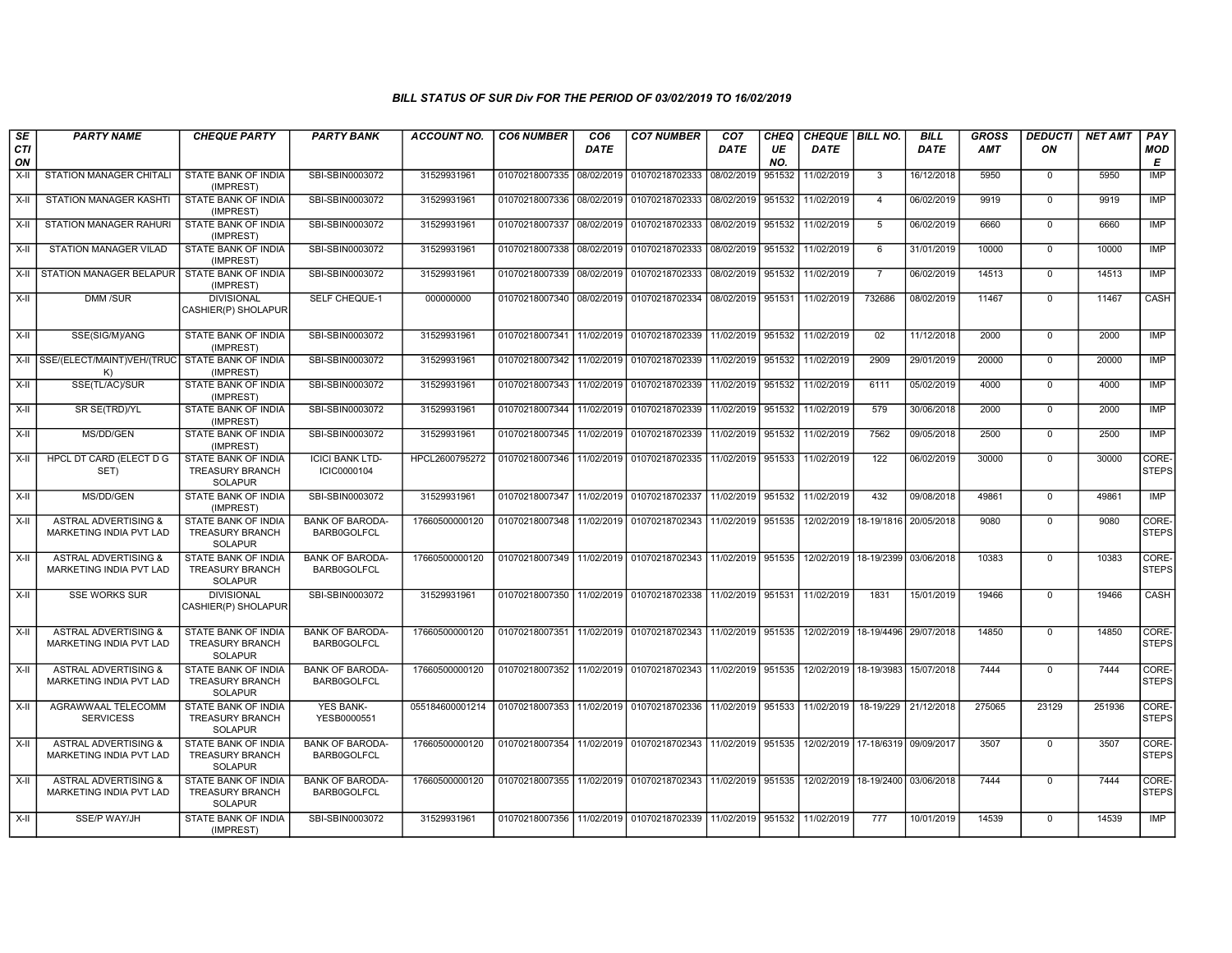| <b>SE</b><br>CTI | <b>PARTY NAME</b>                                                | <b>CHEQUE PARTY</b>                                                    | <b>PARTY BANK</b>                                        | <b>ACCOUNT NO.</b>                                                                     | <b>CO6 NUMBER</b>         | CO <sub>6</sub><br><b>DATE</b> | <b>CO7 NUMBER</b>                                                  | CO <sub>7</sub><br><b>DATE</b> | CHEQ<br>UE | <b>CHEQUE   BILL NO.</b><br><b>DATE</b> |                  | <b>BILL</b><br><b>DATE</b> | <b>GROSS</b><br>AMT | <b>DEDUCTI</b><br>ON | <b>NET AMT</b> | PAY<br><b>MOD</b>                |
|------------------|------------------------------------------------------------------|------------------------------------------------------------------------|----------------------------------------------------------|----------------------------------------------------------------------------------------|---------------------------|--------------------------------|--------------------------------------------------------------------|--------------------------------|------------|-----------------------------------------|------------------|----------------------------|---------------------|----------------------|----------------|----------------------------------|
| ON               |                                                                  |                                                                        |                                                          |                                                                                        |                           |                                |                                                                    |                                | NO.        |                                         |                  |                            |                     |                      |                | E                                |
| $X-H$            | AO/ CASH/ BSNL GULBARGA                                          | AO/ CASH/ BSNL<br><b>GULBARGA</b>                                      | <b>SELF CHEQUE-1</b>                                     | 000000000                                                                              | 01070218007357            | 11/02/2019                     | 01070218702341                                                     | 11/02/2019                     | 951527     | 11/02/2019                              | 973655374        | 05/01/2019                 | 739                 | $\mathbf 0$          | 739            | <b>BANK</b><br>CHEQ<br>UE        |
| X-II             | <b>HOTEL LAJIJ FAMILY</b><br><b>RESTOURNT</b>                    | <b>STATE BANK OF INDIA</b><br><b>TREASURY BRANCH</b><br><b>SOLAPUR</b> | <b>CANARA BANK-</b><br>CNRB0002581                       | 2581201000942                                                                          | 01070218007358            |                                | 11/02/2019 01070218702340 11/02/2019 951533                        |                                |            | 11/02/2019                              | 01               | 07/02/2019                 | 43908               | 878                  | 43030          | CORE-<br><b>STEPS</b>            |
| $X-II$           | <b>ASTRAL ADVERTISING &amp;</b><br>MARKETING INDIA PVT LAD       | STATE BANK OF INDIA<br><b>TREASURY BRANCH</b><br>SOLAPUR               | <b>BANK OF BARODA-</b><br>BARB0GOLFCL                    | 17660500000120                                                                         | 01070218007359            |                                | 11/02/2019 01070218702343 11/02/2019 951535                        |                                |            | 12/02/2019 18-19/2866                   |                  | 16/06/2018                 | 7444                | $\mathbf 0$          | 7444           | CORE-<br><b>STEPS</b>            |
| X-II             | <b>ASTRAL ADVERTISING &amp;</b><br>MARKETING INDIA PVT LAD       | STATE BANK OF INDIA<br><b>TREASURY BRANCH</b><br><b>SOLAPUR</b>        | <b>BANK OF BARODA-</b><br>BARB0GOLFCL                    | 17660500000120                                                                         | 01070218007360            |                                | 11/02/2019 01070218702343                                          | 11/02/2019 951535              |            | 12/02/2019 18-19/3272                   |                  | 29/06/2018                 | 8999                | $\mathbf 0$          | 8999           | CORE-<br><b>STEPS</b>            |
| X-II             | ALAKNANDA ADVERTISING<br>PVT LTD                                 | <b>STATE BANK OF INDIA</b><br><b>TREASURY BRANCH</b><br><b>SOLAPUR</b> | STANDARD<br>CHARTERED BANK-<br>SCBL0036078               | 42705480662                                                                            | 01070218007361            |                                | 11/02/2019 01070218702344 11/02/2019 951535                        |                                |            | 12/02/2019                              | SOL/18-<br>19/19 | 10/05/2018                 | 6823                | $\mathbf 0$          | 6823           | CORE-<br><b>STEPS</b>            |
| X-II             | ALAKNANDA ADVERTISING<br>PVT LTD                                 | STATE BANK OF INDIA<br><b>TREASURY BRANCH</b><br><b>SOLAPUR</b>        | <b>STANDARD</b><br><b>CHARTERED BANK-</b><br>SCBL0036078 | 42705480662                                                                            | 01070218007362            |                                | 11/02/2019 01070218702344 11/02/2019 951535                        |                                |            | 12/02/2019                              | SOL/18-<br>19/23 | 12/05/2018                 | 7641                | $\Omega$             | 7641           | CORE-<br><b>STEPS</b>            |
| $X-II$           | ALAKNANDA ADVERTISING<br>PVT LTD                                 | STATE BANK OF INDIA<br><b>TREASURY BRANCH</b><br><b>SOLAPUR</b>        | <b>STANDARD</b><br><b>CHARTERED BANK-</b><br>SCBL0036078 | 42705480662                                                                            | 01070218007363            |                                | 11/02/2019 01070218702344                                          | 11/02/2019 951535              |            | 12/02/2019                              | SOL/18-<br>19/34 | 27/05/2018                 | 3363                | $\mathbf 0$          | 3363           | CORE-<br><b>STEPS</b>            |
| X-II             | ALAKNANDA ADVERTISING<br>PVT LTD                                 | <b>STATE BANK OF INDIA</b><br><b>TREASURY BRANCH</b><br><b>SOLAPUR</b> | <b>STANDARD</b><br><b>CHARTERED BANK-</b><br>SCBL0036078 | 42705480662                                                                            |                           |                                | 01070218007364 11/02/2019 01070218702344 11/02/2019 951535         |                                |            | 12/02/2019                              | SOL/18-<br>19/46 | 10/06/2018                 | 8999                | $\mathbf 0$          | 8999           | CORE-<br><b>STEPS</b>            |
| X-II             | ALAKNANDA ADVERTISING<br>PVT LTD                                 | STATE BANK OF INDIA<br><b>TREASURY BRANCH</b><br><b>SOLAPUR</b>        | <b>STANDARD</b><br><b>CHARTERED BANK-</b><br>SCBL0036078 | 42705480662                                                                            |                           |                                | 01070218007365 11/02/2019 01070218702344 11/02/2019 951535         |                                |            | 12/02/2019                              | SOL/18-<br>19/54 | 23/06/2018                 | 13752               | $\mathbf 0$          | 13752          | CORE-<br><b>STEPS</b>            |
| X-II             | ALAKNANDA ADVERTISING<br>PVT LTD                                 | STATE BANK OF INDIA<br><b>TREASURY BRANCH</b><br><b>SOLAPUR</b>        | <b>STANDARD</b><br>CHARTERED BANK-<br>SCBL0036078        | 42705480662                                                                            | 01070218007366            |                                | 11/02/2019 01070218702344 11/02/2019 951535                        |                                |            | 12/02/2019                              | SOL/18-<br>19/62 | 06/07/2018                 | 11075               | $\mathbf 0$          | 11075          | CORE-<br><b>STEPS</b>            |
| X-II             | Dr Sonai Krishnamohan Rawal                                      | <b>STATE BANK OF INDIA</b><br><b>TREASURY BRANCH</b><br><b>SOLAPUR</b> | SBI-SBIN0001656                                          | 32985283014                                                                            | 01070218007369 11/02/2019 |                                | 01070218702342 11/02/2019 951535                                   |                                |            | 12/02/2019                              | 459              | 07/02/2019                 | 3000                | $\mathbf 0$          | 3000           | CORE-<br><b>STEPS</b>            |
| X-II             | Dr Sonai Krishnamohan Rawal                                      | STATE BANK OF INDIA<br><b>TREASURY BRANCH</b><br><b>SOLAPUR</b>        | SBI-SBIN0001656                                          | 32985283014                                                                            |                           |                                | 01070218007370   11/02/2019   01070218702342   11/02/2019   951535 |                                |            | 12/02/2019                              | 460              | 07/02/2019                 | 3000                | $\Omega$             | 3000           | CORE-<br><b>STEPS</b>            |
| X-II             | Dr VINAYAK D DESHPANDE                                           | STATE BANK OF INDIA<br><b>TREASURY BRANCH</b><br><b>SOLAPUR</b>        | <b>BANK OF INDIA-</b><br>BKID0000704                     | 070410100002698                                                                        | 01070218007371            |                                | 11/02/2019 01070218702342                                          | 11/02/2019 951535              |            | 12/02/2019                              | 461              | 07/02/2019                 | 3000                | $\Omega$             | 3000           | CORE-<br><b>STEPS</b>            |
| X-II             | Dr VINAYAK D DESHPANDE                                           | STATE BANK OF INDIA<br><b>TREASURY BRANCH</b><br><b>SOLAPUR</b>        | <b>BANK OF INDIA-</b><br>BKID0000704                     | 070410100002698                                                                        |                           |                                | 01070218007372 11/02/2019 01070218702342 11/02/2019 351535         |                                |            | 12/02/2019                              | 462              | 07/02/2019                 | 3000                | $\Omega$             | 3000           | CORE-<br><b>STEPS</b>            |
| X-II             | Dr Shashikant B Ganjale                                          | STATE BANK OF INDIA<br><b>TREASURY BRANCH</b><br><b>SOLAPUR</b>        | <b>BANK OF INDIA-</b><br>BKID0000700                     | 070010100022437                                                                        |                           |                                | 01070218007373   11/02/2019   01070218702342   11/02/2019   951535 |                                |            | 12/02/2019                              | 463              | 07/02/2019                 | 3000                | $\mathbf 0$          | 3000           | CORE-<br><b>STEPS</b>            |
| X-II             | A E E ELE O AMD M SUB<br><b>DIVISION IV GESCOM</b><br>KALABURAGI | A E E ELE O AMD M<br>SUB DIVISION IV<br><b>GESCOM KALABURAGI</b>       | STATE BANK OF INDIA-<br>SBIN0020223                      | 00000062435944524   01070218007374   11/02/2019   01070218702345   11/02/2019   951534 |                           |                                |                                                                    |                                |            | 12/02/2019                              | 721519           | 08/02/2019                 | 141032              | $\mathbf 0$          | 141032         | <b>BANK</b><br>CHEQ<br><b>UE</b> |
| X-II             | <b>HPCL DT CARD</b>                                              | STATE BANK OF INDIA<br><b>TREASURY BRANCH</b><br><b>SOLAPUR</b>        | <b>ICICI BANK LTD-</b><br>ICIC0000104                    | HPCL2600191902                                                                         |                           |                                | 01070218007375   11/02/2019   01070218702346   11/02/2019   951535 |                                |            | 12/02/2019 RECOUPM                      | ENR NO.33        | 11/02/2019                 | 175468              | $\mathbf 0$          | 175468         | CORE-<br><b>STEPS</b>            |
| X-II             | <b>SANA ELECTRICALS</b>                                          | STATE BANK OF INDIA<br><b>TREASURY BRANCH</b><br><b>SOLAPUR</b>        | ALLAHABAD BANK-<br>ALLA0210545                           | 50090674415                                                                            |                           |                                | 01070218007376   12/02/2019   01070218702347   12/02/2019   951539 |                                |            | 13/02/2019                              | 268543           | 01/02/2019                 | 150300              | $\Omega$             | 150300         | CORE-<br><b>STEPS</b>            |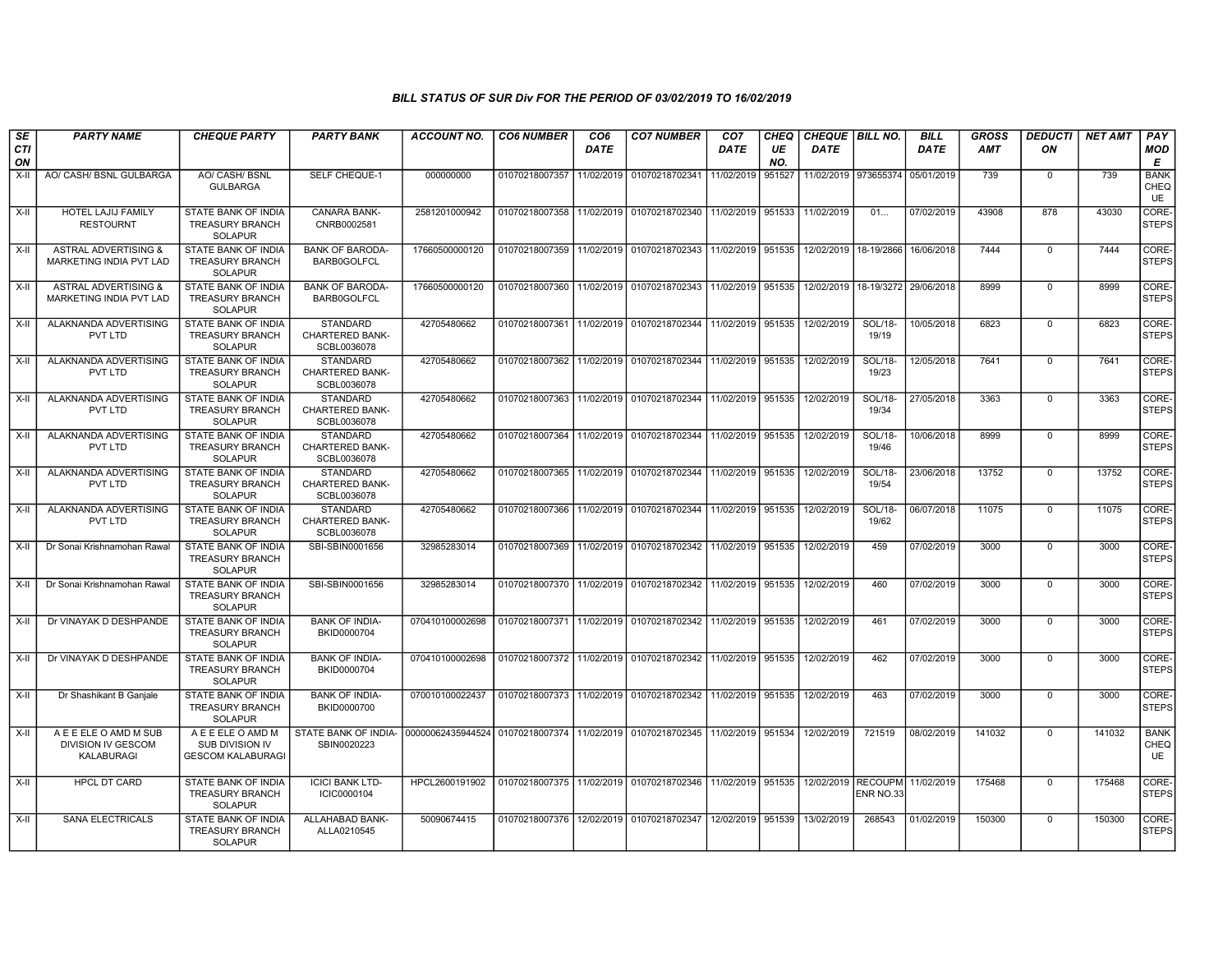| <b>SE</b><br>CTI<br>ON | <b>PARTY NAME</b>                                                      | <b>CHEQUE PARTY</b>                                                    | <b>PARTY BANK</b>                             | <b>ACCOUNT NO.</b> | <b>CO6 NUMBER</b>         | CO <sub>6</sub><br>DATE | <b>CO7 NUMBER</b>                           | CO <sub>7</sub><br>DATE | CHEQ<br>UE<br>NO. | CHEQUE   BILL NO.<br><b>DATE</b> |                  | <b>BILL</b><br><b>DATE</b> | <b>GROSS</b><br><b>AMT</b> | <b>DEDUCTI</b><br>ON | <b>NET AMT</b> | PAY<br><b>MOD</b><br>Е |
|------------------------|------------------------------------------------------------------------|------------------------------------------------------------------------|-----------------------------------------------|--------------------|---------------------------|-------------------------|---------------------------------------------|-------------------------|-------------------|----------------------------------|------------------|----------------------------|----------------------------|----------------------|----------------|------------------------|
| X-II                   | DEN/S/SUR                                                              | STATE BANK OF INDIA<br>(IMPREST)                                       | SBI-SBIN0003072                               | 31529931961        | 01070218007377            | 12/02/2019              | 01070218702348                              | 12/02/2019              | 951538            | 13/02/2019                       | 2004             | 10/11/2018                 | 2900                       | $\mathbf 0$          | 2900           | <b>IMP</b>             |
| X-II                   | ADEN/BG/KWV                                                            | STATE BANK OF INDIA<br>(IMPREST)                                       | SBI-SBIN0003072                               | 31529931961        | 01070218007378 12/02/2019 |                         | 01070218702348                              | 12/02/2019              | 951538            | 13/02/2019                       | 640              | 27/07/2018                 | 9930                       | $\Omega$             | 9930           | IMP                    |
| X-II                   | SE/WORKS/DAUND                                                         | STATE BANK OF INDIA<br>(IMPREST)                                       | SBI-SBIN0003072                               | 31529931961        | 01070218007379            | 12/02/2019              | 01070218702348                              | 12/02/2019              | 951538            | 13/02/2019                       | 908              | 16/11/2018                 | 5000                       | $\overline{0}$       | 5000           | <b>IMP</b>             |
| X-II                   | <b>SR DCM SUR</b>                                                      | <b>DIVISIONAL</b><br>CASHIER(P) SHOLAPUR                               | SELF CHEQUE-1                                 |                    | 01070218007380            | 12/02/2019              | 01070218702349                              | 12/02/2019              | 951541            | 14/02/2019                       | 756447           | 11/02/2019                 | 14250                      | $\Omega$             | 14250          | <b>CASH</b>            |
| $X-II$                 | <b>SR DCM SUR</b>                                                      | <b>DIVISIONAL</b><br>CASHIER(P) SHOLAPUR                               | SELF CHEQUE-1                                 |                    | 01070218007381            | 12/02/2019              | 01070218702349                              | 12/02/2019 951541       |                   | 14/02/2019                       | 756448           | 11/02/2019                 | 14460                      | $\mathbf 0$          | 14460          | CASH                   |
| X-II                   | SANTOSH CONSTRUCTION                                                   | STATE BANK OF INDIA<br><b>TREASURY BRANCH</b><br><b>SOLAPUR</b>        | <b>BANK OF INDIA-</b><br><b>BKID0WAINGB</b>   | 203720110000011    | 01070218007382            | 12/02/2019              | 01070218702350                              | 12/02/2019 951539       |                   | 13/02/2019                       | 268628           | 25/01/2019                 | 7320                       | $\mathbf 0$          | 7320           | CORE-<br><b>STEPS</b>  |
| X-II                   | YASHSHREE ENTERPRISE                                                   | STATE BANK OF INDIA<br><b>TREASURY BRANCH</b><br><b>SOLAPUR</b>        | <b>BANK OF BARODA-</b><br><b>BARB0SHOLAP</b>  | 04370200000458     | 01070218007383            |                         | 12/02/2019 01070218702350                   | 12/02/2019 951539       |                   | 13/02/2019                       | 253434           | 29/01/2019                 | 17850                      | $\Omega$             | 17850          | CORE-<br><b>STEPS</b>  |
| X-II                   | <b>ANJALI ENTERPRISES-</b><br><b>SOLAPUR</b>                           | STATE BANK OF INDIA<br><b>TREASURY BRANCH</b><br><b>SOLAPUR</b>        | <b>BANK OF INDIA-</b><br>BKID0000701          | 070120110000259    | 01070218007384            |                         | 12/02/2019 01070218702350                   | 12/02/2019 951539       |                   | 13/02/2019                       | 271517           | 05/02/2019                 | 11225                      | $\Omega$             | 11225          | CORE-<br><b>STEPS</b>  |
| X-II                   | MAHARASHTRA STATE<br>ELECTRICITY DISTRIBUTION<br><b>COMPANY</b>        | STATE BANK OF INDIA<br><b>TREASURY BRANCH</b><br><b>SOLAPUR</b>        | CANARA BANK-<br>CNRB0001903                   | 1903201010183      | 01070218007385            | 12/02/2019              | 01070218702351                              | 12/02/2019              | 951539            | 13/02/2019                       | 330030221<br>868 | 12/02/2019                 | 413750                     | $\mathbf 0$          | 413750         | CORE-<br><b>STEPS</b>  |
| X-II                   | <b>MAHARASHTRA STATE</b><br>ELECTRICITY DISTRIBUTION<br><b>COMPANY</b> | <b>STATE BANK OF INDIA</b><br><b>TREASURY BRANCH</b><br><b>SOLAPUR</b> | <b>CANARA BANK-</b><br>CNRB0001903            | 1903201010183      | 01070218007386            |                         | 12/02/2019 01070218702351 12/02/2019 951539 |                         |                   | 13/02/2019 277960102             | 241              | 12/02/2019                 | 157730                     | $\mathbf 0$          | 157730         | CORE-<br><b>STEPS</b>  |
| $X-H$                  | <b>MAHARASHTRA STATE</b><br>ELECTRICITY DISTRIBUTION<br><b>COMPANY</b> | STATE BANK OF INDIA<br><b>TREASURY BRANCH</b><br><b>SOLAPUR</b>        | <b>CANARA BANK-</b><br>CNRB0001903            | 1903201010183      | 01070218007388            |                         | 12/02/2019 01070218702351                   | 12/02/2019 951539       |                   | 13/02/2019                       | 590320254<br>550 | 12/02/2019                 | 156960                     | $\overline{0}$       | 156960         | CORE-<br><b>STEPS</b>  |
| $X-H$                  | <b>MAHARASHTRA STATE</b><br>ELECTRICITY DISTRIBUTION<br><b>COMPANY</b> | STATE BANK OF INDIA<br><b>TREASURY BRANCH</b><br><b>SOLAPUR</b>        | CANARA BANK-<br>CNRB0001903                   | 1903201010183      | 01070218007389            |                         | 12/02/2019 01070218702351                   | 12/02/2019 951539       |                   | 13/02/2019                       | 162020093<br>072 | 12/02/2019                 | 105490                     | $\mathbf 0$          | 105490         | CORE-<br><b>STEPS</b>  |
| $X-H$                  | <b>MAHARASHTRA STATE</b><br>ELECTRICITY DISTRIBUTION<br><b>COMPANY</b> | <b>STATE BANK OF INDIA</b><br><b>TREASURY BRANCH</b><br><b>SOLAPUR</b> | <b>CANARA BANK-</b><br>CNRB0001903            | 1903201010183      | 01070218007390            |                         | 12/02/2019 01070218702351                   | 12/02/2019 951539       |                   | 13/02/2019                       | 173781572<br>375 | 12/02/2019                 | 315170                     | $\Omega$             | 315170         | CORE-<br><b>STEPS</b>  |
| $X-H$                  | SR.SE/P.WAY/STORE/SUR                                                  | <b>DIVISIONAL</b><br>CASHIER(P) SHOLAPUR                               | SBI-SBIN0003072                               | 31529931961        | 01070218007391            |                         | 12/02/2019 01070218702352                   | 12/02/2019 951537       |                   | 13/02/2019                       | 06               | 10/01/2019                 | 13921                      | $\Omega$             | 13921          | CASH                   |
| X-II                   | Sandeep Roopchandani                                                   | STATE BANK OF INDIA<br><b>TREASURY BRANCH</b><br><b>SOLAPUR</b>        | <b>BANK OF</b><br>MAHARASHTRA-<br>MAHB0000163 | 20010802458        | 01070218007392            |                         | 12/02/2019 01070218702353                   | 12/02/2019 951539       |                   | 13/02/2019                       | 230773           | 01/02/2019                 | 1079500                    | $\mathbf 0$          | 1079500        | CORE-<br><b>STEPS</b>  |
| $X-H$                  | IPF/RPF/DR/SUR/FUEL                                                    | <b>STATE BANK OF INDIA</b><br>(IMPREST)                                | SBI-SBIN0003072                               | 31529931961        | 01070218007393            |                         | 13/02/2019 01070218702356                   | 13/02/2019              | 951538            | 13/02/2019                       | 1318             | 24/11/2018                 | 19480                      | $\overline{0}$       | 19480          | <b>IMP</b>             |
| $X-H$                  | SR SE(C&W)/WD/ARME                                                     | STATE BANK OF INDIA<br>(IMPREST)                                       | SBI-SBIN0003072                               | 31529931961        | 01070218007394            | 13/02/2019              | 01070218702356                              | 13/02/2019              | 951538            | 13/02/2019                       | 371              | 18/01/2019                 | 7725                       | $\mathbf 0$          | 7725           | IMP                    |
| X-II                   | SR SE(C&W)/WD/ART                                                      | STATE BANK OF INDIA<br>(IMPREST)                                       | SBI-SBIN0003072                               | 31529931961        | 01070218007395            | 13/02/2019              | 01070218702356                              | 13/02/2019              | 951538            | 13/02/2019                       | 368              | 18/01/2019                 | 18884                      | $\mathbf 0$          | 18884          | <b>IMP</b>             |
| X-II                   | <b>DSC/RPF/SUR</b>                                                     | STATE BANK OF INDIA<br>(IMPREST)                                       | SBI-SBIN0003072                               | 31529931961        | 01070218007396            | 13/02/2019              | 01070218702356                              | 13/02/2019              | 951538            | 13/02/2019                       | 2335             | 03/01/2019                 | 1995                       | $\mathbf 0$          | 1995           | <b>IMP</b>             |
| X-II                   | SR.DSO.SUR                                                             | STATE BANK OF INDIA<br>(IMPREST)                                       | SBI-SBIN0003072                               | 31529931961        | 01070218007397            |                         | 13/02/2019 01070218702356                   | 13/02/2019              | 951538            | 13/02/2019                       | 1745             | 28/01/2019                 | 4635                       | $\overline{0}$       | 4635           | IMP                    |
| X-II                   | SR DME SUR                                                             | <b>DIVISIONAL</b><br>CASHIER(P) SHOLAPUR                               | SBI-SBIN0003072                               | 31529931961        | 01070218007398            | 13/02/2019              | 01070218702354                              | 13/02/2019              | 951537            | 13/02/2019                       | 770643           | 12/02/2019                 | 7500                       | $\Omega$             | 7500           | CASH                   |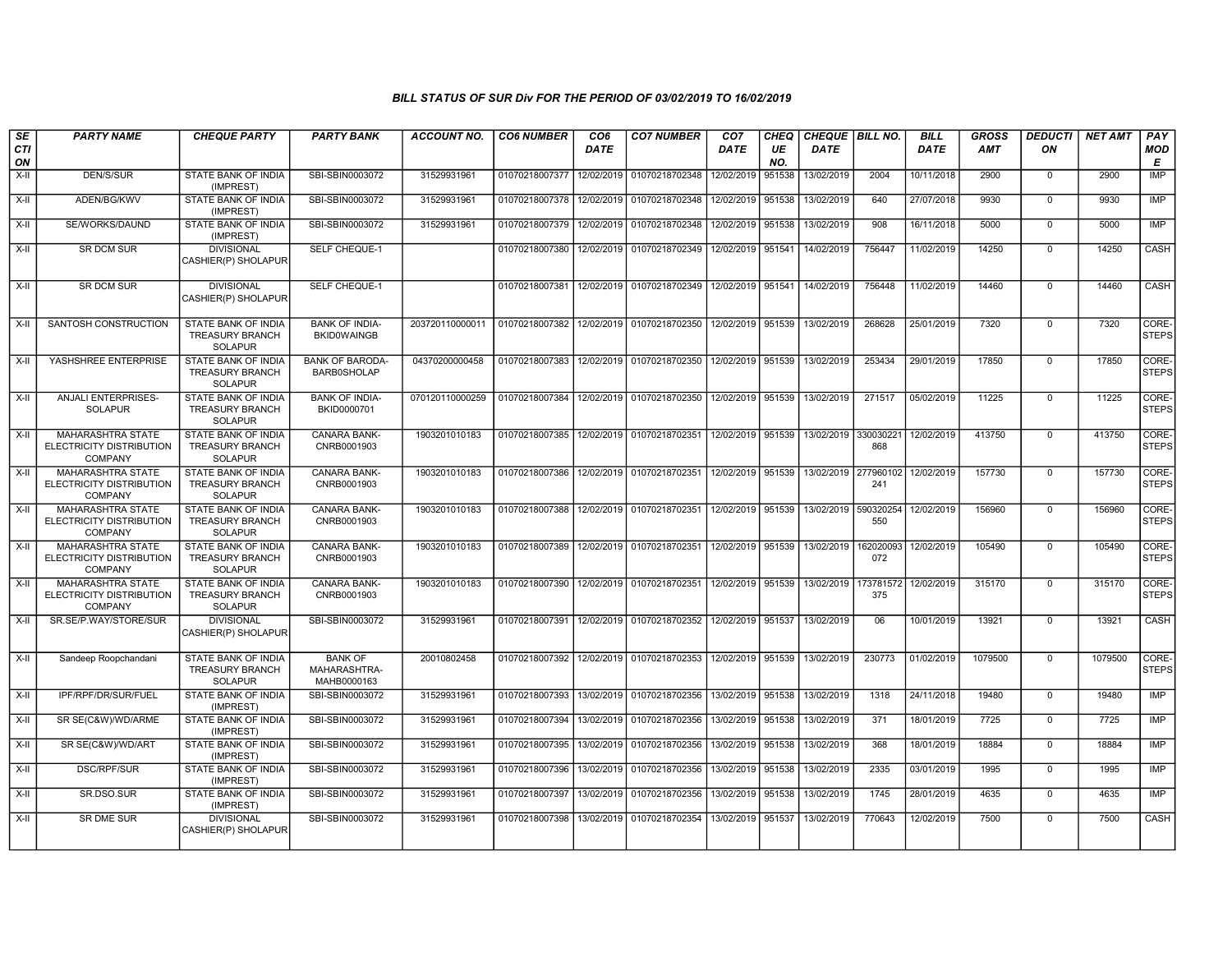| SE               | <b>PARTY NAME</b>                                                                               | <b>CHEQUE PARTY</b>                                                    | <b>PARTY BANK</b>                         | <b>ACCOUNT NO.</b>                                              | <b>CO6 NUMBER</b>                        | CO <sub>6</sub> | <b>CO7 NUMBER</b>                        | CO <sub>7</sub>   | <b>CHEQ</b> | CHEQUE   BILL NO.                                 |                              | <b>BILL</b> | <b>GROSS</b> | <b>DEDUCTI</b> | <b>NET AMT</b> | <b>PAY</b>            |
|------------------|-------------------------------------------------------------------------------------------------|------------------------------------------------------------------------|-------------------------------------------|-----------------------------------------------------------------|------------------------------------------|-----------------|------------------------------------------|-------------------|-------------|---------------------------------------------------|------------------------------|-------------|--------------|----------------|----------------|-----------------------|
| <b>CTI</b><br>ON |                                                                                                 |                                                                        |                                           |                                                                 |                                          | DATE            |                                          | DATE              | UE<br>NO.   | <b>DATE</b>                                       |                              | <b>DATE</b> | <b>AMT</b>   | ΟN             |                | <b>MOD</b><br>E       |
| X-II             | SR DOM SUR                                                                                      | STATE BANK OF INDIA<br>(IMPREST)                                       | SBI-SBIN0003072                           | 31529931961                                                     | 01070218007399                           | 13/02/2019      | 01070218702356                           | 13/02/2019        | 951538      | 13/02/2019                                        | 4512                         | 28/01/2019  | 14680        | $\mathbf 0$    | 14680          | <b>IMP</b>            |
| $X-II$           | SR DME SUR                                                                                      | STATE BANK OF INDIA<br>(IMPREST)                                       | SBI-SBIN0003072                           | 3152993161                                                      | 01070218007400                           | 13/02/2019      | 01070218702356                           | 13/02/2019        | 951538      | 13/02/2019                                        | 12701                        | 24/01/2019  | 4000         | $\overline{0}$ | 4000           | IMP                   |
| X-II             | <b>SR DME SUR</b>                                                                               | STATE BANK OF INDIA<br>(IMPREST)                                       | SBI-SBIN0003072                           | 31529931961                                                     | 01070218007401                           |                 | 13/02/2019 01070218702356                | 13/02/2019 951538 |             | 13/02/2019                                        | 246                          | 28/01/2019  | 2000         | $\Omega$       | 2000           | <b>IMP</b>            |
| $X-H$            | <b>SR DME SUR</b>                                                                               | <b>DIVISIONAL</b><br>CASHIER(P) SHOLAPUR                               | SBI-SBIN0003072                           | 31529931961                                                     |                                          |                 | 01070218007402 13/02/2019 01070218702354 | 13/02/2019 951537 |             | 13/02/2019                                        | 770644                       | 12/02/2019  | 12000        | $\overline{0}$ | 12000          | CASH                  |
| $X-H$            | EA TO DRM GEN                                                                                   | STATE BANK OF INDIA<br>(IMPREST)                                       | SBI-SBIN0003072                           | 31529931961                                                     | 01070218007403                           |                 | 13/02/2019 01070218702356                | 13/02/2019 951538 |             | 13/02/2019                                        | 02                           | 05/01/2019  | 10000        | $\overline{0}$ | 10000          | <b>IMP</b>            |
| X-II             | DIGAMBAR KUNDLIK JADHAV                                                                         | <b>STATE BANK OF INDIA</b><br><b>TREASURY BRANCH</b><br><b>SOLAPUR</b> | SBI-SBIN0001656                           | 32536114795                                                     |                                          |                 | 01070218007404 13/02/2019 01070218702355 | 13/02/2019 951539 |             | 13/02/2019                                        | 01                           | 12/02/2019  | 390          | $\mathbf 0$    | 390            | CORE-<br><b>STEPS</b> |
| $X-II$           | <b>SUJOY BHOWMIK</b>                                                                            | STATE BANK OF INDIA<br><b>TREASURY BRANCH</b><br><b>SOLAPUR</b>        | KARNATAKA BANK LTD-<br>KARB0000715        | 7157000600341601   01070218007405   13/02/2019   01070218702357 |                                          |                 |                                          | 13/02/2019 951548 |             | 15/02/2019                                        | B/6359                       | 07/09/2016  | 56989        | 2632           | 54357          | CORE-<br><b>STEPS</b> |
| X-II             | <b>SUJOY BHOWMIK</b>                                                                            | STATE BANK OF INDIA<br>TREASURY BRANCH<br><b>SOLAPUR</b>               | I KARNATAKA BANK LTD-<br>KARB0000715      | 7157000600341601 01070218007406 13/02/2019 01070218702357       |                                          |                 |                                          | 13/02/2019 951548 |             | 15/02/2019                                        | B/6372                       | 04/10/2017  | 14247        | 142            | 14105          | CORE-<br><b>STEPS</b> |
| X-II             | KRISHNA CONSTRUCTION AND<br><b>EARTHMOVERS</b>                                                  | <b>STATE BANK OF INDIA</b><br>TREASURY BRANCH<br><b>SOLAPUR</b>        | UNION BANK OF INDIA-<br>UBIN0547085       | 470801010035276                                                 |                                          |                 | 01070218007407 13/02/2019 01070218702358 | 13/02/2019 951548 |             | 15/02/2019                                        | gst -17                      | 11/02/2019  | 62009        | 3000           | 59009          | CORE-<br><b>STEPS</b> |
| $X-I$            | <b>IPF/RPF/DQM/SUR</b>                                                                          | <b>DIVISIONAL</b><br>CASHIER(P) SHOLAPUR                               | SELF CHEQUE-1                             | 000000000                                                       |                                          |                 | 01070218007417 13/02/2019 01070218702362 | 13/02/2019 951541 |             | 14/02/2019                                        | 614818                       | 28/12/2018  | 6000         | $\overline{0}$ | 6000           | CASH                  |
| X-II             | STATION MANAGER WAKAV                                                                           | STATE BANK OF INDIA<br>(IMPREST)                                       | SBI-SBIN0003072                           | 31529931961                                                     | 01070218007422                           |                 | 13/02/2019 01070218702363                | 13/02/2019 951542 |             | 14/02/2019                                        | $\overline{1}$               | 31/01/2019  | 9900         | $\Omega$       | 9900           | IMP                   |
| X-II             | STATION MANAGER DAUND                                                                           | <b>STATE BANK OF INDIA</b><br>(IMPREST)                                | SBI-SBIN0003072                           | 31529931961                                                     | 01070218007423 13/02/2019 01070218702363 |                 |                                          | 13/02/2019 951542 |             | 14/02/2019                                        | $\overline{2}$               | 04/02/2019  | 20316        | $\overline{0}$ | 20316          | IMP                   |
| $X-H$            | <b>STATION MANAGER JEUR</b>                                                                     | STATE BANK OF INDIA<br>(IMPREST)                                       | SBI-SBIN0003072                           | 31529931961                                                     | 01070218007424 13/02/2019                |                 | 01070218702363                           | 13/02/2019 951542 |             | 14/02/2019                                        | 3                            | 03/02/2019  | 10071        | $\mathbf 0$    | 10071          | <b>IMP</b>            |
| X-II             | <b>STATION MANAGER BORIBEL</b>                                                                  | <b>STATE BANK OF INDIA</b><br>(IMPREST)                                | SBI-SBIN0003072                           | 31529931961                                                     | 01070218007425 13/02/2019 01070218702363 |                 |                                          | 13/02/2019 951542 |             | 14/02/2019                                        | $\overline{4}$               | 01/02/2019  | 5968         | $\Omega$       | 5968           | IMP                   |
| X-II             | <b>STATION MANAGER</b><br>PAREWADI                                                              | STATE BANK OF INDIA<br>(IMPREST)                                       | SBI-SBIN0003072                           | 31529931961                                                     | 01070218007426 13/02/2019                |                 | 01070218702363                           | 13/02/2019        | 951542      | 14/02/2019                                        | 5                            | 13/02/2019  | 5968         | $\mathbf 0$    | 5968           | <b>IMP</b>            |
| $X-II$           | STATION MANAGER POPHLAJ                                                                         | <b>STATE BANK OF INDIA</b><br>(IMPREST)                                | SBI-SBIN0003072                           | 31529931961                                                     | 01070218007427                           |                 | 13/02/2019 01070218702363                | 13/02/2019        | 951542      | 14/02/2019                                        | $\overline{7}$               | 03/02/2019  | 6144         | $\overline{0}$ | 6144           | IMP                   |
| X-II             | <b>STATION MANAGER</b><br>WASHIMBE                                                              | STATE BANK OF INDIA<br>(IMPREST)                                       | SBI-SBIN0003072                           | 31529931961                                                     | 01070218007428                           |                 | 13/02/2019 01070218702363                | 13/02/2019        | 951542      | 14/02/2019                                        | 8                            | 13/02/2019  | 6242         | $\mathbf 0$    | 6242           | IMP                   |
| X-II             | ANAND RISHIJI HOSPITAL AND STATE BANK OF INDIA AXIS BANK-UTIB0000215<br>MEDICAL RESEARCH CENTER | <b>TREASURY BRANCH</b><br><b>SOLAPUR</b>                               |                                           | 215010100015941                                                 | 01070218007429 14/02/2019 01070218702364 |                 |                                          | 14/02/2019 951543 |             | 14/02/2019                                        | IPB010758 25/08/2018<br>.5   |             | 7316         | 732            | 6584           | CORE-<br><b>STEPS</b> |
| $X-H$            | ANAND RISHIJI HOSPITAL AND<br>MEDICAL RESEARCH CENTER                                           | <b>TREASURY BRANCH</b><br><b>SOLAPUR</b>                               | STATE BANK OF INDIA AXIS BANK-UTIB0000215 | 215010100015941                                                 | 01070218007430 14/02/2019 01070218702364 |                 |                                          | 14/02/2019 951543 |             |                                                   | 14/02/2019   IPB010802<br>9  | 18/09/2018  | 2808         | 281            | 2527           | CORE-<br><b>STEPS</b> |
| X-II             | ANAND RISHIJI HOSPITAL AND<br>MEDICAL RESEARCH CENTER                                           | <b>TREASURY BRANCH</b><br><b>SOLAPUR</b>                               | STATE BANK OF INDIA AXIS BANK-UTIB0000215 | 215010100015941                                                 | 01070218007431 14/02/2019 01070218702364 |                 |                                          | 14/02/2019 951543 |             |                                                   | 14/02/2019   IPB010804<br>-5 | 18/09/2018  | 5709         | 571            | 5138           | CORE-<br><b>STEPS</b> |
| X-II             | ANAND RISHIJI HOSPITAL AND<br>MEDICAL RESEARCH CENTER                                           | <b>TREASURY BRANCH</b><br><b>SOLAPUR</b>                               | STATE BANK OF INDIA AXIS BANK-UTIB0000215 | 215010100015941                                                 | 01070218007432 14/02/2019 01070218702364 |                 |                                          | 14/02/2019 951543 |             | 14/02/2019 IPB010807                              | -8                           | 19/09/2018  | 5158         | 516            | 4642           | CORE-<br><b>STEPS</b> |
| X-II             | ANAND RISHIJI HOSPITAL AND<br>MEDICAL RESEARCH CENTER                                           | <b>TREASURY BRANCH</b><br><b>SOLAPUR</b>                               | STATE BANK OF INDIA AXIS BANK-UTIB0000215 | 215010100015941 01070218007433 14/02/2019 01070218702364        |                                          |                 |                                          |                   |             | 14/02/2019 951543 14/02/2019 IPB010832 24/09/2018 | 7                            |             | 2868         | 287            | 2581           | CORE-<br><b>STEPS</b> |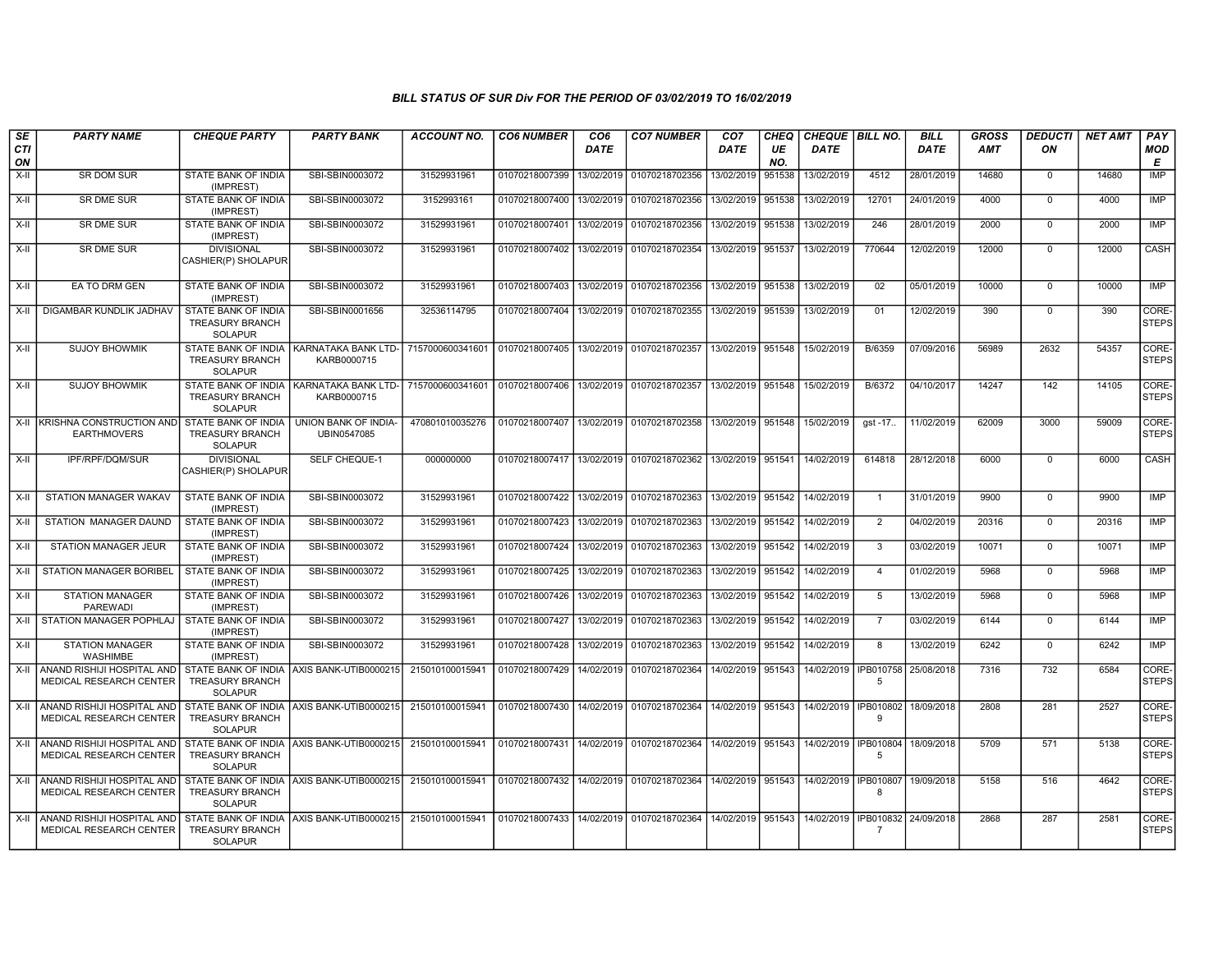| SE               | <b>PARTY NAME</b>                                     | <b>CHEQUE PARTY</b>                                                    | <b>PARTY BANK</b>                                         | <b>ACCOUNT NO.</b> | <b>CO6 NUMBER</b>                            | CO <sub>6</sub> | <b>CO7 NUMBER</b>         | CO <sub>7</sub>   | <b>CHEQ</b> | CHEQUE   BILL NO.      |                         | <b>BILL</b> | GROSS      | <b>DEDUCTI</b> | <b>NET AMT</b> | PAY                              |
|------------------|-------------------------------------------------------|------------------------------------------------------------------------|-----------------------------------------------------------|--------------------|----------------------------------------------|-----------------|---------------------------|-------------------|-------------|------------------------|-------------------------|-------------|------------|----------------|----------------|----------------------------------|
| <b>CTI</b><br>ON |                                                       |                                                                        |                                                           |                    |                                              | <b>DATE</b>     |                           | <b>DATE</b>       | UE<br>NO.   | <b>DATE</b>            |                         | <b>DATE</b> | <b>AMT</b> | ON             |                | <b>MOD</b><br>Е                  |
| X-II             | ANAND RISHIJI HOSPITAL AND<br>MEDICAL RESEARCH CENTER | <b>TREASURY BRANCH</b><br><b>SOLAPUR</b>                               | STATE BANK OF INDIA AXIS BANK-UTIB0000215                 | 215010100015941    | 01070218007434                               | 14/02/2019      | 01070218702364            | 14/02/2019        | 951543      | 14/02/2019   IPB010832 | -5                      | 24/09/2018  | 7296       | 730            | 6566           | CORE-<br><b>STEPS</b>            |
| $X-II$           | ANAND RISHIJI HOSPITAL AND<br>MEDICAL RESEARCH CENTER | <b>TREASURY BRANCH</b><br><b>SOLAPUR</b>                               | STATE BANK OF INDIA AXIS BANK-UTIB0000215 215010100015941 |                    | 01070218007435   14/02/2019   01070218702364 |                 |                           | 14/02/2019 951543 |             | 14/02/2019   IPB010841 | $\overline{7}$          | 26/09/2018  | 6478       | 648            | 5830           | CORE-<br><b>STEPS</b>            |
| X-II             | ANAND RISHIJI HOSPITAL AND<br>MEDICAL RESEARCH CENTER | <b>TREASURY BRANCH</b><br>SOLAPUR                                      | STATE BANK OF INDIA AXIS BANK-UTIB0000215 215010100015941 |                    | 01070218007436   14/02/2019   01070218702364 |                 |                           | 14/02/2019 951543 |             | 14/02/2019   IPB010851 | $\boldsymbol{\Lambda}$  | 29/09/2018  | 4706       | 471            | 4235           | CORE-<br><b>STEPS</b>            |
| X-II             | ANAND RISHIJI HOSPITAL AND<br>MEDICAL RESEARCH CENTER | <b>TREASURY BRANCH</b><br><b>SOLAPUR</b>                               | STATE BANK OF INDIA AXIS BANK-UTIB0000215                 | 215010100015941    | 01070218007438   14/02/2019   01070218702364 |                 |                           | 14/02/2019 951543 |             | 14/02/2019   IPB010828 | -5                      | 24/09/2018  | 26172      | 2617           | 23555          | CORE-<br><b>STEPS</b>            |
| X-II             | ANAND RISHIJI HOSPITAL AND<br>MEDICAL RESEARCH CENTER | <b>TREASURY BRANCH</b><br><b>SOLAPUR</b>                               | STATE BANK OF INDIA AXIS BANK-UTIB0000215 215010100015941 |                    | 01070218007439 14/02/2019 01070218702364     |                 |                           | 14/02/2019 951543 |             | 14/02/2019   IPB010821 | 6                       | 22/09/2018  | 25223      | 2522           | 22701          | CORE-<br><b>STEPS</b>            |
| X-II             | ANAND RISHIJI HOSPITAL AND<br>MEDICAL RESEARCH CENTER | <b>TREASURY BRANCH</b><br><b>SOLAPUR</b>                               | STATE BANK OF INDIA AXIS BANK-UTIB0000215                 | 215010100015941    | 01070218007440                               |                 | 14/02/2019 01070218702364 | 14/02/2019 951543 |             | 14/02/2019   IPB010808 | $\overline{\mathbf{4}}$ | 19/09/2018  | 15368      | 1537           | 13831          | CORE-<br><b>STEPS</b>            |
| X-II             | ANAND RISHIJI HOSPITAL AND<br>MEDICAL RESEARCH CENTER | <b>TREASURY BRANCH</b><br><b>SOLAPUR</b>                               | STATE BANK OF INDIA AXIS BANK-UTIB0000215                 | 215010100015941    | 01070218007441                               |                 | 14/02/2019 01070218702365 | 14/02/2019 951543 |             | 14/02/2019   IPB010849 | 9.                      | 29/09/2018  | 3331       | 333            | 2998           | CORE-<br><b>STEPS</b>            |
| X-II             | ASC/RPF/SUR                                           | <b>STATE BANK OF INDIA</b><br>(IMPREST)                                | SBI-SBIN0003072                                           | 31529931961        | 01070218007442 14/02/2019 01070218702368     |                 |                           | 14/02/2019 951542 |             | 14/02/2019             | 14004                   | 16/01/2019  | 7651       | $\mathbf 0$    | 7651           | <b>IMP</b>                       |
| X-II             | <b>DSC/RPF/SUR</b>                                    | STATE BANK OF INDIA<br>(IMPREST)                                       | SBI-SBIN0003072                                           | 31529931961        | 01070218007443 14/02/2019 01070218702368     |                 |                           | 14/02/2019 951542 |             | 14/02/2019             | 276                     | 17/01/2019  | 10600      | $\Omega$       | 10600          | IMP                              |
| X-II             | <b>IPF RPF PVR</b>                                    | STATE BANK OF INDIA<br>(IMPREST)                                       | SBI-SBIN0003072                                           | 31529931961        | 01070218007444                               | 14/02/2019      | 01070218702368            | 14/02/2019        | 951542      | 14/02/2019             | 4417                    | 17/07/2018  | 2422       | $\mathbf{0}$   | 2422           | <b>IMP</b>                       |
| X-II             | SR.DCM.SUR                                            | <b>STATE BANK OF INDIA</b><br>(IMPREST)                                | SBI-SBIN0003072                                           | 31529931961        | 01070218007445   14/02/2019   01070218702366 |                 |                           | 14/02/2019        | 951542      | 14/02/2019             | 2775                    | 12/01/2019  | 29990      | $\Omega$       | 29990          | <b>IMP</b>                       |
| X-II             | <b>IPF/RPF/KWV</b>                                    | <b>STATE BANK OF INDIA</b><br>(IMPREST)                                | SBI-SBIN0003072                                           | 31529931961        | 01070218007446 14/02/2019 01070218702368     |                 |                           | 14/02/2019        | 951542      | 14/02/2019             | 2671                    | 17/01/2019  | 8500       | $\overline{0}$ | 8500           | IMP                              |
| X-II             | SSE(TELE-N)/SUR/VEH                                   | STATE BANK OF INDIA<br>(IMPREST)                                       | SBI-SBIN0003072                                           | 31529931961        | 01070218007447                               |                 | 14/02/2019 01070218702368 | 14/02/2019        | 951542      | 14/02/2019             | 14051                   | 24/01/2019  | 12000      | $\mathbf 0$    | 12000          | <b>IMP</b>                       |
| X-II             | A O (CASH) BSNL SOLAPUR                               | A O (CASH) BSNL<br><b>SOLAPUR</b>                                      | SELF CHEQUE-1                                             | 000000000          | 01070218007448   14/02/2019   01070218702367 |                 |                           | 14/02/2019 951540 |             | 14/02/2019             | 404709898               | 09/02/2019  | 10406      | $\Omega$       | 10406          | <b>BANK</b><br>CHEQ<br><b>UE</b> |
| X-II             | <b>SR DME SUR</b>                                     | STATE BANK OF INDIA<br>(IMPREST)                                       | SBI-SBIN0003072                                           | 31529931961        | 01070218007449 14/02/2019 01070218702368     |                 |                           | 14/02/2019 951542 |             | 14/02/2019             | 13047                   | 08/02/2019  | 4000       | $\mathbf 0$    | 4000           | IMP                              |
| X-II             | SR SE(C&W)/SUR                                        | STATE BANK OF INDIA<br>(IMPREST)                                       | SBI-SBIN0003072                                           | 31529931961        | 01070218007450                               |                 | 14/02/2019 01070218702368 | 14/02/2019 951542 |             | 14/02/2019             | 146                     | 13/01/2019  | 2000       | $\mathbf 0$    | 2000           | <b>IMP</b>                       |
| X-II             | SR SE(C&W)/SUR                                        | STATE BANK OF INDIA<br>(IMPREST)                                       | SBI-SBIN0003072                                           | 31529931961        | 01070218007451                               |                 | 14/02/2019 01070218702368 | 14/02/2019        | 951542      | 14/02/2019             | 128                     | 28/01/2019  | 2000       | $\mathbf{0}$   | 2000           | <b>IMP</b>                       |
| X-II             | IPF/RPF/DOG<br>SQUAD/KWV/EMERGENCY<br><b>MED</b>      | STATE BANK OF INDIA<br>(IMPREST)                                       | SBI-SBIN0003072                                           | 31529931961        | 01070218007452                               |                 | 14/02/2019 01070218702371 | 14/02/2019        | 951542      | 14/02/2019             | 02                      | 05/02/2019  | 1400       | $^{\circ}$     | 1400           | IMP                              |
| X-II             | <b>MS ANG</b>                                         | STATE BANK OF INDIA<br>(IMPREST)                                       | SBI-SBIN0003072                                           | 31529931961        | 01070218007453 14/02/2019 01070218702371     |                 |                           | 14/02/2019        | 951542      | 14/02/2019             | 505                     | 03/11/2018  | 8335       | $\mathbf{0}$   | 8335           | IMP                              |
| X-II             | <b>IPF/RPF/KWV</b>                                    | STATE BANK OF INDIA<br>(IMPREST)                                       | SBI-SBIN0003072                                           | 31529931961        | 01070218007454 14/02/2019 01070218702371     |                 |                           | 14/02/2019        | 951542      | 14/02/2019             | 1982                    | 02/01/2019  | 500        | $\Omega$       | 500            | IMP                              |
| X-II             | <b>SR DOM SUR</b>                                     | <b>STATE BANK OF INDIA</b><br>(IMPREST)                                | SBI-SBIN0003072                                           | 31529931961        | 01070218007455   14/02/2019   01070218702371 |                 |                           | 14/02/2019        | 951542      | 14/02/2019             | 236013                  | 11/01/2019  | 4670       | $\mathbf 0$    | 4670           | <b>IMP</b>                       |
| $X-H$            | <b>HPCL DT CARD</b>                                   | <b>STATE BANK OF INDIA</b><br><b>TREASURY BRANCH</b><br><b>SOLAPUR</b> | <b>ICICI BANK LTD-</b><br>ICIC0000104                     | HPCL2600191902     | 01070218007456                               |                 | 14/02/2019 01070218702369 | 14/02/2019        | 951543      | 14/02/2019 RECOUPM     | ENT NO.34               | 14/02/2019  | 340490     | $\mathbf 0$    | 340490         | CORE-<br><b>STEPS</b>            |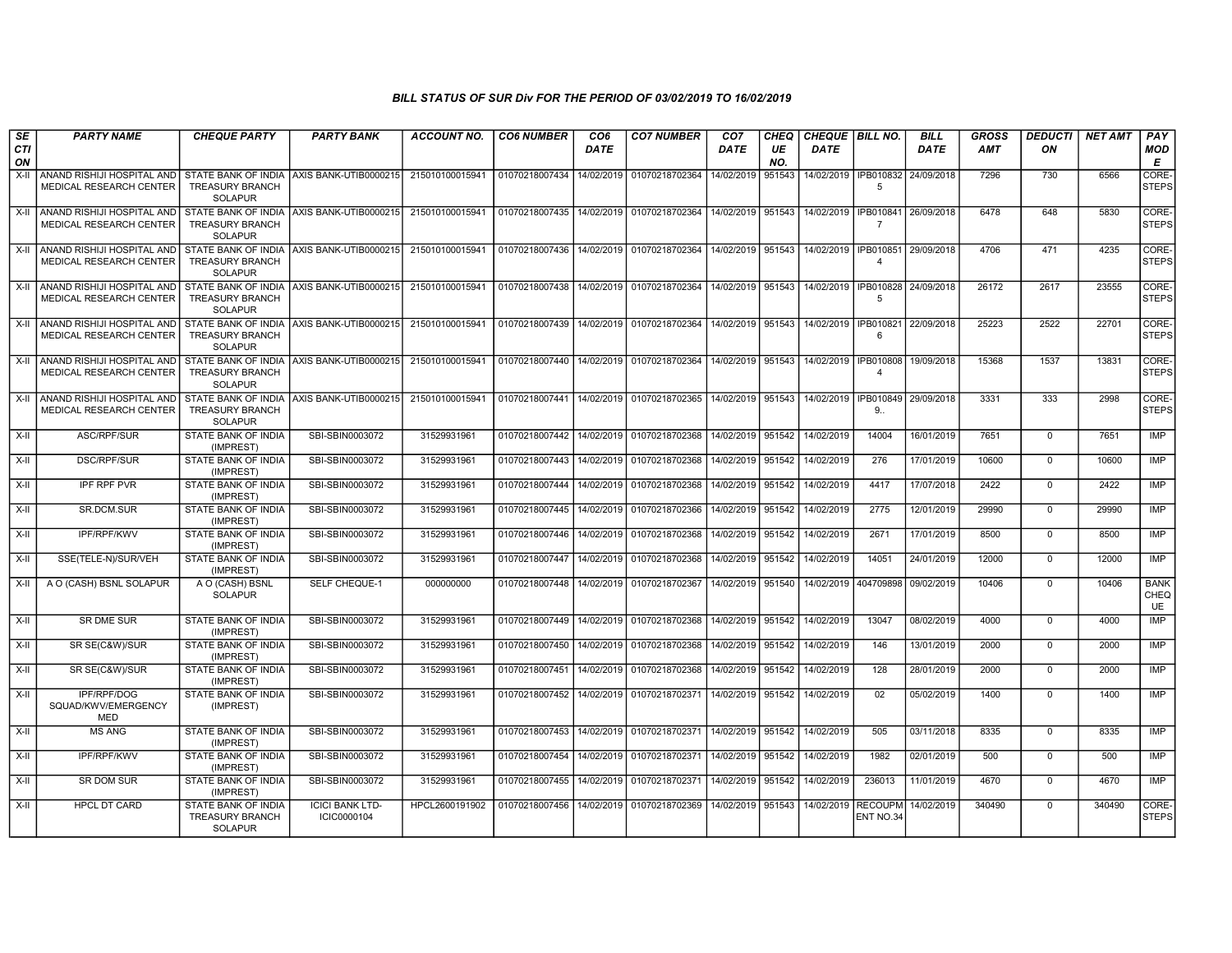| SE        | <b>PARTY NAME</b>                          | <b>CHEQUE PARTY</b>                                                    | <b>PARTY BANK</b>                   | <b>ACCOUNT NO.</b> | <b>CO6 NUMBER</b>                            | CO <sub>6</sub> | <b>CO7 NUMBER</b>                        | CO <sub>7</sub>     | CHEQ      | CHEQUE   BILL NO. |                 | <b>BILL</b> | <b>GROSS</b> | <b>DEDUCTI</b> | <b>NET AMT</b> | <b>PAY</b>            |
|-----------|--------------------------------------------|------------------------------------------------------------------------|-------------------------------------|--------------------|----------------------------------------------|-----------------|------------------------------------------|---------------------|-----------|-------------------|-----------------|-------------|--------------|----------------|----------------|-----------------------|
| CTI<br>ON |                                            |                                                                        |                                     |                    |                                              | <b>DATE</b>     |                                          | <b>DATE</b>         | UE<br>NO. | <b>DATE</b>       |                 | <b>DATE</b> | AMT          | ON             |                | MOD<br>E              |
| $X-II$    | MS/KWV/GEN                                 | STATE BANK OF INDIA<br>(IMPREST)                                       | SBI-SBIN0003072                     | 31529931961        | 01070218007457                               | 14/02/2019      | 01070218702371                           | 14/02/2019          | 951542    | 14/02/2019        | 458             | 09/01/2019  | 9691         | $\mathbf 0$    | 9691           | <b>IMP</b>            |
| X-II      | SSE/C&W/SNSI/COACHING                      | STATE BANK OF INDIA<br>(IMPREST)                                       | SBI-SBIN0003072                     | 31529931961        | 01070218007458 14/02/2019 01070218702371     |                 |                                          | 14/02/2019          | 951542    | 14/02/2019        | 978             | 29/01/2019  | 2494         | $\Omega$       | 2494           | <b>IMP</b>            |
| X-II      | SR DPO/SUR                                 | STATE BANK OF INDIA<br>(IMPREST)                                       | SBI-SBIN0003072                     | 31529931961        | 01070218007459 14/02/2019 01070218702371     |                 |                                          | 14/02/2019 951542   |           | 14/02/2019        | 240             | 04/02/2019  | 11992        | 0              | 11992          | IMP                   |
| X-II      | <b>IPF/RPF/KWV</b>                         | STATE BANK OF INDIA<br>(IMPREST)                                       | SBI-SBIN0003072                     | 31529931961        | 01070218007460   14/02/2019   01070218702371 |                 |                                          | 14/02/2019          | 951542    | 14/02/2019        | 7325            | 13/09/2018  | 480          | $\mathbf 0$    | 480            | IMP                   |
| X-II      | STATION MANAGER WADI                       | <b>DIVISIONAL</b><br>CASHIER(P) SHOLAPUR                               | SBI-SBIN0003072                     | 31529931961        | 01070218007461                               |                 | 14/02/2019 01070218702370                | 14/02/2019          | 951541    | 14/02/2019        | 9               | 13/02/2019  | 14386        | $\Omega$       | 14386          | CASH                  |
| X-II      | SR.DFM.SUR                                 | <b>DIVISIONAL</b><br>CASHIER(P) SHOLAPUR                               | SBI-SBIN0003072                     | 31529931961        |                                              |                 | 01070218007462 14/02/2019 01070218702372 | 14/02/2019 951541   |           | 14/02/2019        | 255236          | 14/02/2019  | 975          | $\Omega$       | 975            | CASH                  |
| X-II      | CYM/DD                                     | STATE BANK OF INDIA<br>(IMPREST)                                       | SBI-SBIN0003072                     | 31529931961        | 01070218007463                               |                 | 14/02/2019 01070218702374                | 14/02/2019          | 951547    | 15/02/2019        | 6               | 03/02/2019  | 1635         | $\mathbf 0$    | 1635           | IMP                   |
| X-II      | <b>STATION MANAGER</b><br>WADSINGE         | STATE BANK OF INDIA<br>(IMPREST)                                       | SBI-SBIN0003072                     | 31529931961        | 01070218007464                               |                 | 14/02/2019 01070218702374                | 14/02/2019          | 951547    | 15/02/2019        | 9               | 13/02/2019  | 9810         | $\mathbf 0$    | 9810           | <b>IMP</b>            |
| $X-H$     | STATION MANAGER MALTHAN                    | <b>STATE BANK OF INDIA</b><br>(IMPREST)                                | SBI-SBIN0003072                     | 31529931961        | 01070218007465 14/02/2019 01070218702374     |                 |                                          | 14/02/2019 951547   |           | 15/02/2019        | 10              | 13/02/2019  | 7380         | $\mathbf 0$    | 7380           | <b>IMP</b>            |
| X-II      | <b>STATION MANAGER</b><br><b>MALIKPETH</b> | STATE BANK OF INDIA<br>(IMPREST)                                       | SBI-SBIN0003072                     | 31529931961        | 01070218007466 14/02/2019 01070218702374     |                 |                                          | 14/02/2019 951547   |           | 15/02/2019        | 11              | 01/02/2019  | 9250         | $\mathbf 0$    | 9250           | <b>IMP</b>            |
| X-II      | Dr Sonai Krishnamohan Rawal                | STATE BANK OF INDIA<br><b>TREASURY BRANCH</b><br><b>SOLAPUR</b>        | SBI-SBIN0001656                     | 32985283014        | 01070218007467                               |                 | 14/02/2019 01070218702373                | 14/02/2019   951548 |           | 15/02/2019        | 468             | 13/02/2019  | 3000         | $\mathbf 0$    | 3000           | CORE-<br><b>STEPS</b> |
| X-II      | STATION MANAGER MOHOL                      | STATE BANK OF INDIA<br>(IMPREST)                                       | SBI-SBIN0003072                     | 31529931961        |                                              |                 | 01070218007468 14/02/2019 01070218702374 | 14/02/2019 951547   |           | 15/02/2019        | 12              | 11/02/2019  | 9064         | $\mathbf 0$    | 9064           | IMP                   |
| X-II      | <b>VAISHALI S YEMUL</b>                    | <b>STATE BANK OF INDIA</b><br><b>TREASURY BRANCH</b><br><b>SOLAPUR</b> | THE FEDERAL BANK<br>LTD-FDRL0001758 | 17580100020868     | 01070218007469                               |                 | 14/02/2019 01070218702373                | 14/02/2019 951548   |           | 15/02/2019        | 469             | 13/02/2019  | 2700         | $\mathbf 0$    | 2700           | CORE-<br><b>STEPS</b> |
| X-II      | <b>STATION MANAGER BALE</b>                | <b>STATE BANK OF INDIA</b><br>(IMPREST)                                | SBI-SBIN0003072                     | 31529931961        | 01070218007470 14/02/2019 01070218702374     |                 |                                          | 14/02/2019 951547   |           | 15/02/2019        | 13              | 11/02/2019  | 9635         | $\mathbf 0$    | 9635           | <b>IMP</b>            |
| X-II      | STATION MANAGER BHIGVAN                    | STATE BANK OF INDIA<br>(IMPREST)                                       | SBI-SBIN0003072                     | 31529931961        | 01070218007471 14/02/2019 01070218702374     |                 |                                          | 14/02/2019          | 951547    | 15/02/2019        | 14              | 10/02/2019  | 9698         | $\mathbf 0$    | 9698           | <b>IMP</b>            |
| X-II      | <b>STATION MANAGER KEM</b>                 | STATE BANK OF INDIA<br>(IMPREST)                                       | SBI-SBIN0003072                     | 31529931961        | 01070218007472 14/02/2019 01070218702374     |                 |                                          | 14/02/2019          | 951547    | 15/02/2019        | 15              | 12/02/2019  | 9929         | $\mathbf 0$    | 9929           | <b>IMP</b>            |
| $X-H$     | ADEN/SDB                                   | <b>STATE BANK OF INDIA</b><br>(IMPREST)                                | SBI-SBIN0003072                     | 31529931961        | 01070218007473 14/02/2019 01070218702376     |                 |                                          | 14/02/2019 951547   |           | 15/02/2019        | 751             | 27/12/2018  | 4952         | 0              | 4952           | <b>IMP</b>            |
| $X-H$     | ADEN/TM/SUR                                | STATE BANK OF INDIA<br>(IMPREST)                                       | SBI-SBIN0003072                     | 31529931961        |                                              |                 | 01070218007474 14/02/2019 01070218702375 | 14/02/2019          | 951547    | 15/02/2019        | 49074           | 29/01/2019  | 29341        | $\mathbf 0$    | 29341          | IMP                   |
| X-II      | DEN/S/SUR                                  | STATE BANK OF INDIA<br>(IMPREST)                                       | SBI-SBIN0003072                     | 31529931961        | 01070218007475                               | 14/02/2019      | 01070218702376                           | 14/02/2019          | 951547    | 15/02/2019        | 2005            | 11/11/2018  | 2900         | 0              | 2900           | IMP                   |
| X-II      | <b>SSE WORKS SUR</b>                       | <b>STATE BANK OF INDIA</b><br>(IMPREST)                                | SBI-SBIN0003072                     | 31529931961        | 01070218007476 14/02/2019 01070218702376     |                 |                                          | 14/02/2019          | 951547    | 15/02/2019        | 2379            | 18/01/2019  | 19460        | $\mathbf 0$    | 19460          | IMP                   |
| X-II      | ADEN/ANG                                   | STATE BANK OF INDIA<br>(IMPREST)                                       | SBI-SBIN0003072                     | 31529931961        | 01070218007477   14/02/2019   01070218702376 |                 |                                          | 14/02/2019          | 951547    | 15/02/2019        | 5339            | 15/01/2019  | 5153         | $\Omega$       | 5153           | <b>IMP</b>            |
| $X-H$     | DD/C&W/ARME/IMP                            | <b>STATE BANK OF INDIA</b><br>(IMPREST)                                | SBI-SBIN0003072                     | 31529931961        | 01070218007478 14/02/2019 01070218702377     |                 |                                          | 14/02/2019 951547   |           | 15/02/2019        | $\overline{73}$ | 19/01/2019  | 7666         | $\mathbf 0$    | 7666           | IMP                   |
| X-II      | IPF/RPF/DOG<br>SQUAD/SUR/RAMBO             | STATE BANK OF INDIA<br>(IMPREST)                                       | SBI-SBIN0003072                     | 31529931961        | 01070218007479   14/02/2019   01070218702377 |                 |                                          | 14/02/2019          | 951547    | 15/02/2019        | 02              | 21/12/2018  | 9906         | $\mathbf 0$    | 9906           | <b>IMP</b>            |
| $X-II$    | IPF/RPF/DOG<br>SQUAD/SUR/SANDY             | STATE BANK OF INDIA<br>(IMPREST)                                       | SBI-SBIN0003072                     | 31529931961        | 01070218007480 14/02/2019 01070218702377     |                 |                                          | 14/02/2019 951547   |           | 15/02/2019        | 02              | 21/12/2018  | 9906         | $\mathbf 0$    | 9906           | IMP                   |
| X-II      | SSE/(ELECT/MAINT)/SUR                      | STATE BANK OF INDIA<br>(IMPREST)                                       | SBI-SBIN0003072                     | 31529931961        | 01070218007481 14/02/2019 01070218702377     |                 |                                          | 14/02/2019          | 951547    | 15/02/2019        | 223             | 08/12/2018  | 10000        | $\mathbf 0$    | 10000          | <b>IMP</b>            |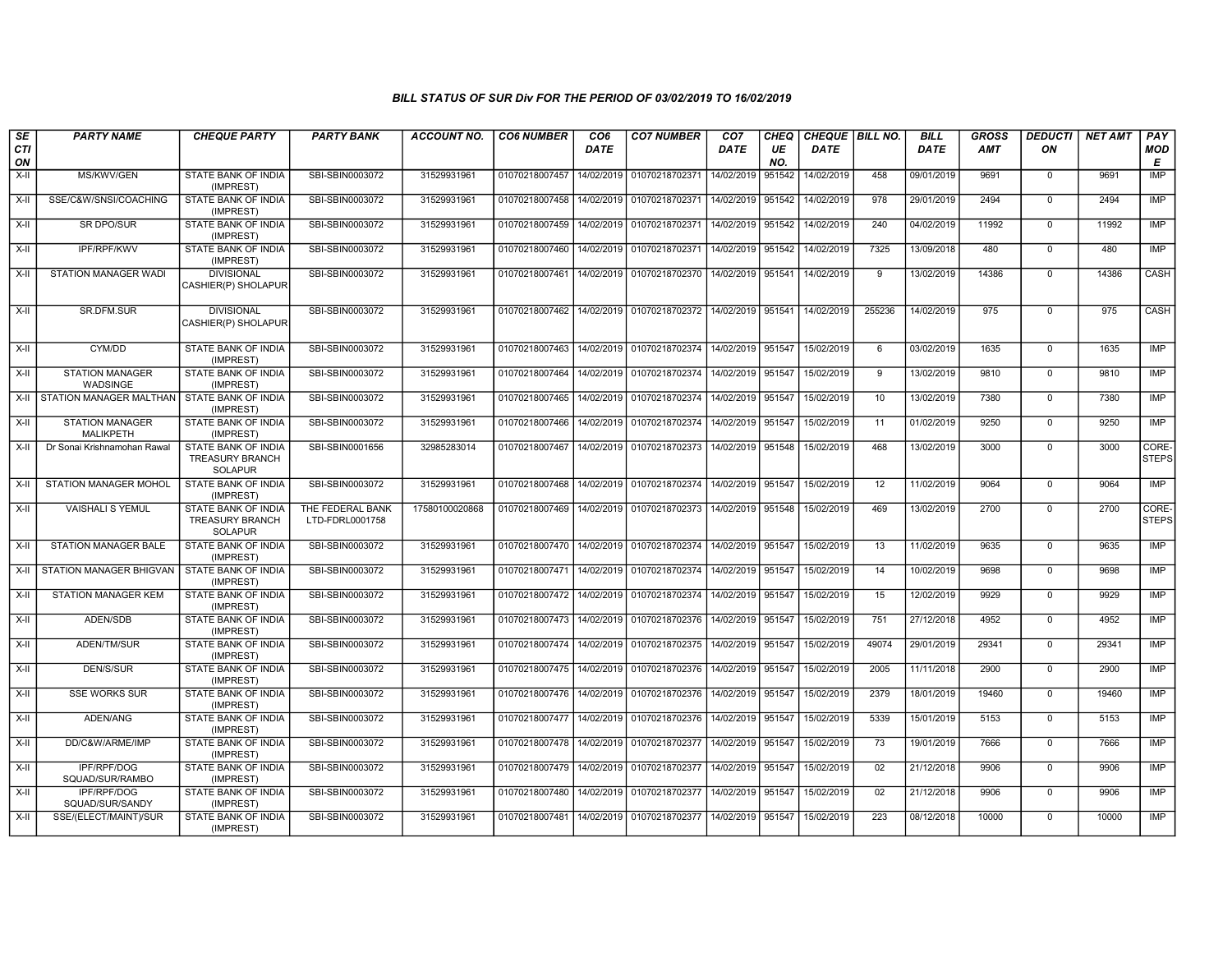| SE        | <b>PARTY NAME</b>                           | <b>CHEQUE PARTY</b>                                      | <b>PARTY BANK</b>                             | <b>ACCOUNT NO.</b>              | <b>CO6 NUMBER</b> | CO <sub>6</sub> | <b>CO7 NUMBER</b>                           | CO <sub>7</sub>   | CHEQ      | CHEQUE   BILL NO. |                | <b>BILL</b> | GROSS      | <b>DEDUCTI</b> | <b>NET AMT</b> | PAY                   |
|-----------|---------------------------------------------|----------------------------------------------------------|-----------------------------------------------|---------------------------------|-------------------|-----------------|---------------------------------------------|-------------------|-----------|-------------------|----------------|-------------|------------|----------------|----------------|-----------------------|
| CTI<br>ON |                                             |                                                          |                                               |                                 |                   | <b>DATE</b>     |                                             | <b>DATE</b>       | UE<br>NO. | <b>DATE</b>       |                | <b>DATE</b> | <b>AMT</b> | ON             |                | <b>MOD</b><br>E       |
| $X-H$     | SSE(E/M)/ANG                                | STATE BANK OF INDIA<br>(IMPREST)                         | SBI-SBIN0003072                               | 31529931961                     | 01070218007482    | 14/02/2019      | 01070218702377                              | 14/02/2019        | 951547    | 15/02/2019        | 128            | 07/02/2019  | 2753       | $\mathbf 0$    | 2753           | IMP                   |
| $X-II$    | <b>GALIB SIKANDAR</b>                       | <b>DIVISIONAL</b><br>CASHIER(P) SHOLAPUR                 | VIJAYA BANK-<br>VIJB0005050                   | 505001010001854                 | 01070218007483    | 14/02/2019      | 01070218702381                              | 14/02/2019 951546 |           | 15/02/2019        | 744891         | 14/02/2019  | 10000      | $\Omega$       | 10000          | CASH                  |
| $X-H$     | SHIVAJI SULTAN                              | <b>DIVISIONAL</b><br>CASHIER(P) SHOLAPUR                 | <b>HDFC BANK LTD-</b><br><b>HDFC0CDACBL</b>   | 2011007190                      | 01070218007484    |                 | 14/02/2019 01070218702380 14/02/2019 951546 |                   |           | 15/02/2019        | 744892         | 14/02/2019  | 24995      | $\overline{0}$ | 24995          | CASH                  |
| $X-H$     | ABHIJIT VIJAY KAPURE                        | <b>DIVISIONAL</b><br>CASHIER(P) SHOLAPUR                 | <b>BANK OF</b><br>MAHARASHTRA-<br>MAHB0000680 | 60064422400                     | 01070218007485    |                 | 14/02/2019 01070218702381                   | 14/02/2019 951546 |           | 15/02/2019        | 744894         | 14/02/2019  | 10000      | $\overline{0}$ | 10000          | <b>CASH</b>           |
| $X-II$    | HPCL DT CARD (ELECT D G<br>SET)             | STATE BANK OF INDIA<br>TREASURY BRANCH<br><b>SOLAPUR</b> | <b>ICICI BANK LTD-</b><br>ICIC0000104         | HPCL2600795272                  | 01070218007486    |                 | 14/02/2019 01070218702378 14/02/2019 951548 |                   |           | 15/02/2019        | 5454           | 04/02/2019  | 69400      | $\overline{0}$ | 69400          | CORE-<br><b>STEPS</b> |
| X-II      | RAJENDRA BAPU                               | <b>DIVISIONAL</b><br>CASHIER(P) SHOLAPUR                 | <b>HDFC BANK LTD-</b><br><b>HDFC0CJSBLK</b>   | 0020001010001804 01070218007487 |                   |                 | 14/02/2019   01070218702380                 | 14/02/2019 951546 |           | 15/02/2019        | 744895         | 14/02/2019  | 39000      | $\Omega$       | 39000          | CASH                  |
| $X-H$     | <b>RANJEET KUMAR</b>                        | <b>DIVISIONAL</b><br>CASHIER(P) SHOLAPUR                 | STATE BANK OF INDIA-<br>SBIN0012608           | 32724010237                     | 01070218007488    |                 | 14/02/2019 01070218702380                   | 14/02/2019 951546 |           | 15/02/2019        | 744896         | 14/02/2019  | 17000      | $\mathbf 0$    | 17000          | CASH                  |
| $X-II$    | ANIL K BHALEKAR                             | <b>DIVISIONAL</b><br>CASHIER(P) SHOLAPUR                 | SBI-SBIN0008991                               | 31060554811                     | 01070218007489    |                 | 14/02/2019 01070218702381                   | 14/02/2019 951546 |           | 15/02/2019        | 744897         | 14/02/2019  | 5000       | $\mathbf 0$    | 5000           | CASH                  |
| X-II      | <b>ASHIM KUJUR</b>                          | <b>DIVISIONAL</b><br>CASHIER(P) SHOLAPUR                 | SBI-SBIN0000365                               | 11238372218                     | 01070218007490    | 14/02/2019      | 01070218702380                              | 14/02/2019 951546 |           | 15/02/2019        | 744898         | 14/02/2019  | 30000      | $\mathbf 0$    | 30000          | CASH                  |
| $X-H$     | JAINARAYAN MEENA                            | <b>DIVISIONAL</b><br>CASHIER(P) SHOLAPUR                 | SBI-SBIN0012821                               | 20322878345                     | 01070218007491    | 14/02/2019      | 01070218702380                              | 14/02/2019 951546 |           | 15/02/2019        | 744899         | 14/02/2019  | 23000      | $\mathbf 0$    | 23000          | CASH                  |
| X-II      | YOGESH VIJAY NIKALAJE                       | <b>DIVISIONAL</b><br>CASHIER(P) SHOLAPUR                 | <b>CORPORATION BANK-</b><br>CORP0001815       | 181500101001140                 | 01070218007492    | 14/02/2019      | 01070218702380                              | 14/02/2019 951546 |           | 15/02/2019        | 744900         | 14/02/2019  | 18333      | $\mathbf 0$    | 18333          | CASH                  |
| X-II      | ROHAN HARISHCHANDRA<br><b>RATHOD</b>        | <b>DIVISIONAL</b><br>CASHIER(P) SHOLAPUR                 | SELF CHEQUE-1                                 |                                 | 01070218007493    |                 | 14/02/2019 01070218702381                   | 14/02/2019 951546 |           | 15/02/2019        | 744701         | 14/02/2019  | 20000      | $\mathbf 0$    | 20000          | CASH                  |
| $X-H$     | PRAKASH MUKUND                              | <b>DIVISIONAL</b><br>CASHIER(P) SHOLAPUR                 | SBI-SBIN0001656                               | 11028896515                     | 01070218007494    | 14/02/2019      | 01070218702381                              | 14/02/2019 951546 |           | 15/02/2019        | 744702         | 14/02/2019  | 16333      | $\overline{0}$ | 16333          | CASH                  |
| X-II      | <b>STATION MANAGER</b><br>TIKEKARWADI       | STATE BANK OF INDIA<br>(IMPREST)                         | SBI-SBIN0003072                               | 31529931961                     | 01070218007495    | 14/02/2019      | 01070218702379                              | 14/02/2019 951547 |           | 15/02/2019        | $\overline{1}$ | 13/02/2019  | 9198       | $\mathbf 0$    | 9198           | IMP                   |
| $X-H$     | <b>STATION MANAGER</b><br><b>GAUDGAON</b>   | STATE BANK OF INDIA<br>(IMPREST)                         | SBI-SBIN0003072                               | 31529931961                     | 01070218007496    | 14/02/2019      | 01070218702379                              | 14/02/2019 951547 |           | 15/02/2019        | $\overline{2}$ | 13/02/2019  | 9933       | $\overline{0}$ | 9933           | IMP                   |
| $X-H$     | STATION MANAGER SAVALGI STATE BANK OF INDIA | (IMPREST)                                                | SBI-SBIN0003072                               | 31529931961                     | 01070218007497    | 14/02/2019      | 01070218702379 14/02/2019 951547            |                   |           | 15/02/2019        | 3              | 05/02/2019  | 9698       | $\mathbf 0$    | 9698           | IMP                   |
| $X-H$     | <b>SSTATION MANAGER</b><br>SHAHABAD         | STATE BANK OF INDIA<br>(IMPREST)                         | SBI-SBIN0003072                               | 31529931961                     | 01070218007498    | 14/02/2019      | 01070218702379                              | 14/02/2019 951547 |           | 15/02/2019        | $\overline{4}$ | 05/02/2019  | 14800      | $\mathsf 0$    | 14800          | IMP                   |
| X-II      | <b>STATION MANAGER TILATI</b>               | STATE BANK OF INDIA<br>(IMPREST)                         | SBI-SBIN0003072                               | 31529931961                     | 01070218007499    | 14/02/2019      | 01070218702379                              | 14/02/2019 951547 |           | 15/02/2019        | 5              | 13/02/2019  | 8703       | $\mathbf 0$    | 8703           | IMP                   |
| $X-II$    | DINESH CHAND PRAJAPATI                      | <b>DIVISIONAL</b><br>CASHIER(P) SHOLAPUR                 | <b>BANK OF BARODA-</b><br><b>BARB0SARMAT</b>  | 39050100001479                  | 01070218007500    | 14/02/2019      | 01070218702381                              | 14/02/2019 951546 |           | 15/02/2019        | 744703         | 14/02/2019  | 10000      | $\Omega$       | 10000          | <b>CASH</b>           |
| $X-II$    | MANOHAR SHETAPPA                            | <b>DIVISIONAL</b><br>CASHIER(P) SHOLAPUR                 | <b>HDFC BANK LTD-</b><br><b>HDFC0CDACBL</b>   | 2011001838                      | 01070218007501    |                 | 14/02/2019 01070218702380                   | 14/02/2019 951546 |           | 15/02/2019        | 744704         | 14/02/2019  | 40000      | $\mathbf 0$    | 40000          | CASH                  |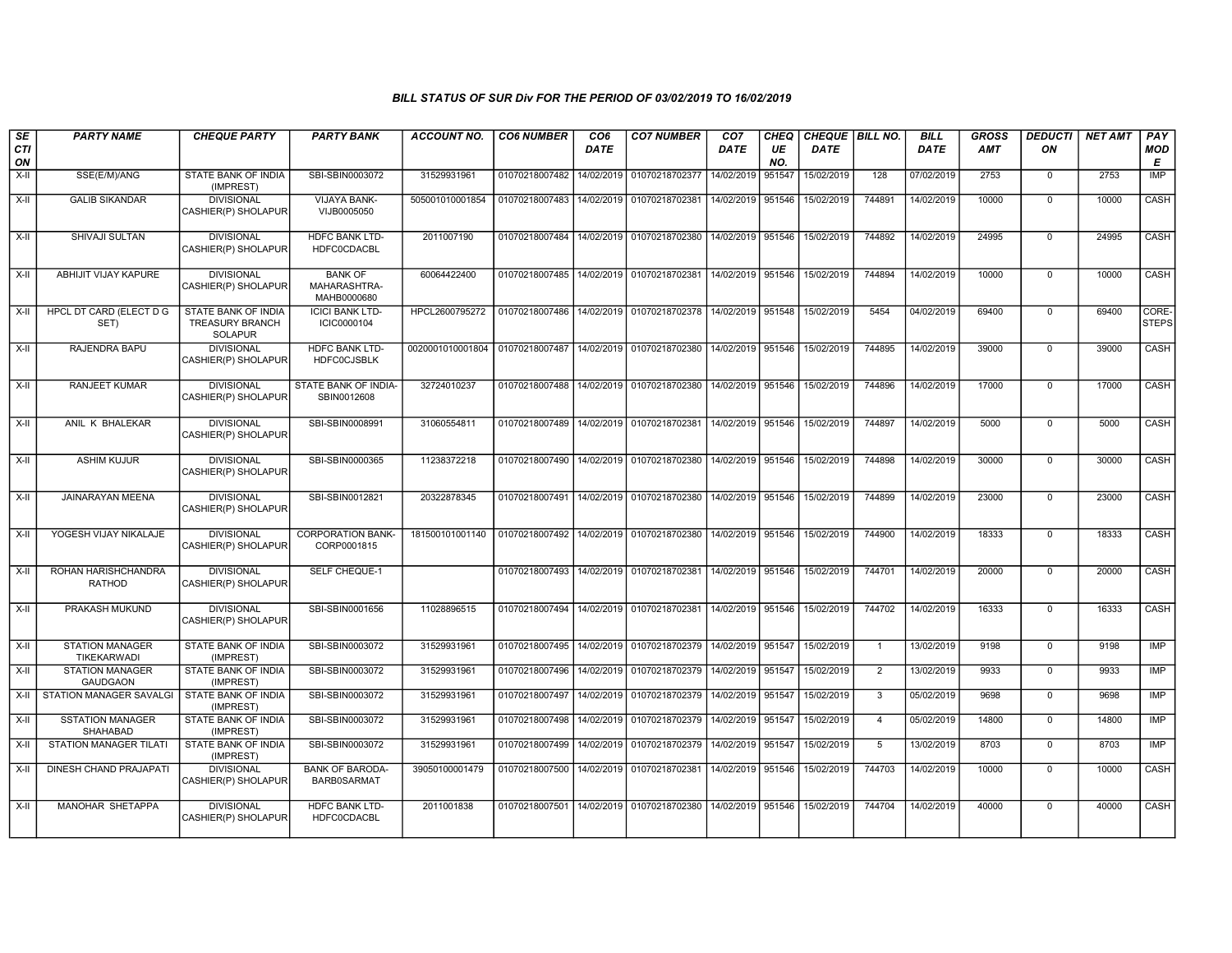| SE<br>CTI<br>ON | <b>PARTY NAME</b>                                                               | <b>CHEQUE PARTY</b>                                                    | <b>PARTY BANK</b>                         | ACCOUNT NO.    | <b>CO6 NUMBER</b>                        | CO <sub>6</sub><br><b>DATE</b> | <b>CO7 NUMBER</b>                                          | CO <sub>7</sub><br><b>DATE</b> | CHEQ<br>UE<br>NO. | CHEQUE   BILL NO.<br><b>DATE</b> |                      | <b>BILL</b><br><b>DATE</b> | GROSS<br>AMT | <b>DEDUCTI</b><br>ON | <b>NET AMT</b> | PAY<br>MOD<br>Е       |
|-----------------|---------------------------------------------------------------------------------|------------------------------------------------------------------------|-------------------------------------------|----------------|------------------------------------------|--------------------------------|------------------------------------------------------------|--------------------------------|-------------------|----------------------------------|----------------------|----------------------------|--------------|----------------------|----------------|-----------------------|
| X-II            | <b>TI/GULBARGA</b>                                                              | STATE BANK OF INDIA<br>(IMPREST)                                       | SBI-SBIN0003072                           | 31529931961    | 01070218007502                           | 14/02/2019                     | 01070218702379                                             | 14/02/2019                     | 951547            | 15/02/2019                       | 6                    | 01/02/2019                 | 2400         | $^{\circ}$           | 2400           | IMP                   |
| X-II            | PAUL ANTHONY                                                                    | <b>DIVISIONAL</b><br>CASHIER(P) SHOLAPUR                               | <b>INDIAN BANK-</b><br><b>IDIB000S021</b> | 525952147      | 01070218007503                           | 14/02/2019                     | 01070218702381                                             | 14/02/2019                     | 951546            | 15/02/2019                       | 744705               | 14/02/2019                 | 10000        | $\mathbf 0$          | 10000          | CASH                  |
| X-II            | STATION MANAGER HOTGI                                                           | STATE BANK OF INDIA<br>(IMPREST)                                       | SBI-SBIN0003072                           | 31529931961    | 01070218007504                           | 14/02/2019                     | 01070218702379 14/02/2019 951547                           |                                |                   | 15/02/2019                       | 7                    | 13/02/2019                 | 11100        | $\mathbf 0$          | 11100          | IMP                   |
| X-II            | SURESH NIWARTI                                                                  | <b>DIVISIONAL</b><br>CASHIER(P) SHOLAPUR                               | SBI-SBIN0002158                           | 33588509081    | 01070218007505                           | 14/02/2019                     | 01070218702381                                             | 14/02/2019                     | 951546            | 15/02/2019                       | 744706               | 14/02/2019                 | 10000        | 0                    | 10000          | CASH                  |
| X-II            | <b>STATION MANAGER</b><br>AKKALKOTROAD                                          | STATE BANK OF INDIA<br>(IMPREST)                                       | SBI-SBIN0003072                           | 31529931961    |                                          |                                | 01070218007506 14/02/2019 01070218702379 14/02/2019 951547 |                                |                   | 15/02/2019                       | 8                    | 13/02/2019                 | 12581        | $\mathbf 0$          | 12581          | <b>IMP</b>            |
| X-II            | SAIFAN BABU SHAIKH                                                              | <b>DIVISIONAL</b><br>CASHIER(P) SHOLAPUR                               | SYNDICATE BANK-<br>SYNB0001304            | 13042180008340 | 01070218007507                           | 14/02/2019                     | 01070218702381                                             | 14/02/2019                     | 951546            | 15/02/2019                       | 744707               | 14/02/2019                 | 10000        | $\mathbf 0$          | 10000          | CASH                  |
| X-II            | <b>ASHWINI SAHAKARI</b><br>RUGNALAYA AND RESEARCH<br><b>CENTRE NYT, SOLAPUR</b> | <b>STATE BANK OF INDIA</b><br><b>TREASURY BRANCH</b><br><b>SOLAPUR</b> | SBI-SBIN0001656                           | 30684517471    | 01070218007508                           |                                | 15/02/2019 01070218702382 15/02/2019 951548                |                                |                   | 15/02/2019                       | 10/18-19             | 05/06/2018                 | 130245       | 13025                | 117220         | CORE-<br><b>STEPS</b> |
| X-II            | <b>ASHWINI SAHAKARI</b><br>RUGNALAYA AND RESEARCH<br>CENTRE NYT. SOLAPUR        | STATE BANK OF INDIA<br><b>TREASURY BRANCH</b><br><b>SOLAPUR</b>        | SBI-SBIN0001656                           | 30684517471    | 01070218007509                           |                                | 15/02/2019 01070218702382                                  | 15/02/2019                     | 951548            | 15/02/2019                       | 11/18-19             | 02/04/2018                 | 118718       | 11872                | 106846         | CORE-<br><b>STEPS</b> |
| X-II            | <b>ASHWINI SAHAKARI</b><br>RUGNALAYA AND RESEARCH<br><b>CENTRE NYT, SOLAPUR</b> | STATE BANK OF INDIA<br><b>TREASURY BRANCH</b><br><b>SOLAPUR</b>        | SBI-SBIN0001656                           | 30684517471    | 01070218007510                           | 15/02/2019                     | 01070218702383                                             | 15/02/2019 951548              |                   | 15/02/2019                       | 859/18-19            | 05/06/2018                 | 13403        | 1340                 | 12063          | CORE-<br><b>STEPS</b> |
| X-II            | ASHWINI SAHAKARI<br>RUGNALAYA AND RESEARCH<br><b>CENTRE NYT, SOLAPUR</b>        | STATE BANK OF INDIA<br><b>TREASURY BRANCH</b><br><b>SOLAPUR</b>        | SBI-SBIN0001656                           | 30684517471    | 01070218007511                           |                                | 15/02/2019   01070218702383                                | 15/02/2019 951548              |                   | 15/02/2019                       | 860/18-19            | 05/06/2018                 | 9112         | 911                  | 8201           | CORE-<br><b>STEPS</b> |
| X-II            | ASHWINI SAHAKARI<br>RUGNALAYA AND RESEARCH<br>CENTRE NYT. SOLAPUR               | STATE BANK OF INDIA<br><b>TREASURY BRANCH</b><br><b>SOLAPUR</b>        | SBI-SBIN0001656                           | 30684517471    | 01070218007512                           |                                | 15/02/2019 01070218702383                                  | 15/02/2019 951548              |                   | 15/02/2019                       | 861/18-19            | 05/06/2018                 | 17158        | 1716                 | 15442          | CORE-<br><b>STEPS</b> |
| X-II            | <b>ASHWINI SAHAKARI</b><br>RUGNALAYA AND RESEARCH<br>CENTRE NYT. SOLAPUR        | STATE BANK OF INDIA<br><b>TREASURY BRANCH</b><br><b>SOLAPUR</b>        | SBI-SBIN0001656                           | 30684517471    | 01070218007513                           |                                | 15/02/2019 01070218702383                                  | 15/02/2019 951548              |                   | 15/02/2019                       | 862/18-19            | 05/06/2018                 | 17720        | 1772                 | 15948          | CORE-<br><b>STEPS</b> |
| X-II            | ASHWINI SAHAKARI<br>RUGNALAYA AND RESEARCH<br>CENTRE NYT. SOLAPUR               | STATE BANK OF INDIA<br><b>TREASURY BRANCH</b><br><b>SOLAPUR</b>        | SBI-SBIN0001656                           | 30684517471    |                                          |                                | 01070218007514 15/02/2019 01070218702383                   | 15/02/2019 951548              |                   | 15/02/2019                       | 864/18-19 05/06/2018 |                            | 12493        | 1249                 | 11244          | CORE-<br><b>STEPS</b> |
| X-II            | ASHWINI SAHAKARI<br>RUGNALAYA AND RESEARCH<br>CENTRE NYT. SOLAPUR               | STATE BANK OF INDIA<br><b>TREASURY BRANCH</b><br><b>SOLAPUR</b>        | SBI-SBIN0001656                           | 30684517471    | 01070218007515 15/02/2019 01070218702383 |                                |                                                            | 15/02/2019 951548              |                   | 15/02/2019                       | 866/18-19            | 05/06/2018                 | 22042        | 2204                 | 19838          | CORE-<br>STEPS        |
| X-II            | <b>ASHWINI SAHAKARI</b><br>RUGNALAYA AND RESEARCH<br>CENTRE NYT. SOLAPUR        | STATE BANK OF INDIA<br><b>TREASURY BRANCH</b><br><b>SOLAPUR</b>        | SBI-SBIN0001656                           | 30684517471    | 01070218007516 15/02/2019 01070218702383 |                                |                                                            | 15/02/2019 951548              |                   | 15/02/2019                       |                      | 867/18-19 05/06/2018       | 19298        | 1930                 | 17368          | CORE-<br>STEPS        |
| X-II            | ASHWINI SAHAKARI<br>RUGNALAYA AND RESEARCH<br>CENTRE NYT. SOLAPUR               | STATE BANK OF INDIA<br><b>TREASURY BRANCH</b><br><b>SOLAPUR</b>        | SBI-SBIN0001656                           | 30684517471    | 01070218007517                           |                                | 15/02/2019 01070218702383                                  | 15/02/2019 951548              |                   | 15/02/2019                       | 868/18-19 05/06/2018 |                            | 8969         | 897                  | 8072           | CORE-<br><b>STEPS</b> |
| X-II            | <b>ASHWINI SAHAKARI</b><br>RUGNALAYA AND RESEARCH<br><b>CENTRE NYT, SOLAPUR</b> | <b>STATE BANK OF INDIA</b><br><b>TREASURY BRANCH</b><br><b>SOLAPUR</b> | SBI-SBIN0001656                           | 30684517471    |                                          |                                | 01070218007518 15/02/2019 01070218702383                   | 15/02/2019 951548              |                   | 15/02/2019                       | 869/18-19 05/06/2018 |                            | 12502        | 1250                 | 11252          | CORE-<br><b>STEPS</b> |
| X-II            | <b>ASHWINI SAHAKARI</b><br>RUGNALAYA AND RESEARCH<br><b>CENTRE NYT, SOLAPUR</b> | STATE BANK OF INDIA<br><b>TREASURY BRANCH</b><br><b>SOLAPUR</b>        | SBI-SBIN0001656                           | 30684517471    |                                          |                                | 01070218007519 15/02/2019 01070218702383                   | 15/02/2019 951548              |                   | 15/02/2019 870/18-19 05/06/2018  |                      |                            | 14854        | 1485                 | 13369          | CORE-<br><b>STEPS</b> |
| $X-H$           | <b>ASHWINI SAHAKARI</b><br>RUGNALAYA AND RESEARCH<br>CENTRE NYT. SOLAPUR        | STATE BANK OF INDIA<br><b>TREASURY BRANCH</b><br>SOLAPUR               | SBI-SBIN0001656                           | 30684517471    |                                          |                                | 01070218007520 15/02/2019 01070218702382                   | 15/02/2019 951548              |                   | 15/02/2019 1046/18-19 19/06/2018 |                      |                            | 210765       | 21077                | 189688         | CORE-<br><b>STEPS</b> |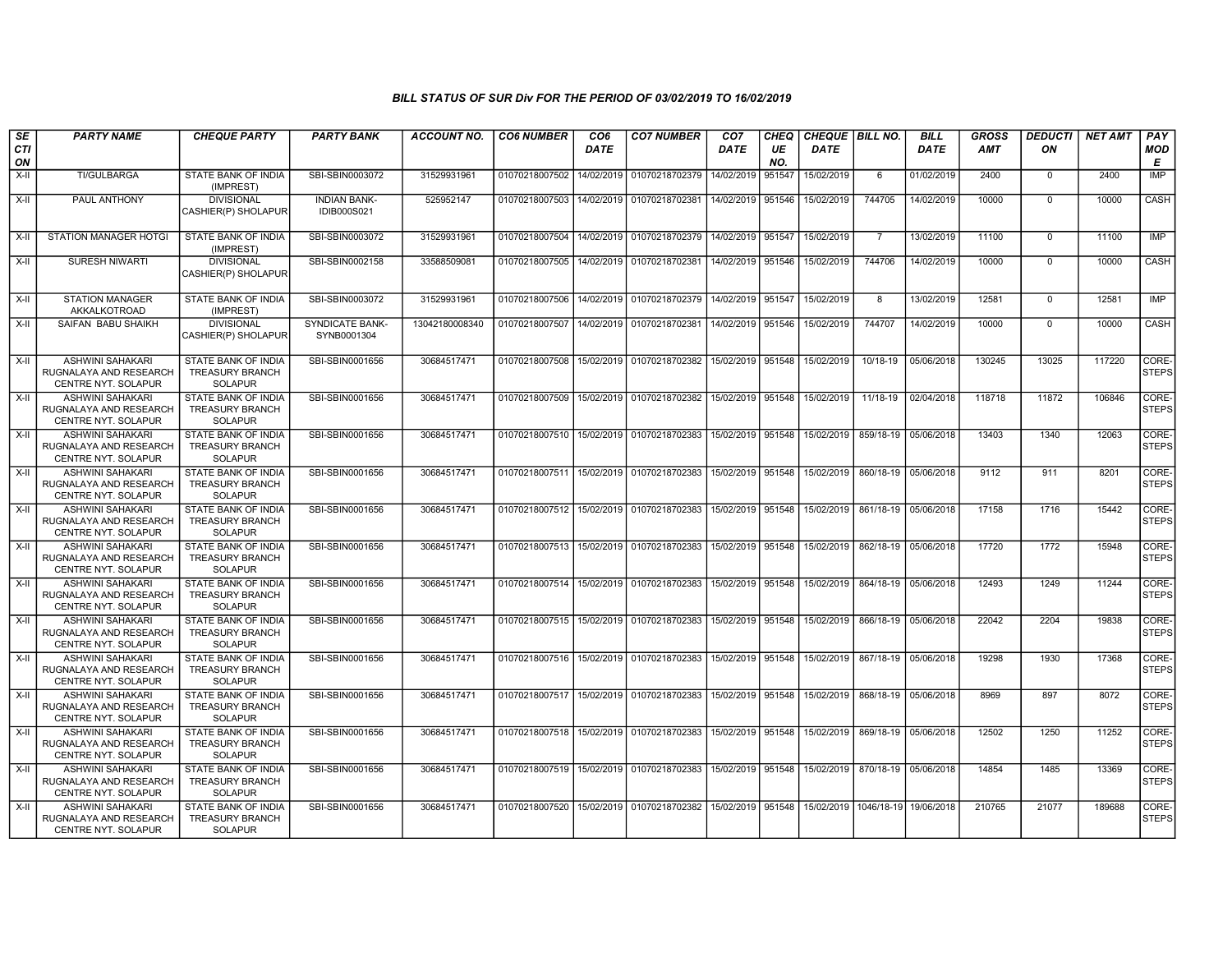| SE        | <b>PARTY NAME</b>                          | <b>CHEQUE PARTY</b>                                             | <b>PARTY BANK</b>                             | <b>ACCOUNT NO.</b>                                                          | <b>CO6 NUMBER</b> | CO6         | <b>CO7 NUMBER</b> | CO <sub>7</sub>   | CHEQ      | CHEQUE   BILL NO.  |                | <b>BILL</b> | <b>GROSS</b> | <b>DEDUCTI</b> | <b>NET AMT</b> | PAY                   |
|-----------|--------------------------------------------|-----------------------------------------------------------------|-----------------------------------------------|-----------------------------------------------------------------------------|-------------------|-------------|-------------------|-------------------|-----------|--------------------|----------------|-------------|--------------|----------------|----------------|-----------------------|
| CTI<br>ON |                                            |                                                                 |                                               |                                                                             |                   | <b>DATE</b> |                   | DATE              | UE<br>NO. | <b>DATE</b>        |                | DATE        | <b>AMT</b>   | ON             |                | <b>MOD</b><br>E       |
| X-II      | <b>HPCL DT CARD</b>                        | STATE BANK OF INDIA<br><b>TREASURY BRANCH</b><br><b>SOLAPUR</b> | <b>ICICI BANK LTD-</b><br>ICIC0000104         | HPCL2600191902                                                              | 01070218007522    | 15/02/2019  | 01070218702384    | 15/02/2019        | 951548    | 15/02/2019 RECOUPM | ENT NO.35      | 15/02/2019  | 108640       | $\mathbf 0$    | 108640         | CORE-<br><b>STEPS</b> |
| X-II      | RAJBHASHA ADHIKARI.<br><b>SOLAPUR</b>      | <b>DIVISIONAL</b><br>CASHIER(P) SHOLAPUR                        | SELF CHEQUE-1                                 | 000000000                                                                   | 01070218007523    | 15/02/2019  | 01070218702385    | 15/02/2019 951546 |           | 15/02/2019         | 732829         | 14/02/2019  | 76000        | $\mathbf 0$    | 76000          | <b>CASH</b>           |
| X-II      | <b>STATION MANAGER SALGARE</b>             | STATE BANK OF INDIA<br>(IMPREST)                                | SBI-SBIN0003072                               | 31529931961                                                                 | 01070218007524    | 15/02/2019  | 01070218702387    | 15/02/2019 951547 |           | 15/02/2019         | $\overline{1}$ | 13/02/2019  | 9535         | $\overline{0}$ | 9535           | IMP                   |
| X-II      | <b>STATION MANAGER</b><br>KAVATHEMAHANKAL  | STATE BANK OF INDIA<br>(IMPREST)                                | SBI-SBIN0003072                               | 31529931961                                                                 | 01070218007525    | 15/02/2019  | 01070218702387    | 15/02/2019 951547 |           | 15/02/2019         | $\overline{2}$ | 13/02/2019  | 8910         | $\mathbf 0$    | 8910           | <b>IMP</b>            |
| $X-H$     | IPF/RPF/WD                                 | STATE BANK OF INDIA<br>(IMPREST)                                | SBI-SBIN0003072                               | 31529931961                                                                 | 01070218007526    | 15/02/2019  | 01070218702388    | 15/02/2019        | 951547    | 15/02/2019         | 3385           | 09/12/2018  | 2500         | $\mathbf 0$    | 2500           | <b>IMP</b>            |
| X-II      | <b>STATION MANAGER</b><br><b>USMANABAD</b> | STATE BANK OF INDIA<br>(IMPREST)                                | SBI-SBIN0003072                               | 31529931961                                                                 | 01070218007527    | 15/02/2019  | 01070218702387    | 15/02/2019        | 951547    | 15/02/2019         | $\mathbf{3}$   | 07/02/2019  | 14291        | $\mathsf 0$    | 14291          | IMP                   |
| $X-II$    | IPF/RPF/WD                                 | STATE BANK OF INDIA<br>(IMPREST)                                | SBI-SBIN0003072                               | 31529931961                                                                 | 01070218007528    | 15/02/2019  | 01070218702388    | 15/02/2019 951547 |           | 15/02/2019         | 119            | 02/01/2019  | 500          | $\overline{0}$ | 500            | IMP                   |
| $X-H$     | STATION MANAGER MODLIMB                    | STATE BANK OF INDIA<br>(IMPREST)                                | SBI-SBIN0003072                               | 31529931961                                                                 | 01070218007529    | 15/02/2019  | 01070218702387    | 15/02/2019        | 951547    | 15/02/2019         | $\overline{4}$ | 06/02/2019  | 7560         | $\mathbf 0$    | 7560           | <b>IMP</b>            |
| X-II      | <b>STATION MANAGER</b><br>PANDHARPUR       | STATE BANK OF INDIA<br>(IMPREST)                                | SBI-SBIN0003072                               | 31529931961                                                                 | 01070218007530    | 15/02/2019  | 01070218702387    | 15/02/2019 951547 |           | 15/02/2019         | 5              | 13/02/2019  | 17957        | $\mathbf 0$    | 17957          | IMP                   |
| $X-H$     | <b>SR DCM SUR</b>                          | <b>DIVISIONAL</b><br>CASHIER(P) SHOLAPUR                        | SELF CHEQUE-1                                 |                                                                             | 01070218007531    | 15/02/2019  | 01070218702386    | 15/02/2019 951546 |           | 15/02/2019         | 756449         | 15/02/2019  | 9200         | $\mathbf{0}$   | 9200           | CASH                  |
| $X-H$     | <b>STATION MANAGER JATROAD</b>             | STATE BANK OF INDIA<br>(IMPREST)                                | SBI-SBIN0003072                               | 31529931961                                                                 | 01070218007532    | 15/02/2019  | 01070218702387    | 15/02/2019 951547 |           | 15/02/2019         | 6              | 04/02/2019  | 5920         | $\mathbf 0$    | 5920           | IMP                   |
| X-II      | IPF/RPF/DOG SQUAD/DD/RANA                  | STATE BANK OF INDIA<br>(IMPREST)                                | SBI-SBIN0003072                               | 31529931961                                                                 | 01070218007533    | 15/02/2019  | 01070218702388    | 15/02/2019 951547 |           | 15/02/2019         | 02             | 22/01/2019  | 749          | $\mathbf 0$    | 749            | IMP                   |
| X-II      | <b>STATION MANAGER LATUR</b>               | STATE BANK OF INDIA<br>(IMPREST)                                | SBI-SBIN0003072                               | 31529931961                                                                 | 01070218007534    | 15/02/2019  | 01070218702387    | 15/02/2019 951547 |           | 15/02/2019         | $\overline{7}$ | 07/02/2019  | 24878        | $\mathbf{0}$   | 24878          | IMP                   |
| X-II      | <b>IPF/RPF/DOG</b><br>SQUAD/DD/NANDAN      | STATE BANK OF INDIA<br>(IMPREST)                                | SBI-SBIN0003072                               | 31529931961                                                                 | 01070218007535    | 15/02/2019  | 01070218702388    | 15/02/2019 951547 |           | 15/02/2019         | 02             | 16/01/2019  | 10000        | $\mathbf 0$    | 10000          | <b>IMP</b>            |
| X-II      | IPF/RPF/DOG<br>SQUAD/DD/SAMRAT             | STATE BANK OF INDIA<br>(IMPREST)                                | SBI-SBIN0003072                               | 31529931961                                                                 | 01070218007536    | 15/02/2019  | 01070218702388    | 15/02/2019 951547 |           | 15/02/2019         | 02             | 16/01/2019  | 10000        | $\mathbf 0$    | 10000          | IMP                   |
| X-II      | IPF/RPF/DOG SQUAD/DD/RANA                  | <b>STATE BANK OF INDIA</b><br>(IMPREST)                         | SBI-SBIN0003072                               | 31529931961                                                                 | 01070218007537    | 15/02/2019  | 01070218702388    | 15/02/2019        | 951547    | 15/02/2019         | 02             | 16/01/2019  | 10000        | $\overline{0}$ | 10000          | IMP                   |
| X-II      | IPF/RPF/DOG<br>SQUAD/DD/EMERGENCY MED      | STATE BANK OF INDIA<br>(IMPREST)                                | SBI-SBIN0003072                               | 31529931961                                                                 | 01070218007538    | 15/02/2019  | 01070218702388    | 15/02/2019 951547 |           | 15/02/2019         | 02             | 27/01/2019  | 3956         | $\mathbf 0$    | 3956           | IMP                   |
| $X-II$    | IPF.RPF.GULBARGA                           | STATE BANK OF INDIA<br>(IMPREST)                                | SBI-SBIN0003072                               | 31529931961                                                                 | 01070218007539    | 15/02/2019  | 01070218702388    | 15/02/2019 951547 |           | 15/02/2019         | 2264           | 10/07/2018  | 300          | $\overline{0}$ | 300            | IMP                   |
| X-II      | IPF/RPF/GR/ACCUSED                         | STATE BANK OF INDIA<br>(IMPREST)                                | SBI-SBIN0003072                               | 31529931961                                                                 | 01070218007540    | 15/02/2019  | 01070218702388    | 15/02/2019 951547 |           | 15/02/2019         | 2376           | 02/07/2018  | 1000         | $\mathbf 0$    | 1000           | IMP                   |
| X-II      | IPF.RPF.GULBARGA                           | <b>STATE BANK OF INDIA</b><br>(IMPREST)                         | SBI-SBIN0003072                               | 31529931961                                                                 | 01070218007541    | 15/02/2019  | 01070218702388    | 15/02/2019 951547 |           | 15/02/2019         | 302            | 03/07/2018  | 300          | $\Omega$       | 300            | IMP                   |
| X-II      | <b>STATION MANAGER</b><br><b>DHALGAON</b>  | STATE BANK OF INDIA<br>(IMPREST)                                | SBI-SBIN0003072                               | 31529931961                                                                 | 01070218007542    | 15/02/2019  | 01070218702387    | 15/02/2019 951547 |           | 15/02/2019         | 8              | 08/02/2019  | 9990         | $\mathbf 0$    | 9990           | IMP                   |
| X-II      | IPF/RPF/SUR/FUEL                           | STATE BANK OF INDIA<br>(IMPREST)                                | SBI-SBIN0003072                               | 31529931961                                                                 | 01070218007543    | 15/02/2019  | 01070218702388    | 15/02/2019 951547 |           | 15/02/2019         | 16             | 18/08/2018  | 2500         | $\mathbf 0$    | 2500           | <b>IMP</b>            |
| X-II      | IPF/RPF/SUR/FUEL                           | STATE BANK OF INDIA<br>(IMPREST)                                | SBI-SBIN0003072                               | 31529931961                                                                 | 01070218007544    | 15/02/2019  | 01070218702388    | 15/02/2019 951547 |           | 15/02/2019         | 9934           | 17/06/2018  | 500          | $\Omega$       | 500            | IMP                   |
| X-II      | OM SAI TOURS AND TRAVELS                   | STATE BANK OF INDIA<br>TREASURY BRANCH<br><b>SOLAPUR</b>        | <b>BANK OF</b><br>MAHARASHTRA-<br>MAHB0000139 | 60218132944                                                                 | 01070218007545    | 15/02/2019  | 01070218702389    | 15/02/2019 951552 |           | 15/02/2019         | 17             | 04/02/2019  | 90057        | 2667           | 87390          | CORE-<br><b>STEPS</b> |
| X-II      | ASHOK CONSTRUCTION                         | STATE BANK OF INDIA<br>TREASURY BRANCH<br><b>SOLAPUR</b>        | SAMARTH SAHAKARI<br>BANK LTD-SBLS0000001      | 0100051010000148 01070218007547 15/02/2019 01070218702390 15/02/2019 951552 |                   |             |                   |                   |           | 15/02/2019         | 3.             | 12/02/2019  | 30037        | 4886           | 25151          | CORE-<br><b>STEPS</b> |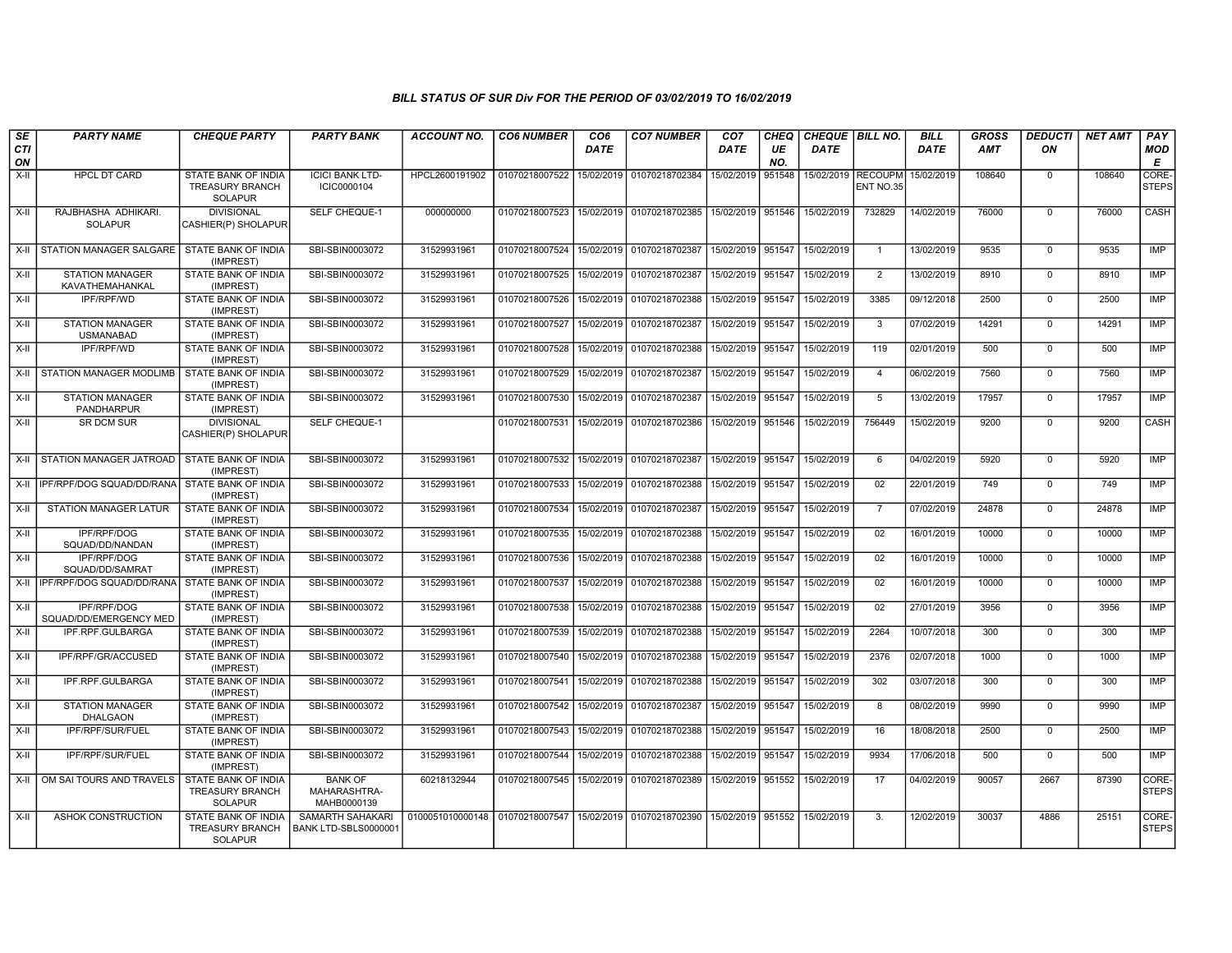| SE               | <b>PARTY NAME</b>                                   | <b>CHEQUE PARTY</b>                                                    | <b>PARTY BANK</b>                             | <b>ACCOUNT NO.</b> | <b>CO6 NUMBER</b>         | CO <sub>6</sub> | <b>CO7 NUMBER</b>                                                     | CO <sub>7</sub>   | <b>CHEQ</b> | CHEQUE BILL NO. |                 | <b>BILL</b> | <b>GROSS</b> | <b>DEDUCTI</b> | <b>NET AMT</b> | PAY                   |
|------------------|-----------------------------------------------------|------------------------------------------------------------------------|-----------------------------------------------|--------------------|---------------------------|-----------------|-----------------------------------------------------------------------|-------------------|-------------|-----------------|-----------------|-------------|--------------|----------------|----------------|-----------------------|
| <b>CTI</b><br>ON |                                                     |                                                                        |                                               |                    |                           | <b>DATE</b>     |                                                                       | <b>DATE</b>       | UE<br>NO.   | DATE            |                 | <b>DATE</b> | <b>AMT</b>   | ON             |                | <b>MOD</b><br>E       |
| $X-I$            | <b>MESSRS GODAVARI</b><br><b>INDUSTRIAL TRADERS</b> | STATE BANK OF INDIA<br><b>TREASURY BRANCH</b><br><b>SOLAPUR</b>        | <b>BANK OF BARODA-</b><br><b>BARB0SHOLAP</b>  | 04370200000363     | 01070218007548            | 15/02/2019      | 01070218702391                                                        | 15/02/2019        | 951552      | 15/02/2019      | 225939          | 02/02/2019  | 546200       | $\mathbf 0$    | 546200         | CORE-<br><b>STEPS</b> |
| $X-I$            | <b>STATION MANAGER</b><br>AHMEDNAGAR                | <b>STATE BANK OF INDIA</b><br>(IMPREST)                                | SBI-SBIN0003072                               | 31529931961        | 01070218007549            | 15/02/2019      | 01070218702392                                                        | 15/02/2019 951551 |             | 15/02/2019      | $\overline{1}$  | 02/02/2019  | 9216         | $\mathbf 0$    | 9216           | IMP                   |
| $X-H$            | <b>STATION MANAGER</b><br><b>KOPARGAON</b>          | <b>STATE BANK OF INDIA</b><br>(IMPREST)                                | SBI-SBIN0003072                               | 31529931961        | 01070218007550            | 15/02/2019      | 01070218702392                                                        | 15/02/2019 951551 |             | 15/02/2019      | 2               | 08/02/2019  | 9990         | $\overline{0}$ | 9990           | IMP                   |
| X-II             | <b>STATION MANAGER</b><br>SHRIGONDAROAD             | STATE BANK OF INDIA<br>(IMPREST)                                       | SBI-SBIN0003072                               | 31529931961        | 01070218007551            | 15/02/2019      | 01070218702392                                                        | 15/02/2019 951551 |             | 15/02/2019      | 3               | 13/02/2019  | 7400         | $\mathbf 0$    | 7400           | <b>IMP</b>            |
| $X-II$           | <b>STATION MANAGER RAHURI</b>                       | STATE BANK OF INDIA<br>(IMPREST)                                       | SBI-SBIN0003072                               | 31529931961        | 01070218007552            | 15/02/2019      | 01070218702392                                                        | 15/02/2019 951551 |             | 15/02/2019      | $\overline{4}$  | 13/02/2019  | 4440         | $\mathbf 0$    | 4440           | IMP                   |
| $X-H$            | <b>STATION MANAGER CHITALI</b>                      | <b>STATE BANK OF INDIA</b><br>(IMPREST)                                | SBI-SBIN0003072                               | 31529931961        | 01070218007553            | 15/02/2019      | 01070218702392                                                        | 15/02/2019 951551 |             | 15/02/2019      | 5               | 04/01/2019  | 6220         | $\mathbf 0$    | 6220           | <b>IMP</b>            |
| X-II             | <b>STATION MANAGER</b><br><b>KANEGAON</b>           | <b>STATE BANK OF INDIA</b><br>(IMPREST)                                | SBI-SBIN0003072                               | 31529931961        | 01070218007554            | 15/02/2019      | 01070218702392                                                        | 15/02/2019 951551 |             | 15/02/2019      | 6               | 04/02/2019  | 9250         | $\mathbf 0$    | 9250           | <b>IMP</b>            |
| X-II             | SR.DSTE(M) SUR                                      | <b>DIVISIONAL</b><br>CASHIER(P) SHOLAPUR                               | SELF CHEQUE-1                                 | 000000000          | 01070218007559            | 15/02/2019      | 01070218702393                                                        | 15/02/2019 951550 |             | 15/02/2019      | 351563          | 15/02/2019  | 6000         | $\mathbf 0$    | 6000           | CASH                  |
| X-II             | CHANDRASHEKHAR<br><b>INDUSTRIES</b>                 | STATE BANK OF INDIA<br><b>TREASURY BRANCH</b><br><b>SOLAPUR</b>        | <b>BANK OF INDIA-</b><br>BKID0000700          | 070020110000271    | 01070218007560            |                 | 15/02/2019 01070218702396                                             | 15/02/2019 951552 |             | 15/02/2019      | 36.             | 11/02/2019  | 30496        | 992            | 29504          | CORE-<br>STEPS        |
| X-II             | <b>JAIDEEP ENTERPRISES</b>                          | STATE BANK OF INDIA<br><b>TREASURY BRANCH</b><br><b>SOLAPUR</b>        | <b>BANK OF BARODA-</b><br><b>BARB0SHOLAP</b>  | 04370200000715     | 01070218007562            | 15/02/2019      | 01070218702398                                                        | 15/02/2019 951552 |             | 15/02/2019      | CUB/2019<br>02. | 13/02/2019  | 57463        | 7416           | 50047          | CORE-<br><b>STEPS</b> |
| X-II             | DEN/S/SUR                                           | STATE BANK OF INDIA<br>(IMPREST)                                       | SBI-SBIN0003072                               | 31529931961        | 01070218007563            | 15/02/2019      | 01070218702399                                                        | 15/02/2019 951551 |             | 15/02/2019      | 1837            | 23/11/2018  | 7970         | $\mathbf 0$    | 7970           | <b>IMP</b>            |
| $X-H$            | ADEN/NG/KWV                                         | <b>STATE BANK OF INDIA</b><br>(IMPREST)                                | SBI-SBIN0003072                               | 31529931961        | 01070218007564            | 15/02/2019      | 01070218702399                                                        | 15/02/2019 951551 |             | 15/02/2019      | $\overline{20}$ | 09/01/2019  | 2620         | $\mathbf 0$    | 2620           | IMP                   |
| $X-H$            | ADEN/ANG                                            | <b>STATE BANK OF INDIA</b><br>(IMPREST)                                | SBI-SBIN0003072                               | 31529931961        | 01070218007565            | 15/02/2019      | 01070218702399                                                        | 15/02/2019 951551 |             | 15/02/2019      | 10              | 20/01/2019  | 6000         | $\overline{0}$ | 6000           | IMP                   |
| X-II             | ADEN/BG/KWV                                         | STATE BANK OF INDIA<br>(IMPREST)                                       | SBI-SBIN0003072                               | 31529931961        | 01070218007566            | 15/02/2019      | 01070218702399                                                        | 15/02/2019 951551 |             | 15/02/2019      | 02              | 21/01/2019  | 9400         | $\mathbf 0$    | 9400           | <b>IMP</b>            |
| <b>SBN</b><br>S  | Prachi Enterprises                                  | STATE BANK OF INDIA<br><b>TREASURY BRANCH</b><br><b>SOLAPUR</b>        | <b>BANK OF</b><br>MAHARASHTRA-<br>MAHB0001247 | 60130401246        | 01070418000906            | 04/02/2019      | 01070418700376 04/02/2019 951512                                      |                   |             | 05/02/2019      | 071             | 11/12/2018  | 42500        | $\mathbf 0$    | 42500          | CORE-<br><b>STEPS</b> |
| <b>SBN</b><br>S  | <b>KEPS PHARMA</b>                                  | <b>STATE BANK OF INDIA</b><br><b>TREASURY BRANCH</b><br><b>SOLAPUR</b> | <b>YES BANK-</b><br>YESB0000458               | 045884600000077    | 01070418000907            | 04/02/2019      | 01070418700377 04/02/2019 951512 05/02/2019                           |                   |             |                 | <b>JSI/9500</b> | 19/12/2018  | 1694         | $\mathbf 0$    | 1694           | CORE-<br><b>STEPS</b> |
| <b>SBN</b><br>S  | <b>KEPS PHARMA</b>                                  | STATE BANK OF INDIA<br><b>TREASURY BRANCH</b><br><b>SOLAPUR</b>        | <b>YES BANK-</b><br>YESB0000458               | 045884600000077    | 01070418000908            | 04/02/2019      | 01070418700377 04/02/2019 951512 05/02/2019                           |                   |             |                 | JSI//9639       | 31/12/2018  | 2251         | $\mathbf 0$    | 2251           | CORE-<br><b>STEPS</b> |
| SBN<br>S         | <b>KEPS PHARMA</b>                                  | STATE BANK OF INDIA<br><b>TREASURY BRANCH</b><br><b>SOLAPUR</b>        | <b>YES BANK-</b><br>YESB0000458               | 045884600000077    | 01070418000909            | 04/02/2019      | 01070418700377 04/02/2019 951512 05/02/2019                           |                   |             |                 | JSI/941         | 19/12/2018  | 3580         | $\mathbf 0$    | 3580           | CORE-<br><b>STEPS</b> |
| <b>SBN</b><br>S  | <b>KEPS PHARMA</b>                                  | <b>STATE BANK OF INDIA</b><br><b>TREASURY BRANCH</b><br><b>SOLAPUR</b> | <b>YES BANK-</b><br>YESB0000458               | 045884600000077    | 01070418000910 04/02/2019 |                 | 01070418700377 04/02/2019 951512 05/02/2019                           |                   |             |                 | JSI/9503        | 19/12/2018  | 9192         | $\mathbf 0$    | 9192           | CORE-<br><b>STEPS</b> |
| <b>SBN</b><br>S  | <b>KEPS PHARMA</b>                                  | STATE BANK OF INDIA<br><b>TREASURY BRANCH</b><br><b>SOLAPUR</b>        | <b>YES BANK-</b><br>YESB0000458               | 045884600000077    | 01070418000911 04/02/2019 |                 | 01070418700377 04/02/2019 951512 05/02/2019                           |                   |             |                 | JSI/9555        | 24/12/2018  | 2268         | $\mathbf 0$    | 2268           | CORE-<br>STEPS        |
| SBN<br>S         | <b>KEPS PHARMA</b>                                  | STATE BANK OF INDIA<br><b>TREASURY BRANCH</b><br><b>SOLAPUR</b>        | <b>YES BANK-</b><br>YESB0000458               | 045884600000077    |                           |                 | 01070418000912 04/02/2019 01070418700377 04/02/2019 951512 05/02/2019 |                   |             |                 | JSI/9490        | 19/12/2018  | 4418         | 1335           | 3083           | CORE-<br>STEPS        |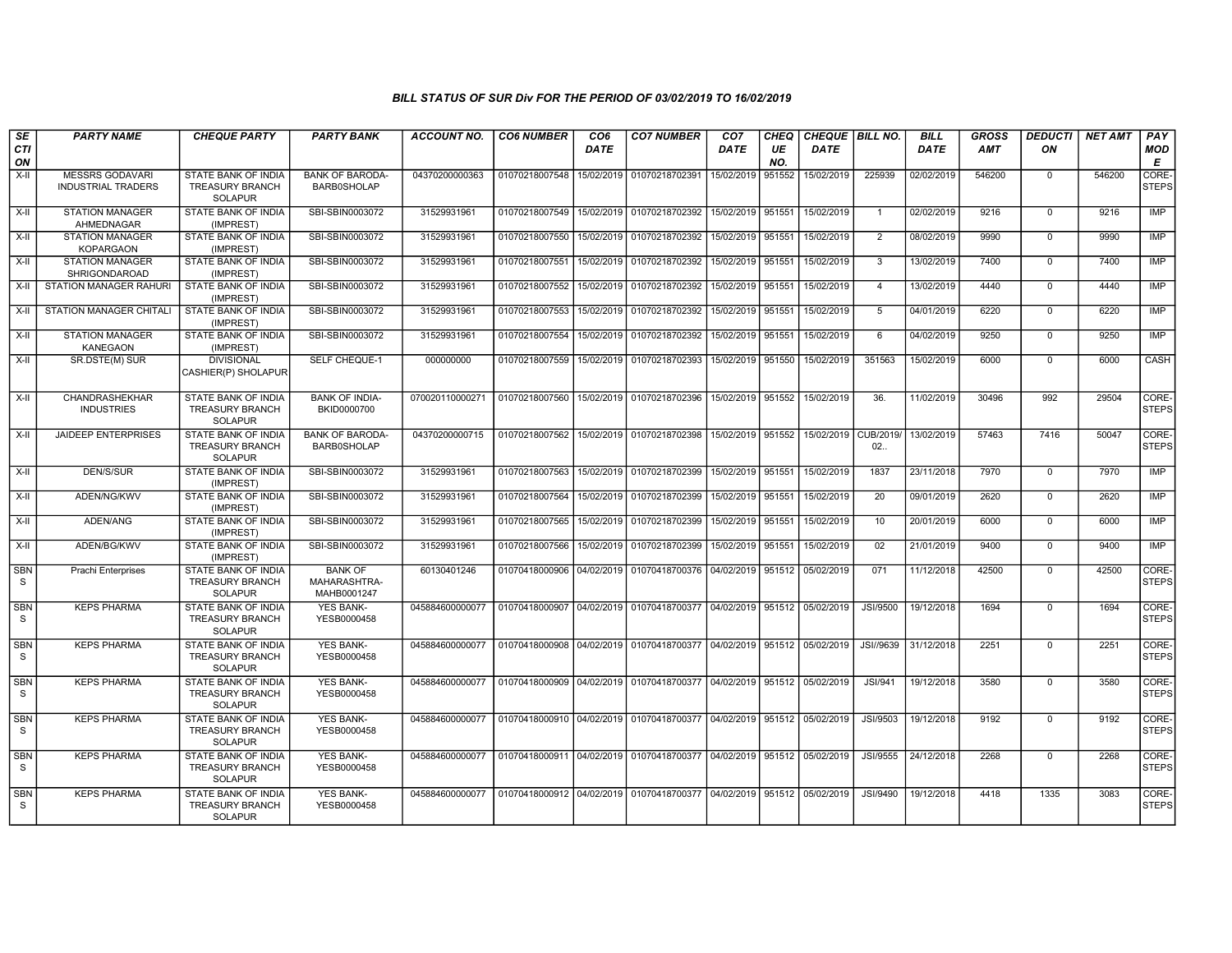| SE<br><b>CTI</b> | <b>PARTY NAME</b>                                | <b>CHEQUE PARTY</b>                                                    | <b>PARTY BANK</b>                                       | <b>ACCOUNT NO.</b> | <b>CO6 NUMBER</b>         | CO <sub>6</sub> | <b>CO7 NUMBER</b>                                                     | CO <sub>7</sub>              | CHEQ      | CHEQUE   BILL NO. |                     | <b>BILL</b> | <b>GROSS</b><br><b>AMT</b> | <b>DEDUCTI</b><br>ON | <b>NET AMT</b> | PAY                   |
|------------------|--------------------------------------------------|------------------------------------------------------------------------|---------------------------------------------------------|--------------------|---------------------------|-----------------|-----------------------------------------------------------------------|------------------------------|-----------|-------------------|---------------------|-------------|----------------------------|----------------------|----------------|-----------------------|
| ON               |                                                  |                                                                        |                                                         |                    |                           | <b>DATE</b>     |                                                                       | <b>DATE</b>                  | UE<br>NO. | <b>DATE</b>       |                     | <b>DATE</b> |                            |                      |                | MOD<br>Е              |
| <b>SBN</b><br>S  | <b>KEPS PHARMA</b>                               | STATE BANK OF INDIA<br><b>TREASURY BRANCH</b><br><b>SOLAPUR</b>        | YES BANK-<br>YESB0000458                                | 045884600000077    | 01070418000913            | 04/02/2019      | 01070418700377                                                        | 04/02/2019                   | 951512    | 05/02/2019        | JSI/9486            | 19/12/2018  | 2937                       | 350                  | 2587           | CORE-<br><b>STEPS</b> |
| <b>SBN</b><br>S. | S S PHARMA AGENCY                                | <b>STATE BANK OF INDIA</b><br><b>TREASURY BRANCH</b><br><b>SOLAPUR</b> | <b>BANK OF BARODA-</b><br><b>BARBOLALBAU</b>            | 33380500000023     |                           |                 | 01070418000914 04/02/2019 01070418700378                              | 04/02/2019                   | 951512    | 05/02/2019        | T/845               | 27/12/2018  | 17382                      | 3785                 | 13597          | CORE-<br><b>STEPS</b> |
| <b>SBN</b><br>S  | S S PHARMA AGENCY                                | STATE BANK OF INDIA<br><b>TREASURY BRANCH</b><br><b>SOLAPUR</b>        | <b>BANK OF BARODA-</b><br><b>BARBOLALBAU</b>            | 33380500000023     |                           |                 | 01070418000915 04/02/2019 01070418700378                              | 04/02/2019                   | 951512    | 05/02/2019        | T/680               | 20/11/2018  | 16317                      | $\mathbf{0}$         | 16317          | CORE-<br><b>STEPS</b> |
| <b>SBN</b><br>S  | S S PHARMA AGENCY                                | <b>STATE BANK OF INDIA</b><br><b>TREASURY BRANCH</b><br><b>SOLAPUR</b> | <b>BANK OF BARODA-</b><br><b>BARBOLALBAU</b>            | 33380500000023     |                           |                 | 01070418000916 04/02/2019 01070418700378 04/02/2019                   |                              | 951512    | 05/02/2019        | T/739               | 12/12/2018  | 7605                       | 1144                 | 6461           | CORE-<br><b>STEPS</b> |
| <b>SBN</b><br>S  | <b>SPAN ENTERPRISES</b>                          | <b>TREASURY BRANCH</b><br><b>SOLAPUR</b>                               | STATE BANK OF INDIA LAXIS BANK-UTIB0000219              | 917030024355041    |                           |                 | 01070418000917 04/02/2019 01070418700378                              | 04/02/2019                   | 951512    | 05/02/2019        | SA/2509             | 17/12/2018  | 7728                       | 1660                 | 6068           | CORE-<br><b>STEPS</b> |
| <b>SBN</b><br>S  | K NAGDEV ENTERPRISESS                            | STATE BANK OF INDIA<br><b>TREASURY BRANCH</b><br><b>SOLAPUR</b>        | AU SMALL FINANCE<br><b>BANK LIMITED-</b><br>AUBL0002355 | 1821235520131854   |                           |                 | 01070418000918 04/02/2019 01070418700378                              | 04/02/2019                   | 951512    | 05/02/2019        | GSTCR/23<br>569     | 20/12/2018  | 11900                      | 0                    | 11900          | CORE-<br><b>STEPS</b> |
| <b>SBN</b><br>S. | WALIRAM TANEJA MINES PVT<br>LTD                  | STATE BANK OF INDIA<br><b>TREASURY BRANCH</b><br><b>SOLAPUR</b>        | <b>BANK OF INDIA-</b><br>BKID0004200                    | 420020100000317    | 01070418000919 04/02/2019 |                 | 01070418700379                                                        | 04/02/2019                   | 951512    | 05/02/2019        | WRT/B-<br>118/18-19 | 29/12/2018  | 2995662                    | 50774                | 2944888        | CORE-<br><b>STEPS</b> |
| <b>SBN</b><br>S. | <b>SHREE PHARMA</b>                              | <b>STATE BANK OF INDIA</b><br><b>TREASURY BRANCH</b><br><b>SOLAPUR</b> | SBI-SBIN0003428                                         | 32392260351        |                           |                 | 01070418000920 05/02/2019 01070418700380                              | 05/02/2019 951516            |           | 06/02/2019        | G/3396              | 09/01/2019  | 5947                       | $\overline{20}$      | 5927           | CORE-<br><b>STEPS</b> |
| <b>SBN</b><br>S  | SHREE PHARMA                                     | STATE BANK OF INDIA<br><b>TREASURY BRANCH</b><br><b>SOLAPUR</b>        | SBI-SBIN0003428                                         | 32392260351        | 01070418000921            |                 | 05/02/2019 01070418700380                                             | 05/02/2019                   | 951516    | 06/02/2019        | G/3435              | 12/01/2019  | 685                        | 0                    | 685            | CORE-<br><b>STEPS</b> |
| <b>SBN</b><br>S. | <b>KEPS PHARMA</b>                               | STATE BANK OF INDIA<br><b>TREASURY BRANCH</b><br><b>SOLAPUR</b>        | <b>YES BANK-</b><br>YESB0000458                         | 045884600000077    | 01070418000922            |                 | 05/02/2019 01070418700380                                             | 05/02/2019                   | 951516    | 06/02/2019        | jsi/9814            | 15/01/2019  | 17808                      | $\mathbf{0}$         | 17808          | CORE-<br><b>STEPS</b> |
| <b>SBN</b><br>S. | <b>KEPS PHARMA</b>                               | STATE BANK OF INDIA<br><b>TREASURY BRANCH</b><br><b>SOLAPUR</b>        | YES BANK-<br>YESB0000458                                | 045884600000077    |                           |                 | 01070418000923 05/02/2019 01070418700380                              | 05/02/2019                   | 951516    | 06/02/2019        | JSI/9854            | 17/01/2019  | 21123                      | $\mathbf{0}$         | 21123          | CORE-<br><b>STEPS</b> |
| <b>SBN</b><br>S. | <b>KEPS PHARMA</b>                               | STATE BANK OF INDIA<br><b>TREASURY BRANCH</b><br><b>SOLAPUR</b>        | YES BANK-<br>YESB0000458                                | 045884600000077    |                           |                 | 01070418000924 05/02/2019 01070418700380                              | 05/02/2019                   | 951516    | 06/02/2019        | JSI/9855            | 17/01/2019  | 12983                      | $\mathbf 0$          | 12983          | CORE-<br><b>STEPS</b> |
| <b>SBN</b><br>S  | <b>SPAN ENTERPRISES</b>                          | <b>TREASURY BRANCH</b><br><b>SOLAPUR</b>                               | STATE BANK OF INDIA AXIS BANK-UTIB0000219               | 917030024355041    |                           |                 | 01070418000925 05/02/2019 01070418700380                              | 05/02/2019                   | 951516    | 06/02/2019        | SA/2481             | 15/12/2018  | 12290                      | $\mathbf 0$          | 12290          | CORE-<br><b>STEPS</b> |
| <b>SBN</b><br>S  | <b>SPAN ENTERPRISES</b>                          | <b>TREASURY BRANCH</b><br><b>SOLAPUR</b>                               | STATE BANK OF INDIA AXIS BANK-UTIB0000219               | 917030024355041    |                           |                 | 01070418000926 05/02/2019 01070418700380                              | 05/02/2019 951516            |           | 06/02/2019        | SA/2886             | 18/01/2019  | 19806                      | $\mathbf{0}$         | 19806          | CORE-<br><b>STEPS</b> |
| <b>SBN</b><br>S  | <b>DOSHI HOSPICARE</b>                           | STATE BANK OF INDIA<br><b>TREASURY BRANCH</b><br><b>SOLAPUR</b>        | KOTAK MAHINDRA<br><b>BANK LIMITED-</b><br>KKBK0001402   | 660044000331       |                           |                 | 01070418000927 05/02/2019 01070418700380                              | 05/02/2019 951516 06/02/2019 |           |                   | DH/1470             | 22/01/2019  | 7302                       | $\Omega$             | 7302           | CORE-<br><b>STEPS</b> |
| <b>SBN</b><br>S. | SEAMLESS COMMUNICATION<br><b>SYSTEMS PVT LTD</b> | STATE BANK OF INDIA<br><b>TREASURY BRANCH</b><br><b>SOLAPUR</b>        | <b>KARUR VYSYA BANK-</b><br>KVBL0001229                 | 600053015          |                           |                 | 01070418000928 06/02/2019 01070418700381 06/02/2019                   |                              |           | 951521 07/02/2019 | DL/2009             | 10/10/2018  | 1321411                    | 22397                | 1299014        | CORE-<br><b>STEPS</b> |
| <b>SBN</b><br>S. | <b>BEMCO HYDRAULICS LIMITED</b>                  | <b>STATE BANK OF INDIA</b><br><b>TREASURY BRANCH</b><br><b>SOLAPUR</b> | <b>BANK OF</b><br>MAHARASHTRA-<br>MAHB0000031           | 20098668226        |                           |                 | 01070418000931 06/02/2019 01070418700382 06/02/2019 951521 07/02/2019 |                              |           |                   | <b>SP/477</b>       | 21/01/2019  | 2006000                    | 34000                | 1972000        | CORE-<br><b>STEPS</b> |
| -S               | SBN   BEMCO HYDRAULICS LIMITED                   | <b>STATE BANK OF INDIA</b><br>TREASURY BRANCH<br><b>SOLAPUR</b>        | <b>BANK OF</b><br>MAHARASHTRA-<br>MAHB0000031           | 20098668226        |                           |                 | 01070418000932 06/02/2019 01070418700382 06/02/2019 951521 07/02/2019 |                              |           |                   | <b>SP/478</b>       | 21/01/2019  | 2006000                    | 34000                | 1972000        | CORE-<br><b>STEPS</b> |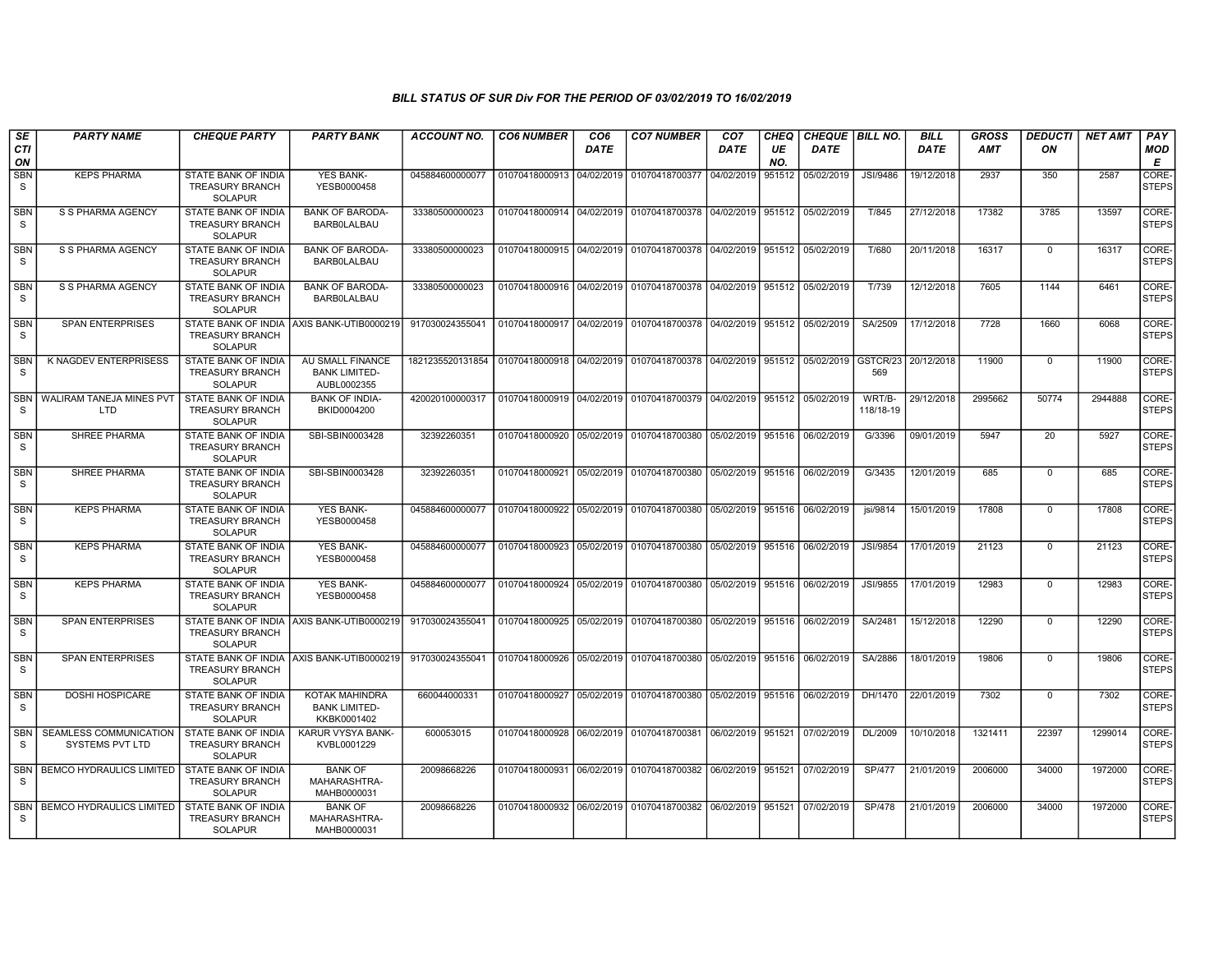| SE<br><b>CTI</b>      | <b>PARTY NAME</b>                                  | <b>CHEQUE PARTY</b>                                                                      | <b>PARTY BANK</b>                                      | <b>ACCOUNT NO.</b> | <b>CO6 NUMBER</b>         | CO <sub>6</sub><br><b>DATE</b> | <b>CO7 NUMBER</b>                                          | CO <sub>7</sub><br><b>DATE</b> | CHEQ<br>UE    | <b>CHEQUE   BILL NO.</b><br><b>DATE</b> |                          | <b>BILL</b><br><b>DATE</b> | GROSS<br>AMT | <b>DEDUCTI</b><br>ON | <b>NET AMT</b> | PAY<br><b>MOD</b>          |
|-----------------------|----------------------------------------------------|------------------------------------------------------------------------------------------|--------------------------------------------------------|--------------------|---------------------------|--------------------------------|------------------------------------------------------------|--------------------------------|---------------|-----------------------------------------|--------------------------|----------------------------|--------------|----------------------|----------------|----------------------------|
| ON<br><b>SBN</b><br>S | MAHALAXMI<br>DISTRIBUTERS.SOLAPUR                  | STATE BANK OF INDIA<br><b>TREASURY BRANCH</b>                                            | <b>DENA BANK-</b><br>BKDN0510017                       | 001711023788       | 01070418000934            | 07/02/2019                     | 01070418700384                                             | 07/02/2019                     | NO.<br>951526 | 08/02/2019                              | <b>GCR/700</b>           | 09/01/2019                 | 6653         | $\mathbf 0$          | 6653           | E<br>CORE-<br><b>STEPS</b> |
| <b>SBN</b><br>S.      | <b>SHREE PHARMA</b>                                | <b>SOLAPUR</b><br><b>STATE BANK OF INDIA</b><br><b>TREASURY BRANCH</b><br><b>SOLAPUR</b> | SBI-SBIN0003428                                        | 32392260351        |                           |                                | 01070418000935 07/02/2019 01070418700384                   | 07/02/2019                     | 951526        | 08/02/2019                              | G/3579                   | 24/01/2019                 | 1474         | $\overline{20}$      | 1454           | CORE-<br><b>STEPS</b>      |
| <b>SBN</b><br>S       | S S PHARMA AGENCY                                  | STATE BANK OF INDIA<br><b>TREASURY BRANCH</b><br><b>SOLAPUR</b>                          | <b>BANK OF BARODA-</b><br><b>BARB0LALBAU</b>           | 33380500000023     |                           |                                | 01070418000936 07/02/2019 01070418700384                   | 07/02/2019                     | 951526        | 08/02/2019                              | T/947                    | 23/01/2019                 | 4497         | 180                  | 4317           | CORE-<br>STEPS             |
| <b>SBN</b><br>S.      | <b>DOSHI HOSPICARE</b>                             | <b>STATE BANK OF INDIA</b><br><b>TREASURY BRANCH</b><br><b>SOLAPUR</b>                   | KOTAK MAHINDRA<br><b>BANK LIMITED-</b><br>KKBK0001402  | 660044000331       |                           |                                | 01070418000937 07/02/2019 01070418700384 07/02/2019        |                                | 951526        | 08/02/2019                              | DH/1451                  | 19/01/2019                 | 5722         | $\mathbf 0$          | 5722           | CORE-<br><b>STEPS</b>      |
| <b>SBN</b><br>S.      | <b>RISHABH TRADING COMPANY</b>                     | STATE BANK OF INDIA<br><b>TREASURY BRANCH</b><br><b>SOLAPUR</b>                          | <b>BANK OF INDIA-</b><br>BKID0000132                   | 013230110000041    |                           |                                | 01070418000938 07/02/2019 01070418700385                   | 07/02/2019                     | 951526        | 08/02/2019                              | <b>RTC/18-</b><br>19/605 | 29/01/2019                 | 9079         | $\mathbf 0$          | 9079           | CORE-<br>STEPS             |
| <b>SBN</b><br>S.      | <b>JAI INFO SYSTEMS</b>                            | STATE BANK OF INDIA<br><b>TREASURY BRANCH</b><br><b>SOLAPUR</b>                          | PUNJAB NATIONAL<br>BANK-PUNB0394700                    | 3947009300005987   | 01070418000939 07/02/2019 |                                | 01070418700386                                             | 07/02/2019                     | 951526        | 08/02/2019                              | 158.                     | 13/06/2018                 | 35850        | 179                  | 35671          | CORE-<br><b>STEPS</b>      |
| SBN<br>S.             | ECOMIND SOLUTIONS                                  | STATE BANK OF INDIA<br><b>TREASURY BRANCH</b><br><b>SOLAPUR</b>                          | HDFC BANK LTD-<br>HDFC0000768                          | 50200022136605     | 01070418000941 11/02/2019 |                                | 01070418700387                                             | 11/02/2019                     | 951533        | 11/02/2019                              | 1686                     | 07/02/2019                 | 19304        | $\mathbf 0$          | 19304          | CORE-<br><b>STEPS</b>      |
| <b>SBN</b><br>S.      | <b>SAHIL ENTERPRISES</b>                           | <b>STATE BANK OF INDIA</b><br><b>TREASURY BRANCH</b><br><b>SOLAPUR</b>                   | <b>NKGSB CO-OP BANK</b><br>LTD-NKGS0000011             | CA 2678            |                           |                                | 01070418000949 12/02/2019 01070418700389                   | 12/02/2019                     | 951543        | 14/02/2019                              | sahil-098.               | 11/01/2019                 | 6333         | 1731                 | 4602           | CORE-<br><b>STEPS</b>      |
| <b>SBN</b><br>S       | <b>GENERAL AUTO ELECTRIC</b><br>CORPORATION-MUMBAI | STATE BANK OF INDIA<br><b>TREASURY BRANCH</b><br><b>SOLAPUR</b>                          | <b>BANK OF INDIA-</b><br>BKID0000038                   | 003830100000580    | 01070418000950            |                                | 13/02/2019 01070418700390                                  | 13/02/2019                     | 951543        | 14/02/2019                              | $C-18-155$               | 29/12/2018                 | 672128       | 11392                | 660736         | CORE-<br><b>STEPS</b>      |
| <b>SBN</b><br>S.      | NANDANA SURGICALS                                  | <b>STATE BANK OF INDIA</b><br><b>TREASURY BRANCH</b><br><b>SOLAPUR</b>                   | STATE BANK OF INDIA-<br>SBIN0014914                    | 62329157391        | 01070418000951            |                                | 14/02/2019 01070418700392                                  | 14/02/2019                     | 951548        | 15/02/2019                              | NSI-<br>0543/18-<br>19a  | 28/01/2019                 | 4355         | $\mathbf 0$          | 4355           | CORE-<br><b>STEPS</b>      |
| <b>SBN</b><br>S.      | <b>DEEP ENTERPRISES</b>                            | <b>STATE BANK OF INDIA</b><br><b>TREASURY BRANCH</b><br><b>SOLAPUR</b>                   | THE SARASWAT CO-<br>OPERATIVE BANK LTD-<br>SRCB0000197 | 197500100000184    | 01070418000952            |                                | 14/02/2019 01070418700391                                  | 14/02/2019                     | 951548        | 15/02/2019                              | 6                        | D1819/062 04/01/2019       | 26342        | 1074                 | 25268          | CORE-<br><b>STEPS</b>      |
| <b>SBN</b><br>S.      | <b>JAINAM PHARMA</b>                               | STATE BANK OF INDIA<br><b>TREASURY BRANCH</b><br><b>SOLAPUR</b>                          | <b>ICICI BANK LTD-</b><br>ICIC0000323                  | 032351000012       | 01070418000953            |                                | 14/02/2019 01070418700391                                  | 14/02/2019                     | 951548        | 15/02/2019                              | SI/7923                  | 10/01/2019                 | 38052        | $\mathbf 0$          | 38052          | CORE-<br><b>STEPS</b>      |
| <b>SBN</b><br>S       | <b>JAINAM PHARMA</b>                               | <b>STATE BANK OF INDIA</b><br><b>TREASURY BRANCH</b><br><b>SOLAPUR</b>                   | <b>ICICI BANK LTD-</b><br>ICIC0000323                  | 032351000012       | 01070418000954            |                                | 14/02/2019 01070418700392                                  | 14/02/2019                     | 951548        | 15/02/2019                              | SI/7850                  | 08/01/2019                 | 14414        | $\mathbf 0$          | 14414          | CORE-<br><b>STEPS</b>      |
| <b>SBN</b><br>S       | S S PHARMA AGENCY                                  | <b>STATE BANK OF INDIA</b><br><b>TREASURY BRANCH</b><br><b>SOLAPUR</b>                   | <b>BANK OF BARODA-</b><br><b>BARBOLALBAU</b>           | 33380500000023     | 01070418000955            |                                | 14/02/2019 01070418700392                                  | 14/02/2019                     | 951548        | 15/02/2019                              | t/958                    | 29/01/2019                 | 6384         | 255                  | 6129           | CORE-<br>STEPS             |
| <b>SBN</b><br>S       | <b>ZIM LABORATORIES LIMITED</b>                    | STATE BANK OF INDIA<br><b>TREASURY BRANCH</b><br><b>SOLAPUR</b>                          | <b>BANK OF INDIA-</b><br>BKID0008700                   | 874730110000080    | 01070418000956            |                                | 14/02/2019 01070418700391                                  | 14/02/2019 951548              |               | 15/02/2019                              | $\Omega$                 | 18AG0192 31/12/2018        | 39066        | $\mathbf 0$          | 39066          | CORE-<br>STEPS             |
| <b>SBN</b><br>S.      | <b>SPAN ENTERPRISES</b>                            | <b>TREASURY BRANCH</b><br><b>SOLAPUR</b>                                                 | STATE BANK OF INDIA LAXIS BANK-UTIB0000219             | 917030024355041    | 01070418000957            |                                | 14/02/2019 01070418700392                                  | 14/02/2019                     | 951548        | 15/02/2019                              | SA/2857                  | 16/01/2019                 | 8064         | 20                   | 8044           | CORE-<br><b>STEPS</b>      |
| <b>SBN</b><br>S       | <b>DOSHI HOSPICARE</b>                             | <b>STATE BANK OF INDIA</b><br><b>TREASURY BRANCH</b><br><b>SOLAPUR</b>                   | KOTAK MAHINDRA<br><b>BANK LIMITED-</b><br>KKBK0001402  | 660044000331       | 01070418000958            |                                | 14/02/2019 01070418700392                                  | 14/02/2019                     | 951548        | 15/02/2019                              | DH/1398                  | 09/01/2019                 | 10248        | 0                    | 10248          | CORE-<br><b>STEPS</b>      |
| <b>SBN</b><br>S.      | <b>SAHIL ENTERPRISES</b>                           | STATE BANK OF INDIA<br>TREASURY BRANCH<br><b>SOLAPUR</b>                                 | <b>NKGSB CO-OP BANK</b><br>LTD-NKGS0000011             | CA 2678            |                           |                                | 01070418000959 14/02/2019 01070418700392 14/02/2019 951548 |                                |               | 15/02/2019 SAHIL 097                    |                          | 10/01/2019                 | 15249        | 140                  | 15109          | CORE-<br><b>STEPS</b>      |